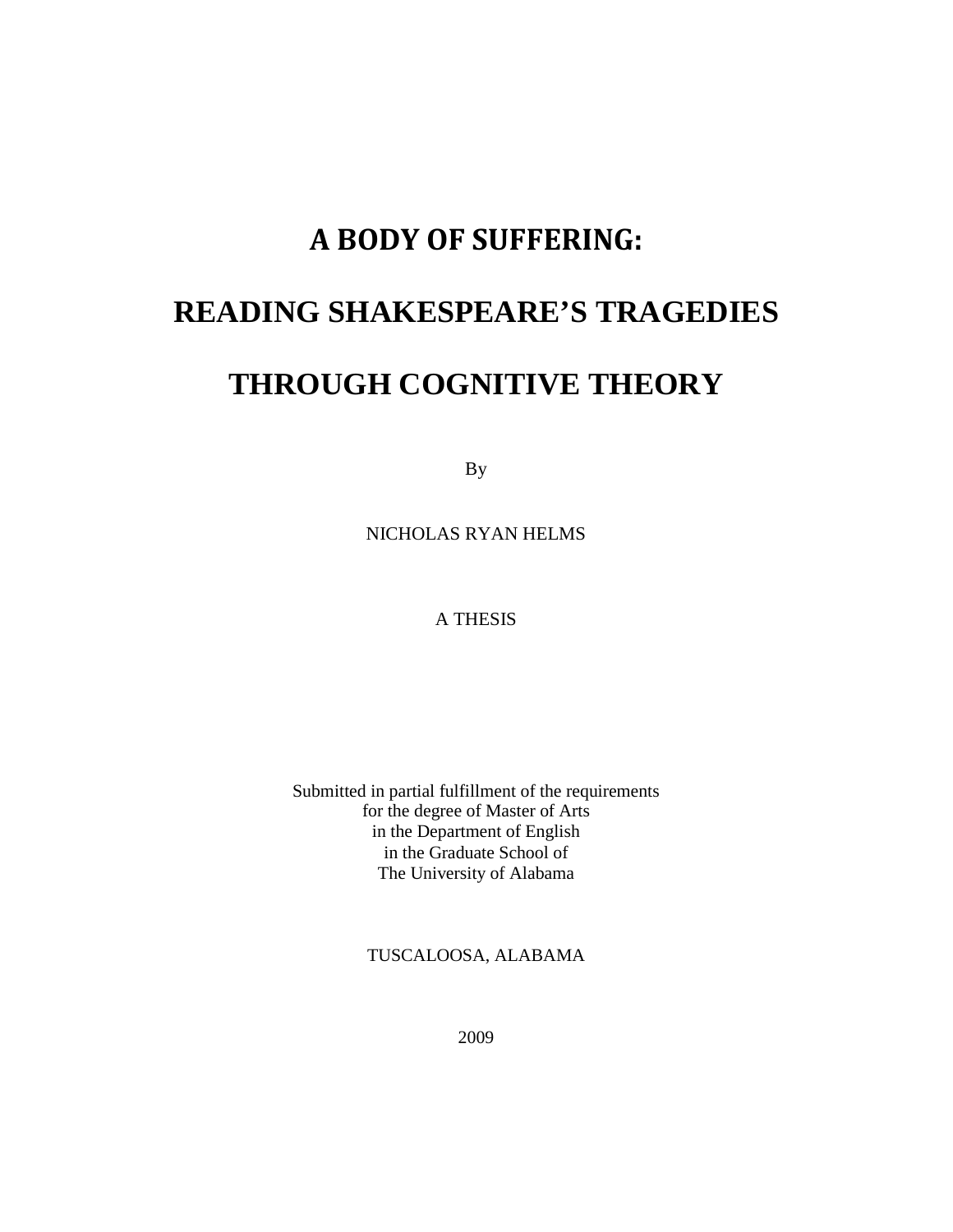Copyright Nicholas Ryan Helms 2009 ALL RIGHTS RESERVED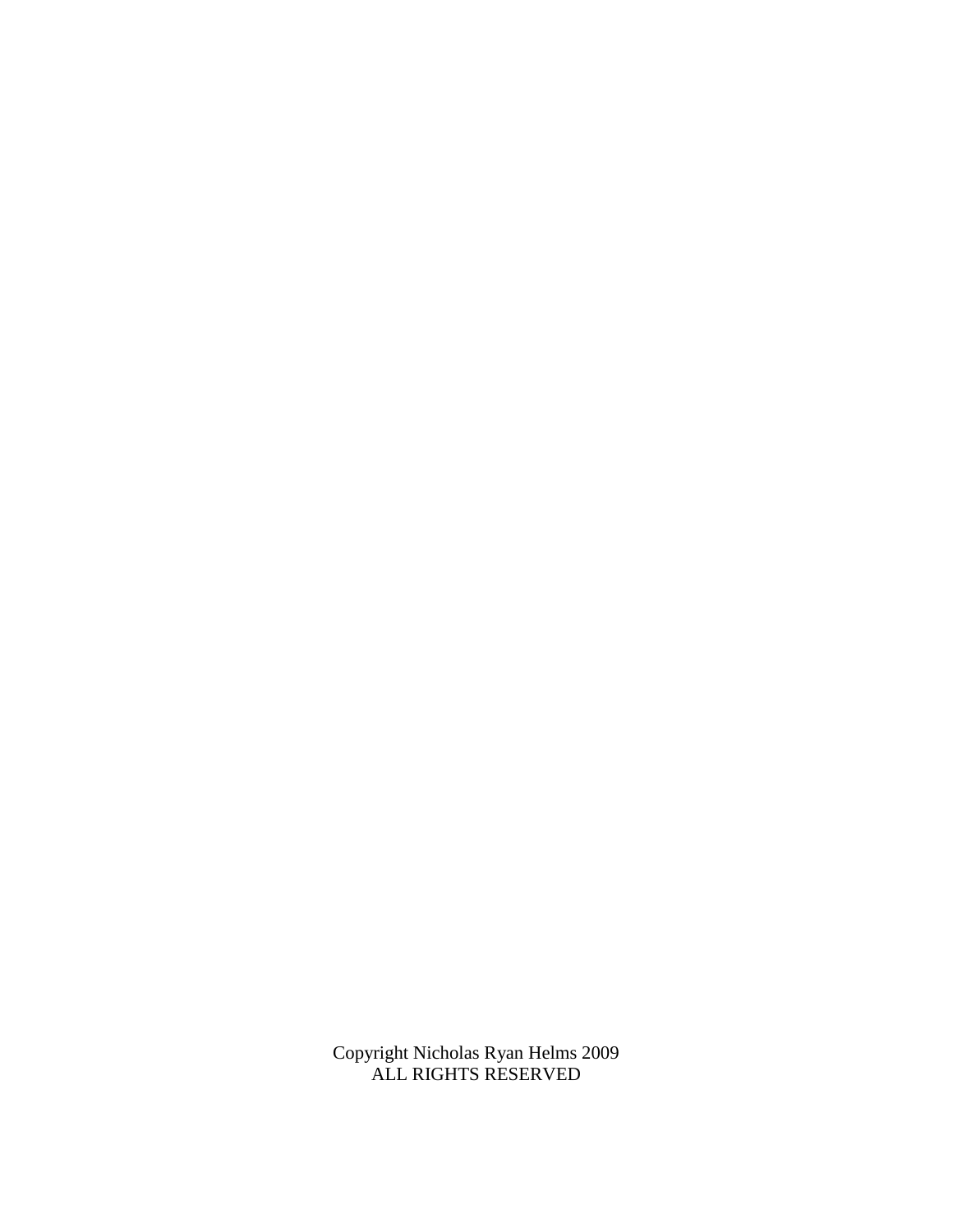#### ABSTRACT

 In the following chapters I attempt to build and use a cognitive theory of tragedy. I base this theory upon the work of George Lakoff, Mark Johnson, and Mark Turner, whose studies of embodied metaphor and conceptual blending offer a new linguistic understanding of the way human beings think. When applied to tragedy, these cognitive theories enable a radical rethinking of the tragic hero, catharsis, and suffering itself.

 My thesis contains three major sections. In the first, I lay out the foundation of my theory, describing the basic processes of embodied metaphor and conceptual blending and linking these processes to theoretical accounts of paradigm shift and pattern, specifically those of Thomas Kuhn and Daniel Dennett. I then describe cognitive theory's relationship to traditional tragic theorists, including Aristotle, Hegel, Nietzsche, and Terry Eagleton. Finally, I offer a cognitive reading of two plays: *Romeo and Juliet* and *King Lear*.

 Throughout, I hope to illustrate the links between thought, metaphor, and human action. Metaphors are not simply linguistic expressions: they are tools of the mind, and our use of those tools can bring great success or great tragedy. As such, tragedy is not merely an aesthetic genre. It is a cognitive event, a presentation of metaphor and of the consequences of metaphor.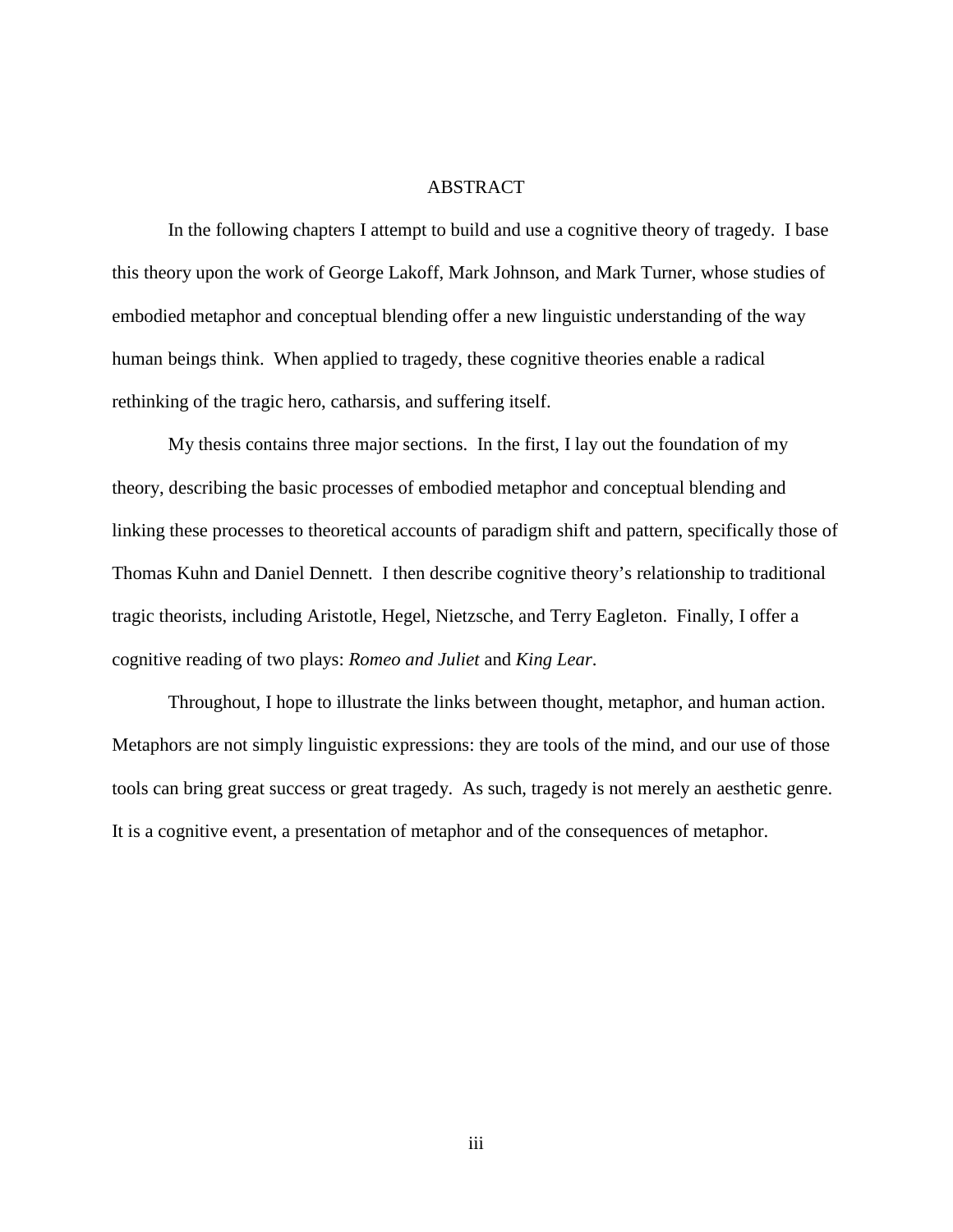#### ACKNOWLEDGEMENTS

 I would like to thank each of my committee members for their help with my thesis: Sharon O'Dair, whose understanding of tragedy and mastery of language have guided my writing; Chase Wrenn, whose fresh, philosophical perspective and familiarity with cognitive theory have shaped my ideas; and David Ainsworth, whose blend of enthusiasm and practicality has influenced my research practices.

 I would also like to thank all of my colleagues at the University of Alabama who have at one time or another endured my rants and musings about cognitive theory. Your patient ears and encouraging words have been a great support to me.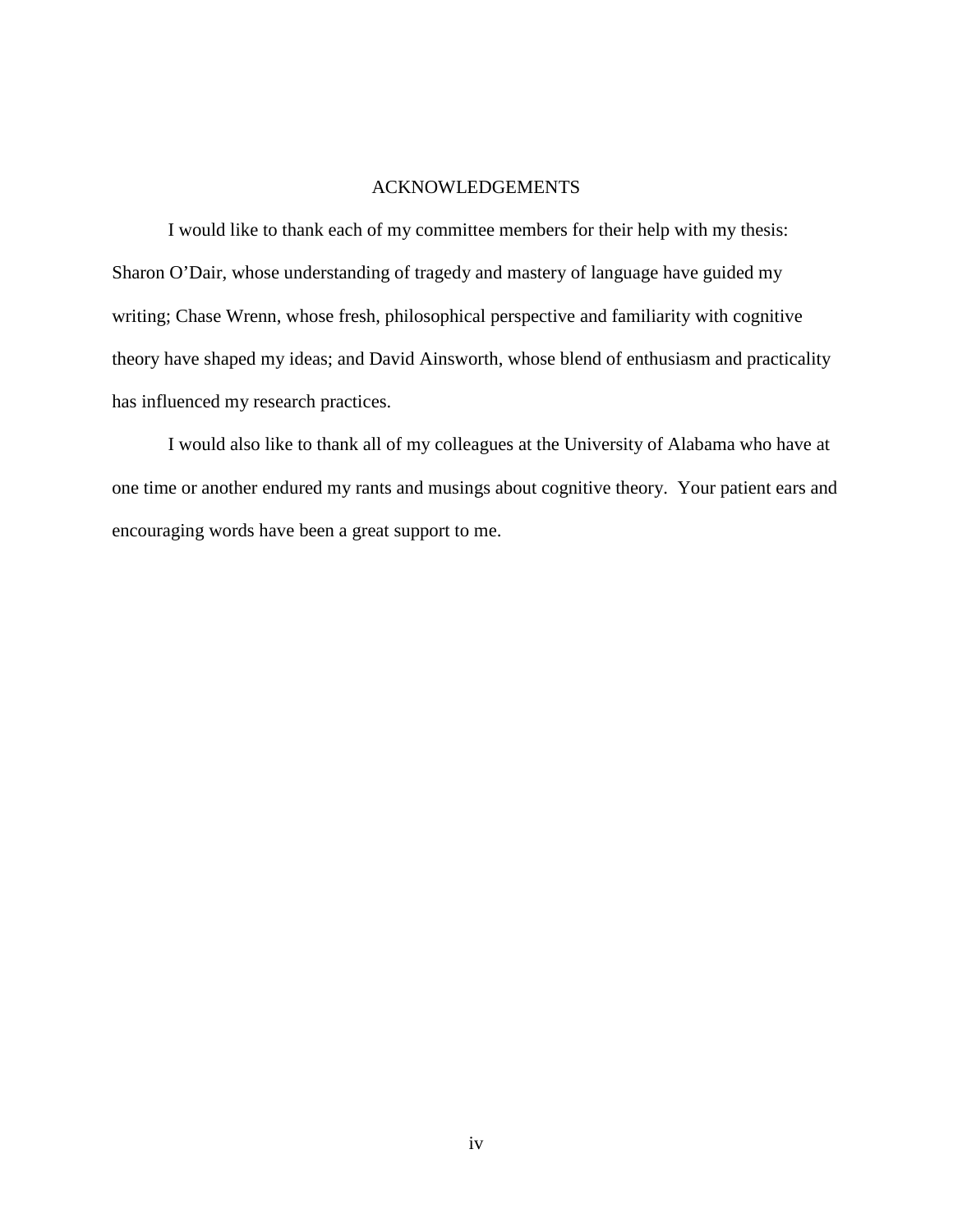#### **CONTENTS**

| <b>ABSTRACT</b>                                                                                            | $\mathbf{ii}$ |
|------------------------------------------------------------------------------------------------------------|---------------|
| <b>ACKNOWLEDGEMENTS</b>                                                                                    | iii           |
| <b>LIST OF FIGURES</b>                                                                                     | vi.           |
| THE BODY TREE:<br>AN INTRODUCTION                                                                          | 1             |
| <b>TRAGIC COGNITION:</b><br><b>GUIDING METAPHORS AS THE STRUCTURE OF TRAGEDY</b>                           | 3             |
| IN THE SHADOWS OF GIANTS:<br>COGNITIVE THEORY MEETS TRAGIC THEORY                                          | 23            |
| FIRE-EYE'D FURY BE MY CONDUCT:<br><b>EMBODIED METAPHORS OF DESIRE</b><br>IN SHAKESPEARE'S ROMEO AND JULIET | 40            |
| NO-BODY ACTUALLY EATS KING LEAR:<br>BREACHING THE CONTAINER IN SHAKESPEARE'S KING LEAR                     | 50            |
| CONCLUSIONS?                                                                                               | 61            |
| <b>WORKS CITED</b>                                                                                         | 63            |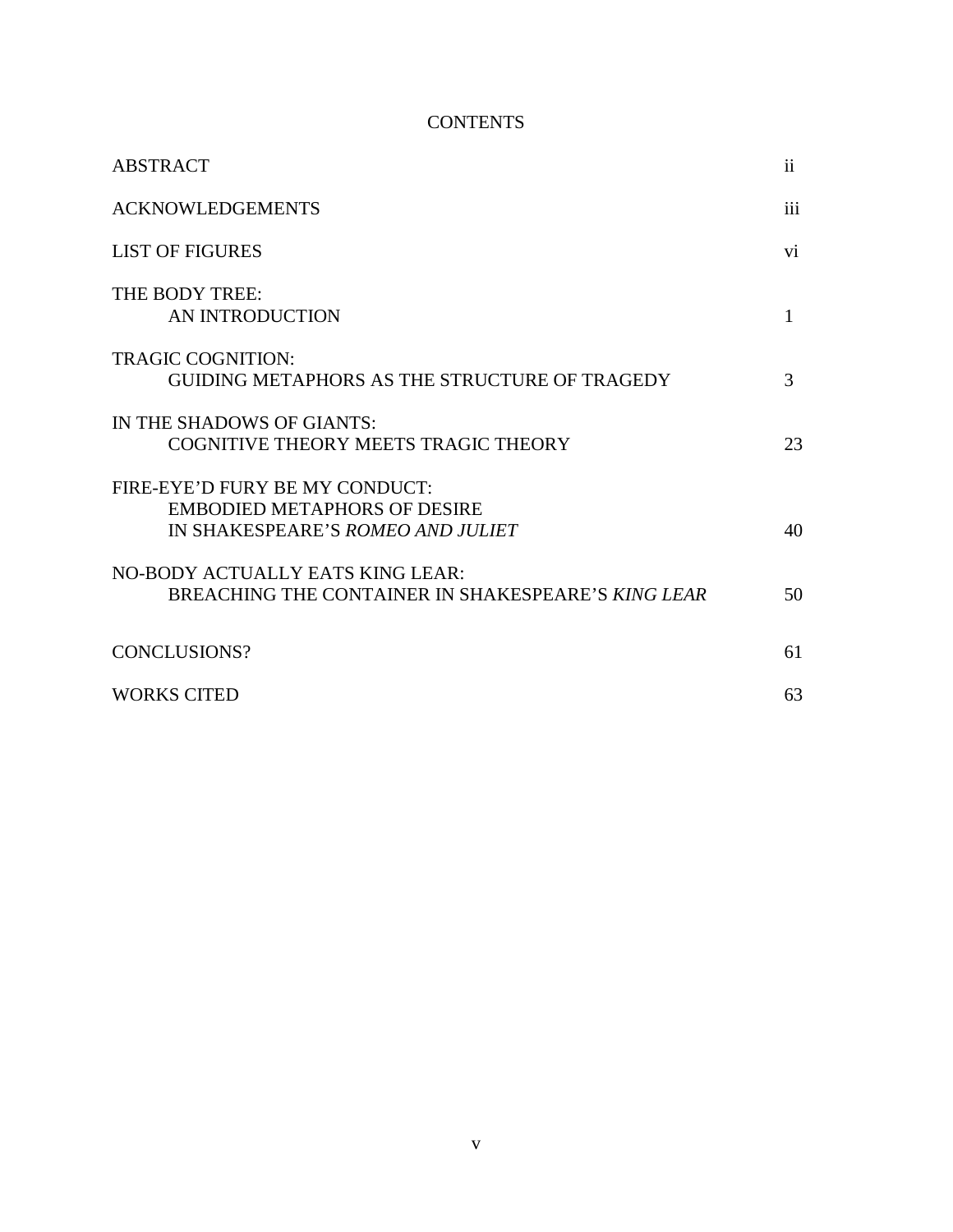#### LIST OF FIGURES

| 1. The Grim Reaper    |  |
|-----------------------|--|
|                       |  |
| 2. The Tragic Journey |  |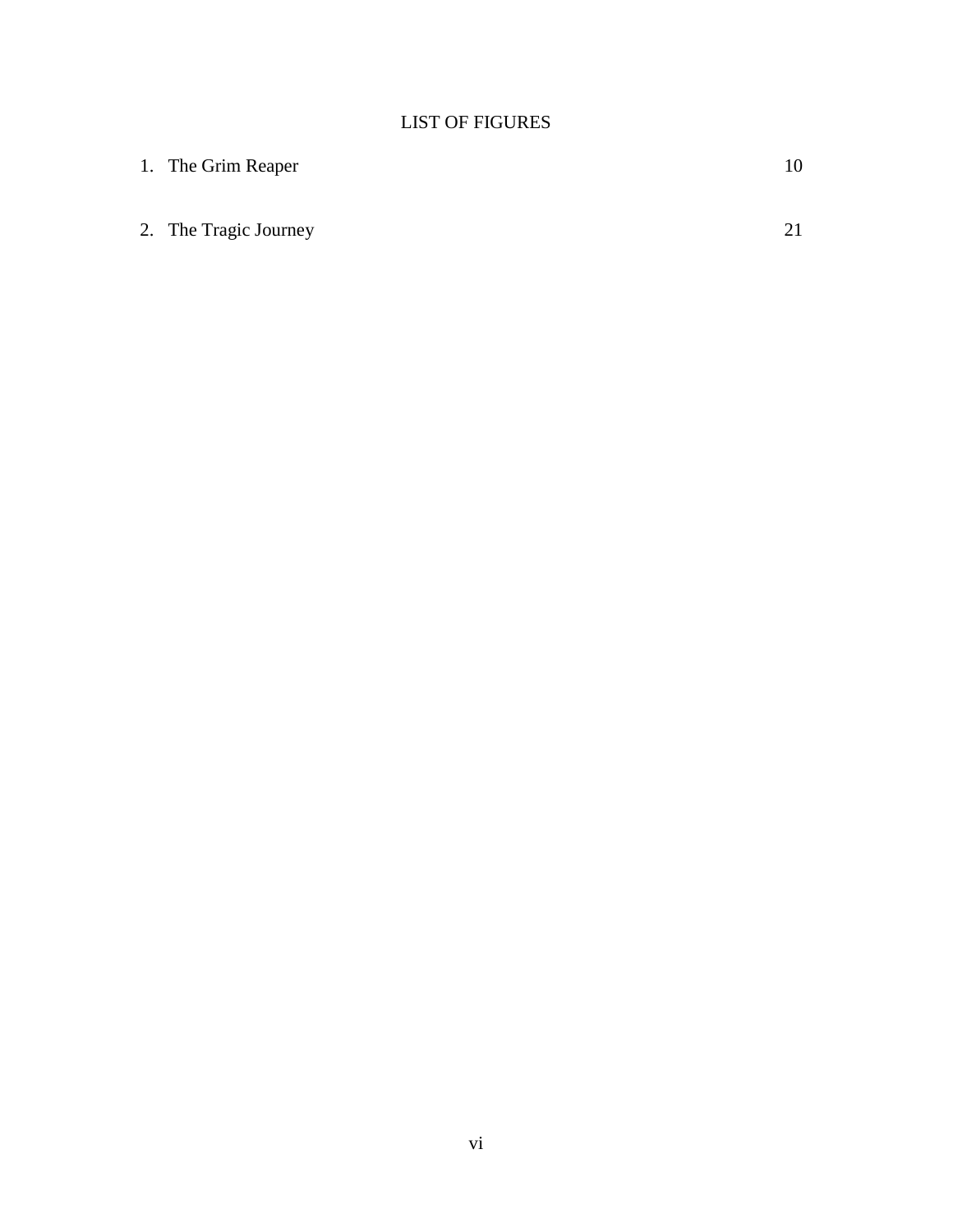# **The Body Tree: An Introduction**

 This project began with an intuition. Tragedy, and tragic theory, is obsessed with opposition: the love and hate of *Romeo and Juliet*, the pity and fear of Aristotle, the Apollonian and Dionysian of Nietzsche, the opposing moral goods of Hegel. I suspected that tragedy operates according to the archetype of the Buddha's Enlightenment. Like Siddhartha, I conjectured, the tragic protagonist must undergo a trial of opposites, a period of suffering between extremes. This trial is the gate of Enlightenment, the portal to a unique, tragic understanding of the universe.

 There is no clear link, however, between Buddhism and Shakespearean tragedy. One might make a tenuous case for a universal archetype of the suffering hero (Dionysus, Buddha, and Christ), yet the foundation for such archetypes is often suspect. I cannot argue for a single tradition of world myths—an argument that ignores cultural contingency—nor will I seek to resurrect Jung's collective unconscious. Instead, I need a new Bodhi tree.

 That tree is the human body. The one thing that all tragic protagonists share is a material body. From the perspective of cognitive theory, this simple truism becomes a powerful tool for reading; if tragic protagonists share the human body, then they share the strongest foundation of human cognition; if they share processes of cognition, then the ways they perceive the world are linked; and if readers, too, share the human body, then the body becomes a common foundation for viewing tragedy. The ways individuals conceptualize the world, the ways they craft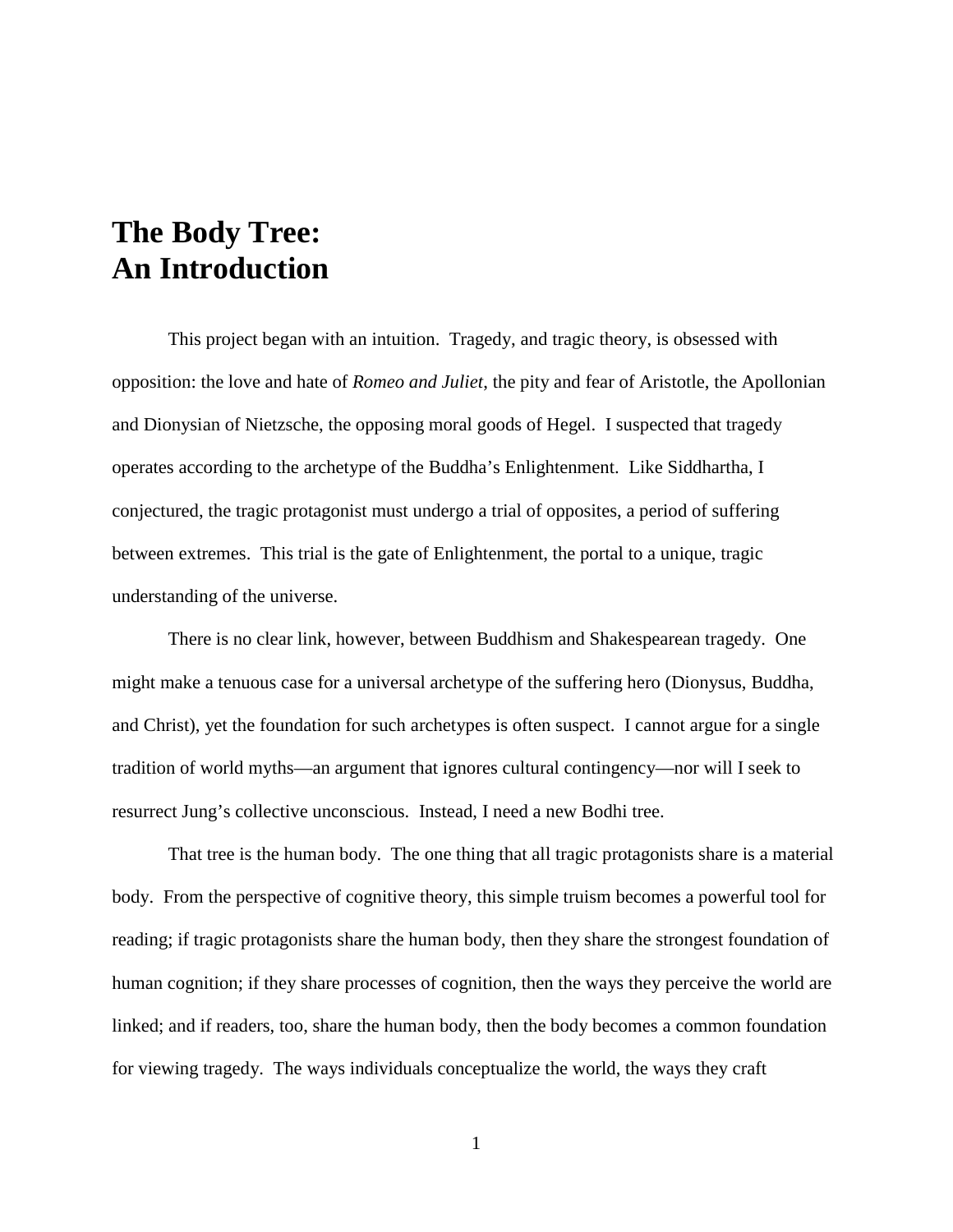metaphors to explain and predict the wonders about them, are contingent upon local and temporal cultures, but are bound together through the shared experience of the corporeal body.

 Shakespeare's tragic protagonists, like all human beings, experience the world via bodies, and like all human beings, they perceive the world through embodied metaphors. Yet those metaphors lead to both triumph and suffering, for human metaphors, like human vision, are partial. Just as physical sight is bound within a field of vision, so, too, cognitive sight is bound by the range of human attention and understanding. One cannot *see* everything at once; to watch one danger, an individual must always turn its back upon another. So it is with Shakespeare's protagonists: they embrace desire wholeheartedly, but fear pounces upon their backs; they live for nobility and honor, but envy and jealousy betray them to the darkness. Sometimes they pass through the gate of opposition, gaining a new insight about the world, about the tragedy of human cognition: that sight is always partial, and that cognitive monsters always lurk in the darkness, just outside of our vision. Sometimes the reader must travel alongside them, sympathizing with their suffering and completing their tragic journey: for like these tragic protagonists, we too have bodies; we too must experience the world through flesh and bone, and we can sympathize with the tragedy of that type of vision.

 I begin this thesis with a survey of cognitive theory as it pertains to my project. I then present my own cognitive reading of tragedy, and I compare that reading to traditional tragic theories. Finally, I offer cognitive readings of Shakespeare's *King Lear* and *Romeo and Juliet*, in hopes that these readings will demonstrate the depth and versatility of my position. Throughout this piece, I hope to approach, if not answer, one central question:

How do we experience tragedy?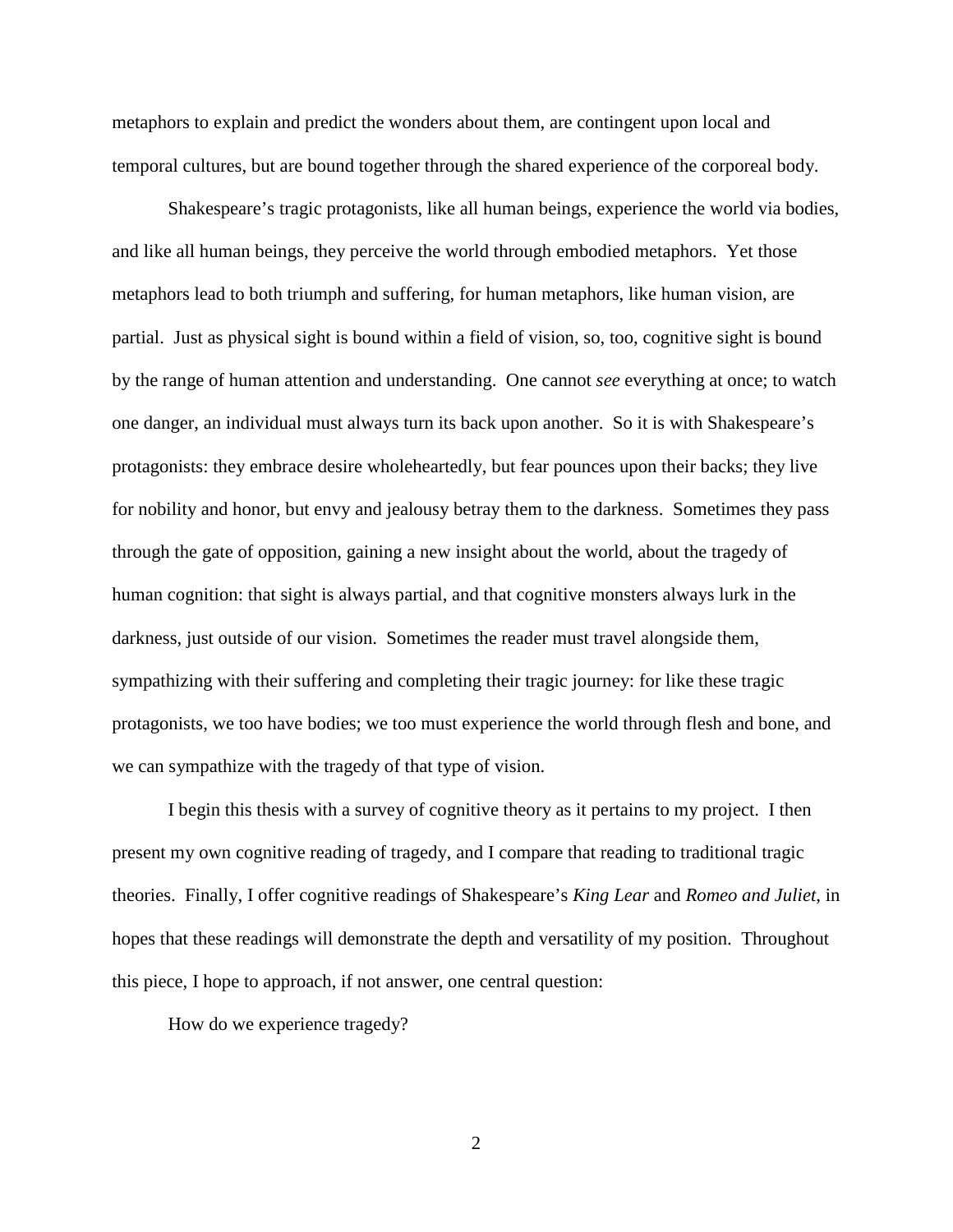# **Tragic Cognition: Guiding Metaphors as the Structure of Tragedy**

Tragedy is not a genre. Tragedy is not a dramatic from. It does not require actors, a stage, or a script. It does not require kings, fate, or falls from fortune.

Shakespeare did not write tragedies.

Tragedy *is* an event. It requires a reader, a protagonist, and an occasion of suffering. It requires an act of interpretation. Tragedy can occur in everyday experience just as it can occur in art. Texts are often the locus of such an event, but they are by no means required. All that is necessary is a system of metaphors that links reader and protagonist through the occasion of suffering and a system that enables interpretation. Metaphors are not literary devices. Metaphors are primary principles of the mind.

By interpretation, I do not mean criticism. Whenever humans consciously process information they are engaging in interpretation. Tragedy does not demand a specific conclusion for such interpretation. Instead, it demands a certain, common viewpoint: the human body and the embodied, cognitive perspective that we all share. The reader views the suffering of the protagonist through the lens of the human body, blends themselves with that protagonist, and perceives the source of suffering as the cognitive process itself. To be precise, the reader sees that seeing is tragic.

Such a definition of tragedy is hardly straightforward or transparent. In the following pages, I will lay out the foundation of this definition and its interactions with traditional tragic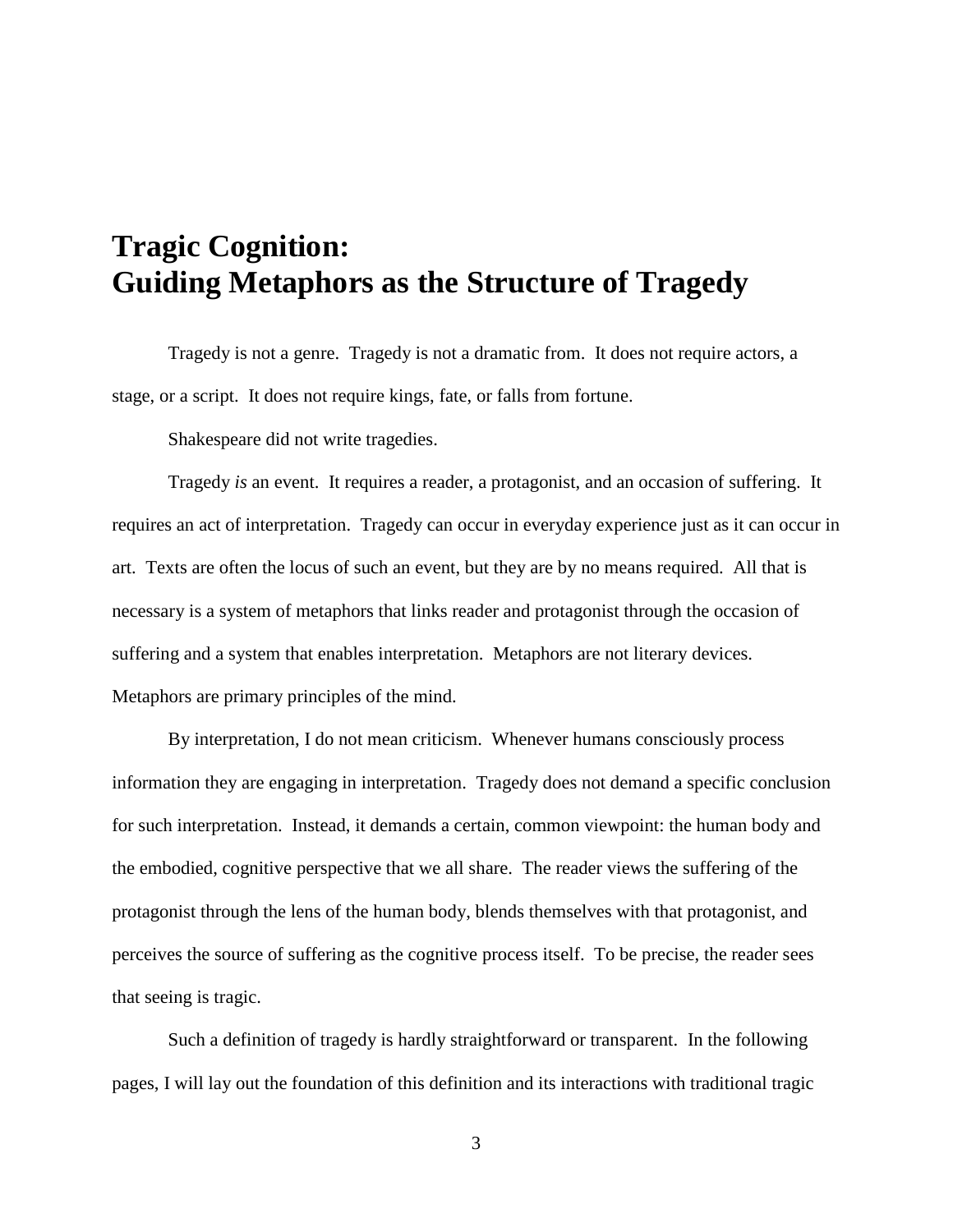theory. In addition, throughout this study I will refer to tragedy as a genre and tragedies as texts for ease of communication and to adhere to critical conventions. Such references, however, will be metonymic: these texts are not self-sufficient; they stand for the events of which they are the loci.

My study of Shakespearean Tragedy—and by extension, tragedy in general—is rooted in Lakoff and Johnson's cognitive account of metaphor, as expressed in *Metaphors We Live By*. Cognitive theory at large is a loose affiliation of scientific and humanistic approaches to human cognition, including the fields of linguistics, psychology, neurology, artificial intelligence, and philosophy. Lakoff and Johnson's particular approach to cognitive theory harmonizes with literary study, for they posit that one fundamental cognitive process is in fact a poetic and literary one: "Our ordinary conceptual system, in terms of which we both think and act, is fundamentally metaphorical in nature" (3). Metaphor is not a highly specialized usage of language, found only in literary texts. Instead, it is the primary way that we deal with abstract concepts on a daily basis.

In order to isolate metaphor's role in cognition, Lakoff and Johnson work backwards from everyday language: "since communication is based on the same conceptual system that we use in thinking and acting, language is an important source of evidence for what that system is like" (3). Because of the close ties between language and cognition, Lakoff and Johnson infer that the way we manipulate concepts in language is akin to, if not synonymous with, the way we manipulate concepts in thought: a potentially political gesture, for if language is so closely linked to thought, then a reader prepared to witness the manipulation and the structuring of concepts is prepared to witness the machinations of writers and speakers. *Structural metaphors* such as "love is magic," "argument is war," and "life is a journey" allow one to view and manipulate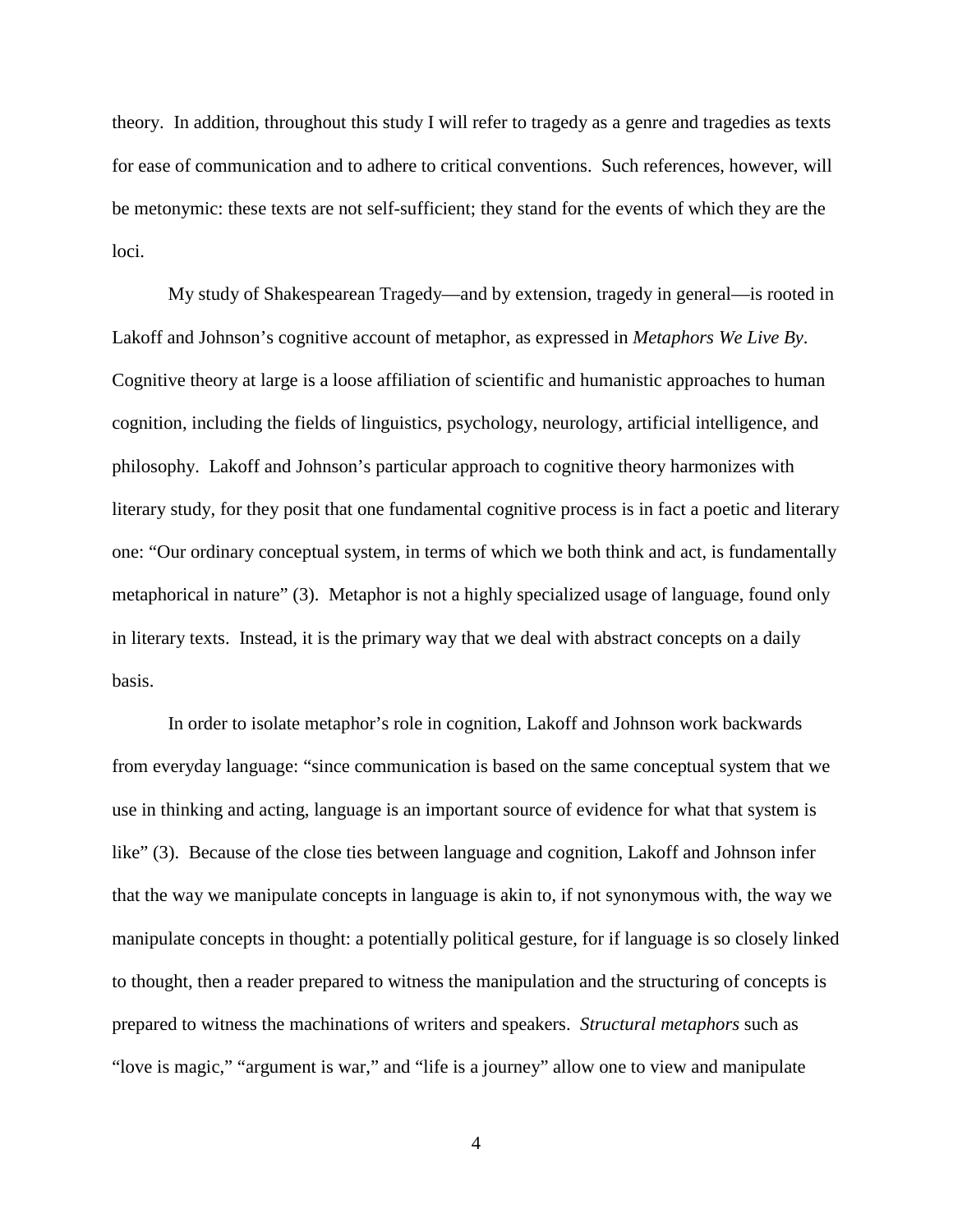abstract concepts; they grant a viewpoint from which to consider these ideas, a set of similarities from which to draw inferences, and a convenient and expedient mode of manipulating advanced concepts. They also elide information in such a deft fashion as to be politically and existentially dangerous. This elision can cause suffering.

Naturally, metaphors do not incorporate all elements of each part—"argument" and "war," for example—into the final synthesis: "when we say that a concept is structured by a metaphor, we mean that it is partially structured and that it can be extended in some ways but not others" (13). When speaking of arguments, one normally uses such phrases as "the debate involved two opposing sides", "the confrontation heated up," "the combatants armed themselves," and "each defended their position from attack." However, one does not normally speak of camouflage, tanks, or a cavalry charge. One could say that "his argument was like a cavalry charge in its force," but such a metaphorical use extends the standard social metaphor "argument is war." Instead, metaphors only incorporate similar elements of each part. They elide the dissimilar: a dangerous but necessary move.

In addition to structural metaphors, there are *orientational metaphors*, which concern spatial orientations such as "up-down, in-out, front-back, on-off, deep-shallow, centralperipheral." These metaphors are *embodied metaphors*, for "these spatial orientations arise from the fact that we have bodies of the sort we have and that they function as they do in our physical environment" (14). While Lakoff and Johnson recognize that the evidence for their case is limited by the current scope of cognitive research, they assert that they "*feel that no metaphor can ever be comprehended or even adequately represented independently of its experiential basis*" (19). Lakoff and Johnson base this assertion upon the structural metaphor "ideas are objects," which entails that ideas can be treated as if they were physical entities: one can "grasp"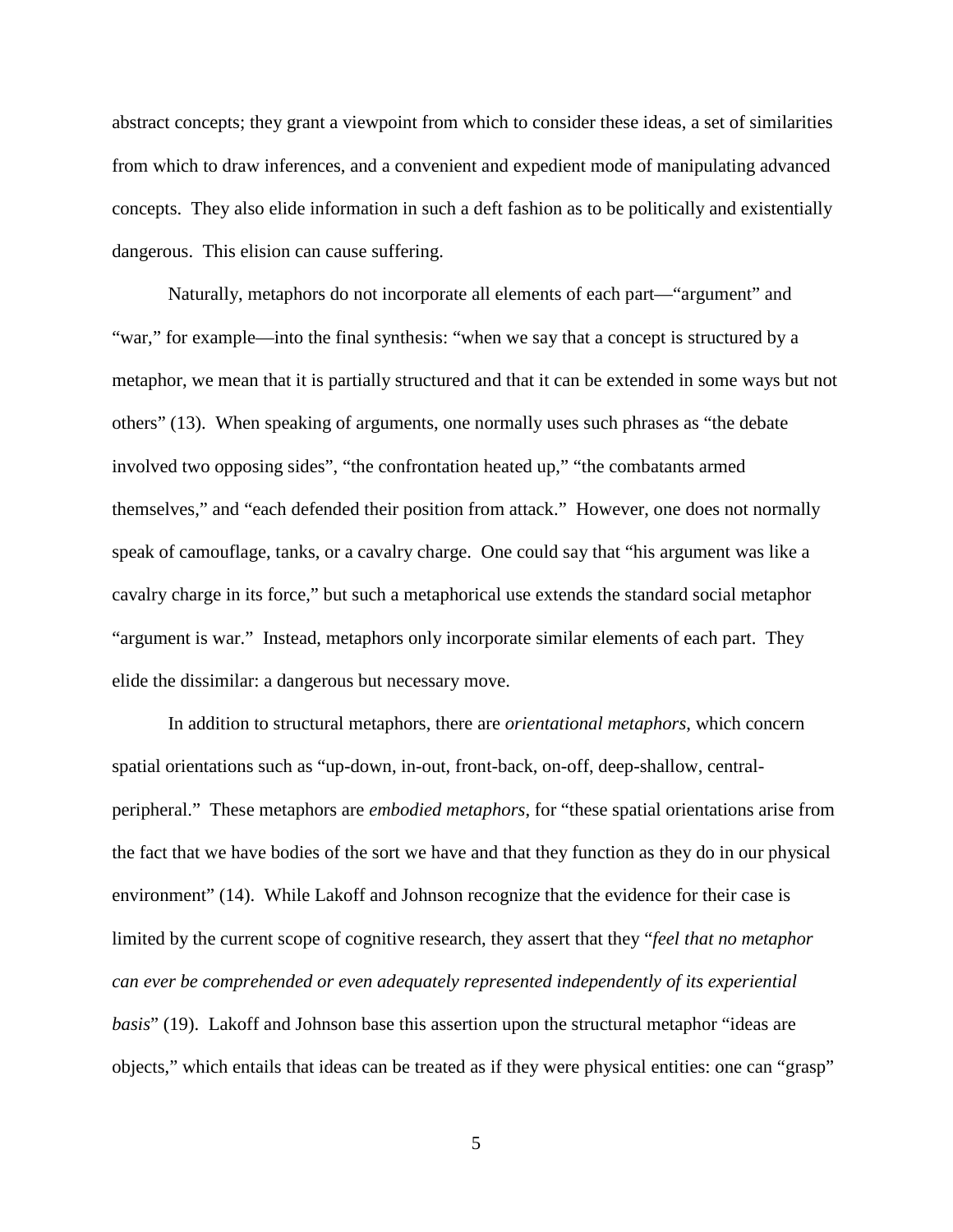ideas, "fumble around" for them, or "throw them out" as if they were here in one's hands. They can have size—"that concept is too *big* for me to grasp"—and they can have abstract properties that can correspond metaphorically to physical ones—"that was a *dark* joke" (color or quantity of light as ethical quality); "the murder *weighs* upon my conscience" (physical weight as emotional consequence or *gravity*). One can also distinguish parts of these conceptual objects, dissecting and manipulating them as if they were concrete things: "understanding our experiences in terms of objects and substances allows us to pick out parts of our experience and treat them as discrete entities or substances of a uniform kind" (25).

Expressions such as these lead one to an understanding of *embodied metaphor*: "our experiences with physical objects (especially our own bodies) provide the basis for an extraordinarily wide variety of ontological metaphors, that is, ways of viewing events, activities, emotions, ideas, etc., as entities and substances" (25). The experience of living in human bodies is the basis of embodied metaphor. These embodied ways of viewing the world include: the experience of the world—and of the human body—as "a container, with a bounding surface and an in-out orientation" (29); the experience of physical viewpoint as a visual field: "we conceptualize our visual field as a container and conceptualize what we see as being inside it"; and the conceptualization of events and actions "as objects, activities as substances, and states as containers" (30). Consider the following examples from *Metaphors We Live By*:

> The ship is *coming into* view. [Visual Field as Container Object] There was *a lot of good running in* the race. ["running" as a Substance in a Container] He finally *emerged from* the catatonic state he had been *in* since the end of finals week. [State as Container Object] (30-2)

Once again, these metaphors are not definitions, they are points of view and ways of manipulation (note that "points of view" implies both a physical location and a physical act of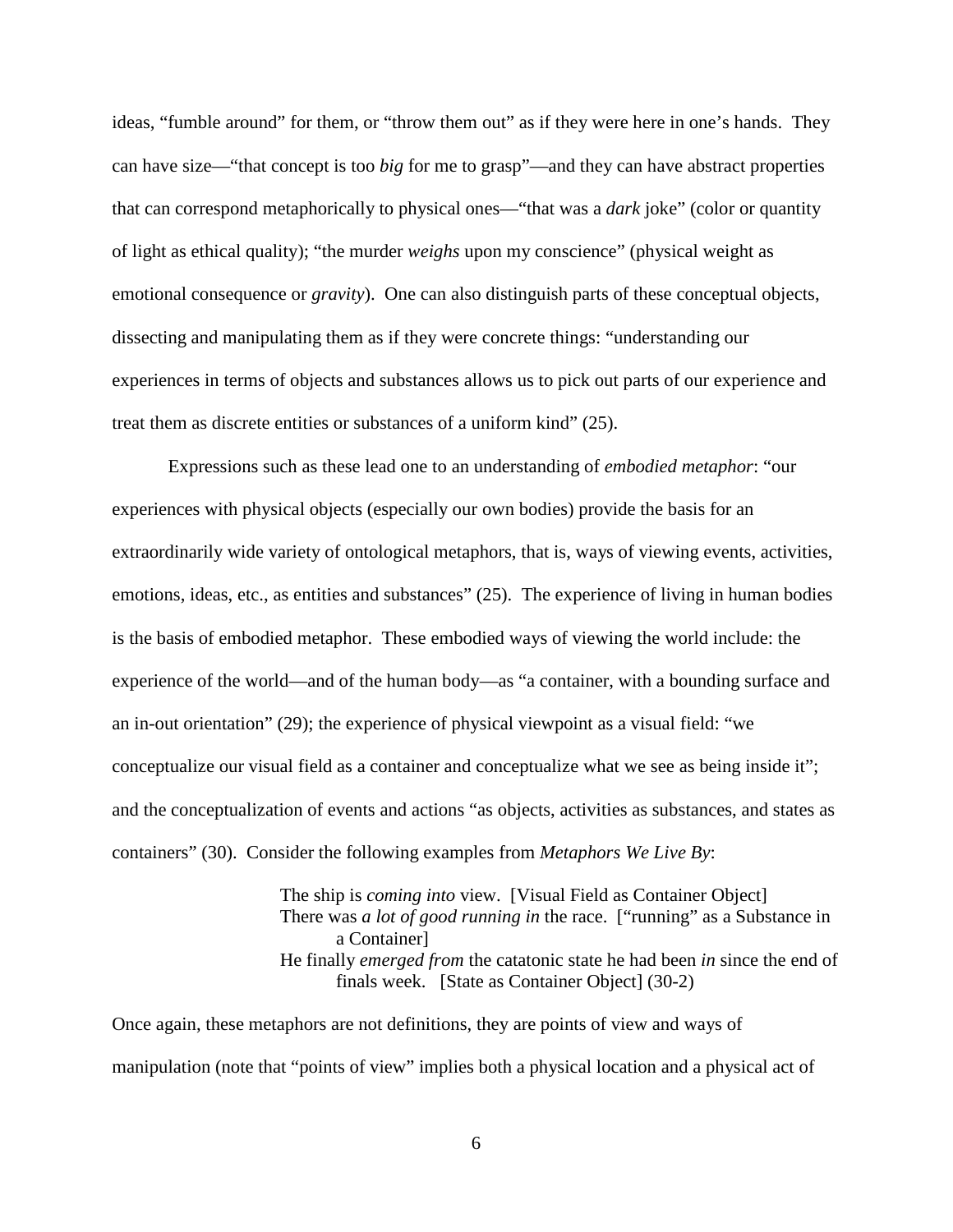seeing, while "ways of manipulation" invokes both paths and physical processes). Any metaphor is a human one, which implies two things: first, that such metaphorical perspectives are always contingent, for "true statements made in terms of human categories do not predicate *properties of objects in themselves* but rather *interactional properties* that make sense only relative to human functioning" (163-4); secondly, that factors such as point of view, the scope of human vision, and the temporality of experience necessarily limit any human perspective: if objects have insides and outside, front-sides and back-sides, and if "knowledge is seeing" as embodied metaphors suggest, then any metaphor must be limited and particular rather than holistic, and "to highlight certain properties is necessarily to downplay or hide others, which is what happens whenever one categorizes something. Focusing on one set of properties shifts our attention away from others" (163). Metaphors in particular and human cognition in general are limited by the human perspective, and the act of seeing necessitates the omission or elision of experiential phenomena. Monsters dwell beneath the sea of cognition, for people have chosen *not* to see them.

Nothing in Lakoff and Johnson's account necessitates that one must believe metaphor is the only ground for abstract thinking, or that physical embodiment is the prime ground for cognition. On the contrary, Lakoff and Johnson assert only what language *is* within the context of culture, not what it *is* by nature:

> We are not claiming that physical experience is in any way more basic than other kinds of experience, whether emotional, mental, cultural, or whatever. All these experiences may be just as basic as physical experiences. Rather, what we are claiming about grounding is that we typically conceptualize the nonphysical *in terms of* the physical. (59)

With the current state of cognitive research and theory, one cannot prove that physical experience or embodied metaphors form the basis of cognition, and one certainly cannot assert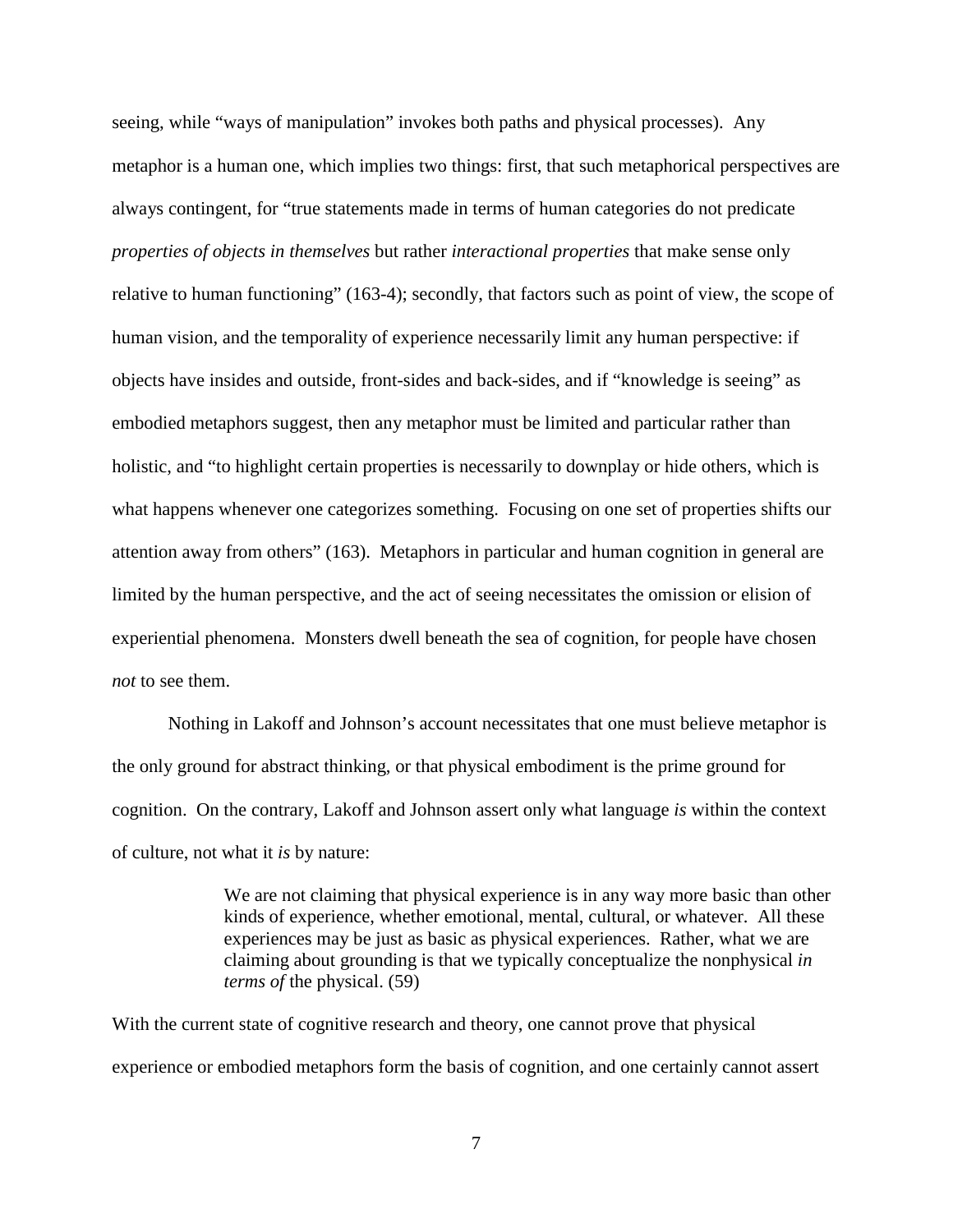that these metaphors are timeless facets of human experience. Based on the linguistic evidence, however, one can assert that embodied metaphors are valuable tools for exploring the predominant ways people perceive and manipulate concepts, and have done so with regularity throughout the history of western culture: "inevitably, many primary metaphors are universal because everybody has basically the same kinds of bodies and brains and lives in basically the same kinds of environments, so far as the features relevant to metaphor are concerned" (257). Insofar as one can assume a shared bodily experience and a shared linguistic heritage (with respect to metaphor, not to native tongues), one can also assume a common view point and experience for the reader. Cultural variations will occur—localized in respect to time and place—but they will not override the basic driving metaphors.

In *The Literary Mind*, Mark Turner develops this cognitive theory of metaphor even further. Turner argues that the primary principle of mind is *parable*, or narrative imagining: "narrative imagining—story—is the fundamental instrument of thought. Rational capacities depend upon it. It is our chief means of looking into the future, of predicting, of planning, and of explaining" (Turner 4-5). Parable is the cognitive ability to first create a story—which may be as complex as an epic or as simple as sentences, comprised as they are of actors (subjects) and actions (verbs)—and then to blend that story with another source of input, be it one's understanding of the present, one's anticipation of the future, or one's grasp of concepts. The basic units of parables, therefore, are "small spatial stories," i.e. metaphorical sentences (15). Like Lakoff and Johnson, Turner is hesitant to assert that parable is the only way people interact with abstract concepts. He writes, however, that:

> We may say comfortably that our understanding of spatial and bodily stories is so rich, and our powers of parable so developed, that imagination can project spatial and bodily stories at will to any point of the conceptual compass. We may also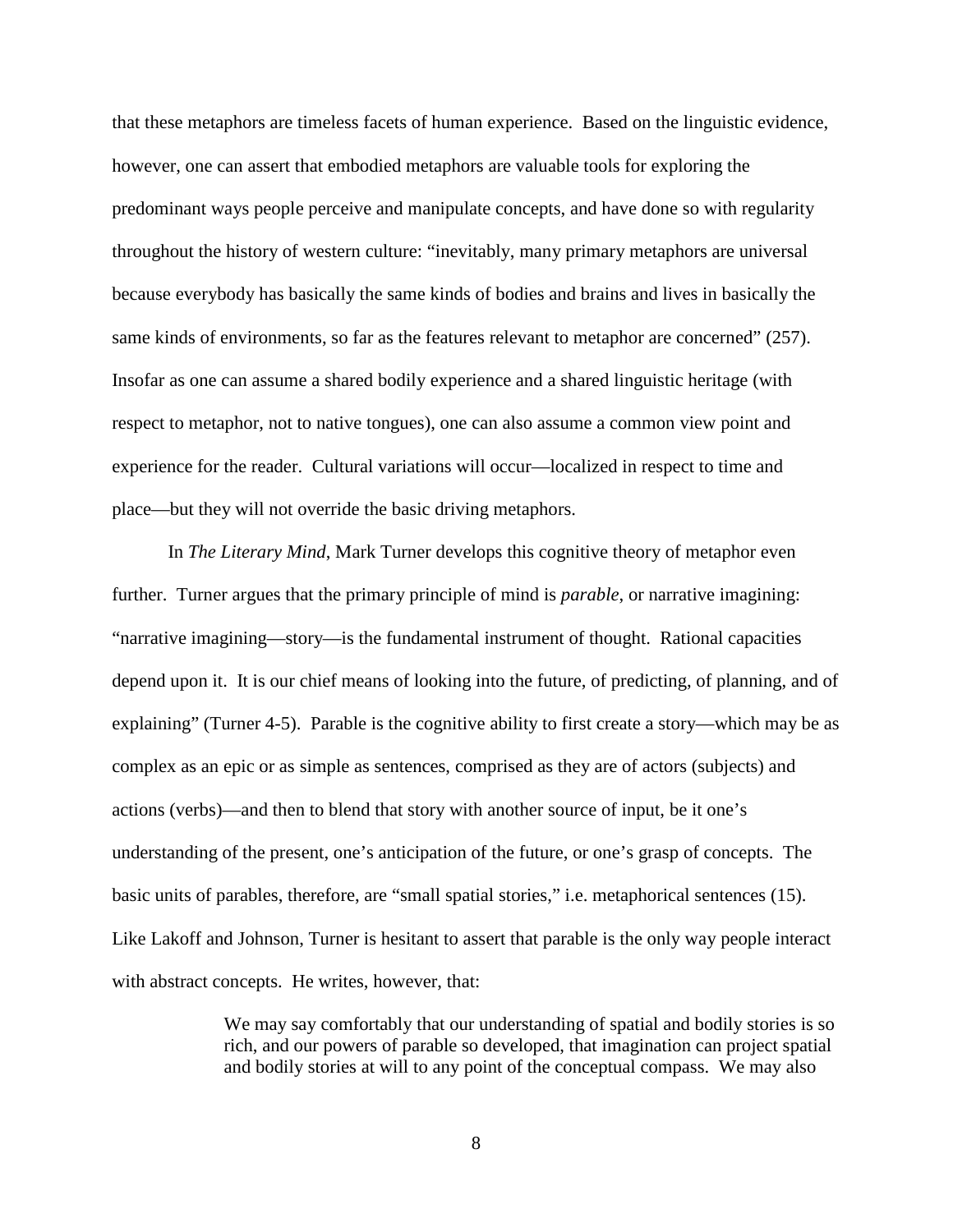say comfortably that for many abstract concepts, the spatial and bodily instances are the archetypes. (51)

Parable thus encompasses both basic metaphors—"small spatial stories" that structure concepts in terms of physical experience—and larger stories—which function as metaphors in their ability to combine different types of activities through similarity and comparison. Parable enables an individual to project a story of himself performing a given action against the backdrop of his current understanding of himself and the world around him. One blends the two stories together and uses that blend to predict, plan, and explain; one interprets the world through such blends.

The novelty of Turner's thought lies in this blend. While Lakoff and Johnson focus on the ways in which metaphor structured or manipulated concepts, Turner examines the power of blended metaphors and stories to fashion and utilize larger systems of meaning: "meanings are not mental objects bounded in conceptual places but rather complex operations of projection, binding, linking, blending, and integration over multiple spaces. Meaning is parabolic and literary" (57). Turner groups these meaning-constituting operations under the general term *conceptual blending*. In its simplest form, conceptual blending involves the formation of a metaphorical link between two or more input spaces. Certain attributes—selected according to their similarity—are carried over into a target space, or blended space (83). Let us return to the basic metaphor, "argument is war." In this conceptual blend, "argument" and "war" each occupy an input space. The conceptual blend—or final product of the process of blending—"argument is war" comprises the similarities between arguments and war and the inferences we may draw from those similarities; all these attributes are located in the target space. In addition, any individual expression of this conceptual blend is a spatial story, for each expression takes the form of a subject-verb sentence.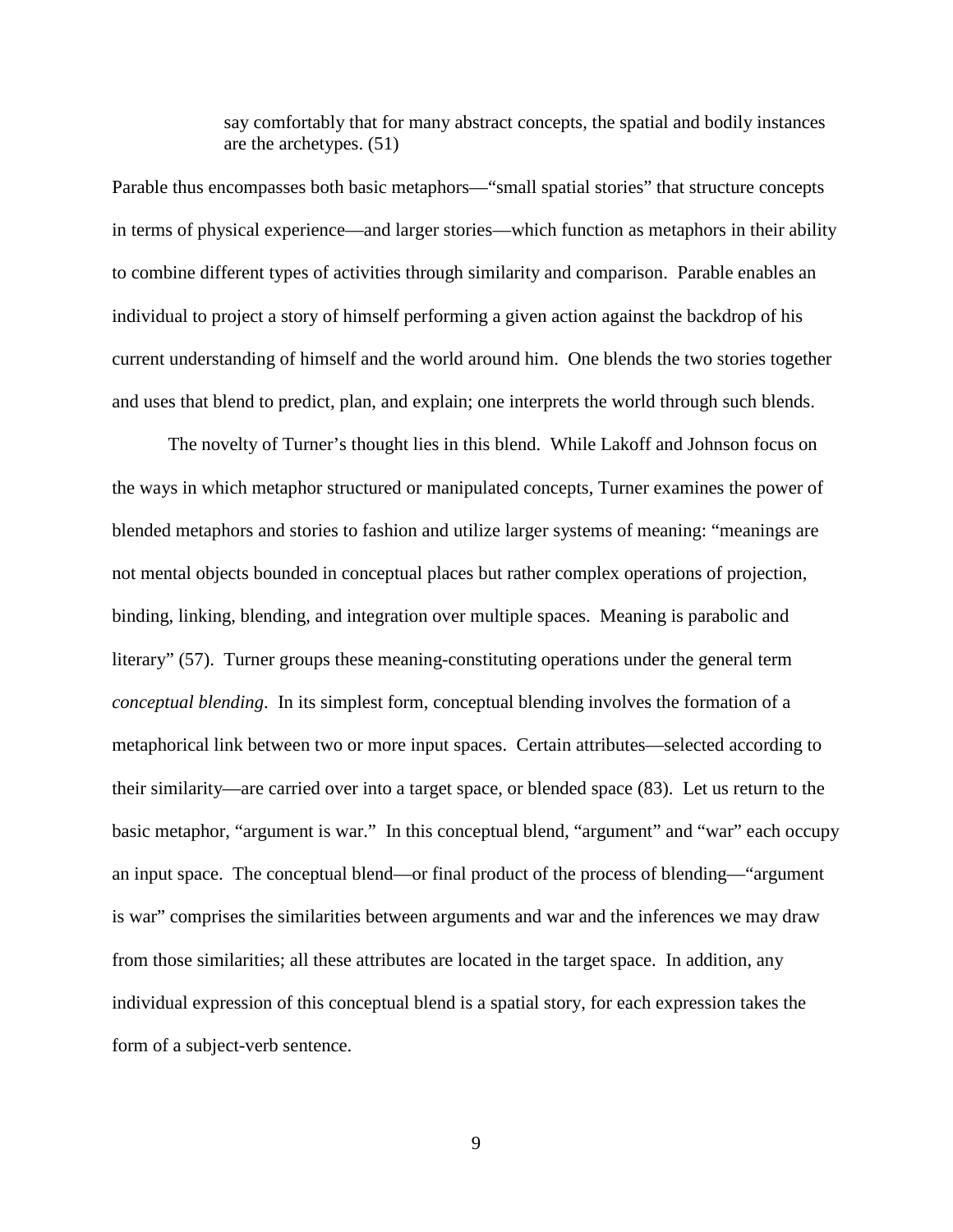

Figure 1: The Grim Reaper

There is no reason why conceptual blends must result from only two input spaces, nor any reason why the target space should not also be an input space for a more complex conceptual blend. Turner's example of such a complex blend is the Grim Reaper. This blend incorporates such metaphors as "people are plants," "Death (abstract personification) causes death (physical event)," "Death is general" (everyone dies), "Death is personal" (each person's death is not interchangeable with any other experience of death): therefore "death is a person who comes specifically for you, in the manner of a reaper." The images of the scythe, skeleton, and cloak are metonymic symbols drawn from reaping, death, and monastic rituals. Only applicable attributes from each input metaphor are drawn into the final target space: people, for example, do not stand in rows like corn or wheat, nor does the Grim Reaper harvest humans at a certain time of year, as with the harvest of plants. The final conceptual blend both combines certain details and omits others (76-82).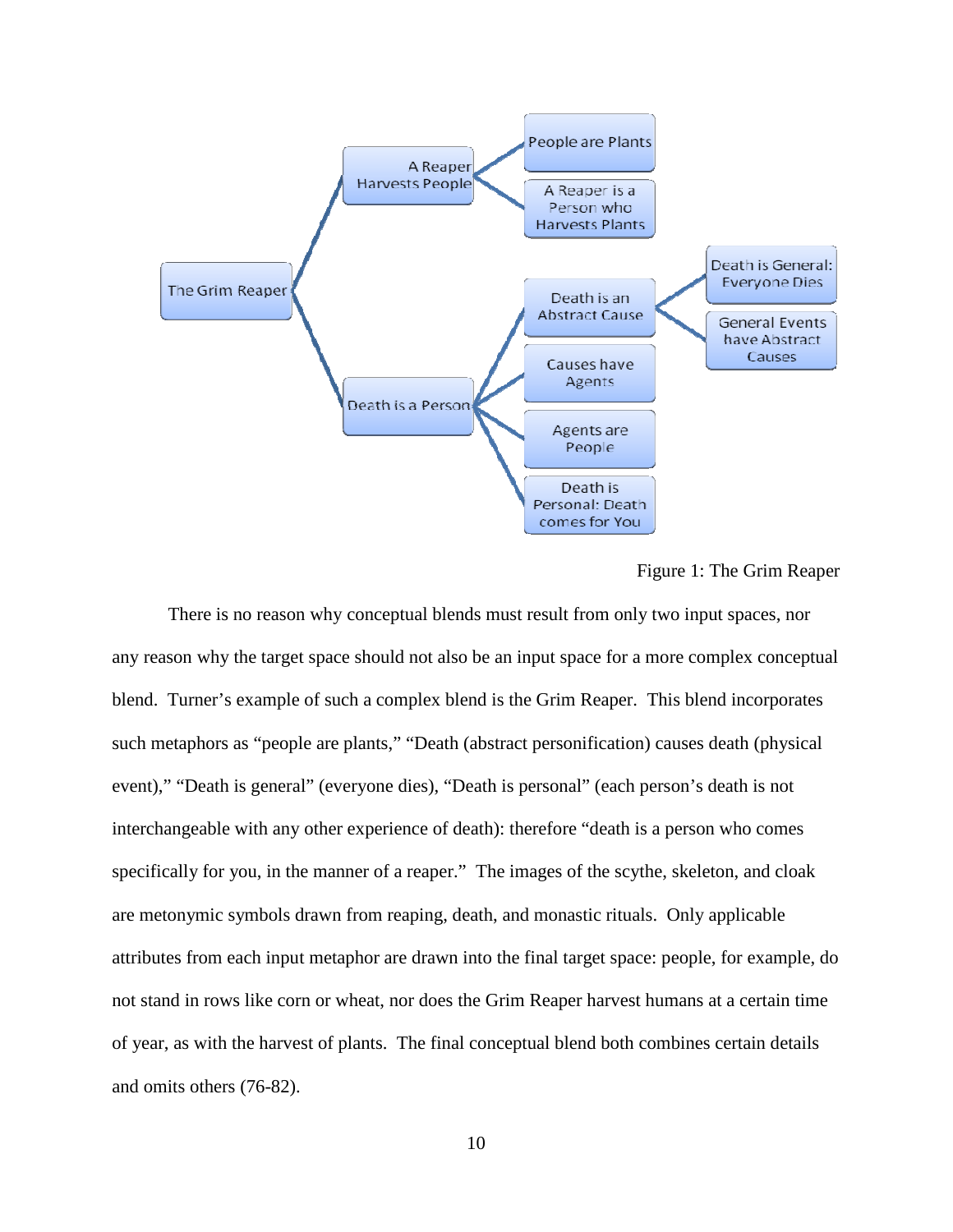Conceptual blending does not address merely the creation of myths or literary symbols.

One may read many—if not all—cognitive activities as instances of blending. For example, any particular instance of reading or interpreting is inevitably a conceptual blend, because these acts involve the combination of a text with a reader's preexisting knowledge—input spaces—to form a reading or interpretation—target space (106). As in the blending of metaphors, such a blend of text and preexisting knowledge occurs via similarity; the reader applies only pertinent knowledge to the text at hand. One may also view categorical concepts as instances of blending: a horse is a horse, of course, because it possesses the parts of a horse and the shape of a horse (110). Viewpoints of the world are likewise conceptual blends: "as sensory beings, our view is always single and local because we have a single life and not a general life. As imaginative beings, we constantly construct meaning designed to transcend that singularity" (117). Conceptual blending is an intricate and powerful mechanism for combining the contradictions of human experience and perception into coherent and cohesive wholes:

> Blended spaces can absorb incompatibilities from the spaces they blend. In a blended space, a human being can be both donor and thief, giving and grasping. As the connections build over narrative mental spaces, the generic space becomes thinner but the blended space becomes ever more robust, intricate, and conflicted.  $(136)$

If the measure of a critical theory is its ability to produce intricate and intriguing readings of diverse texts and situations, conceptual blending seems both promising and provocative.

Perhaps one of the most productive applications of conceptual blending is the study of *subject* and *self,* as Mary Thomas Crane mentions in *Shakespeare's Brain*. Regarding the modern individual, Crane writes that it is "the cognitive assumption that both subject and self are part of a metaphoric system through which we experience our subjectivity." Indeed, the challenge for cognitive theorists is not to choose between these metaphors, but to examine "how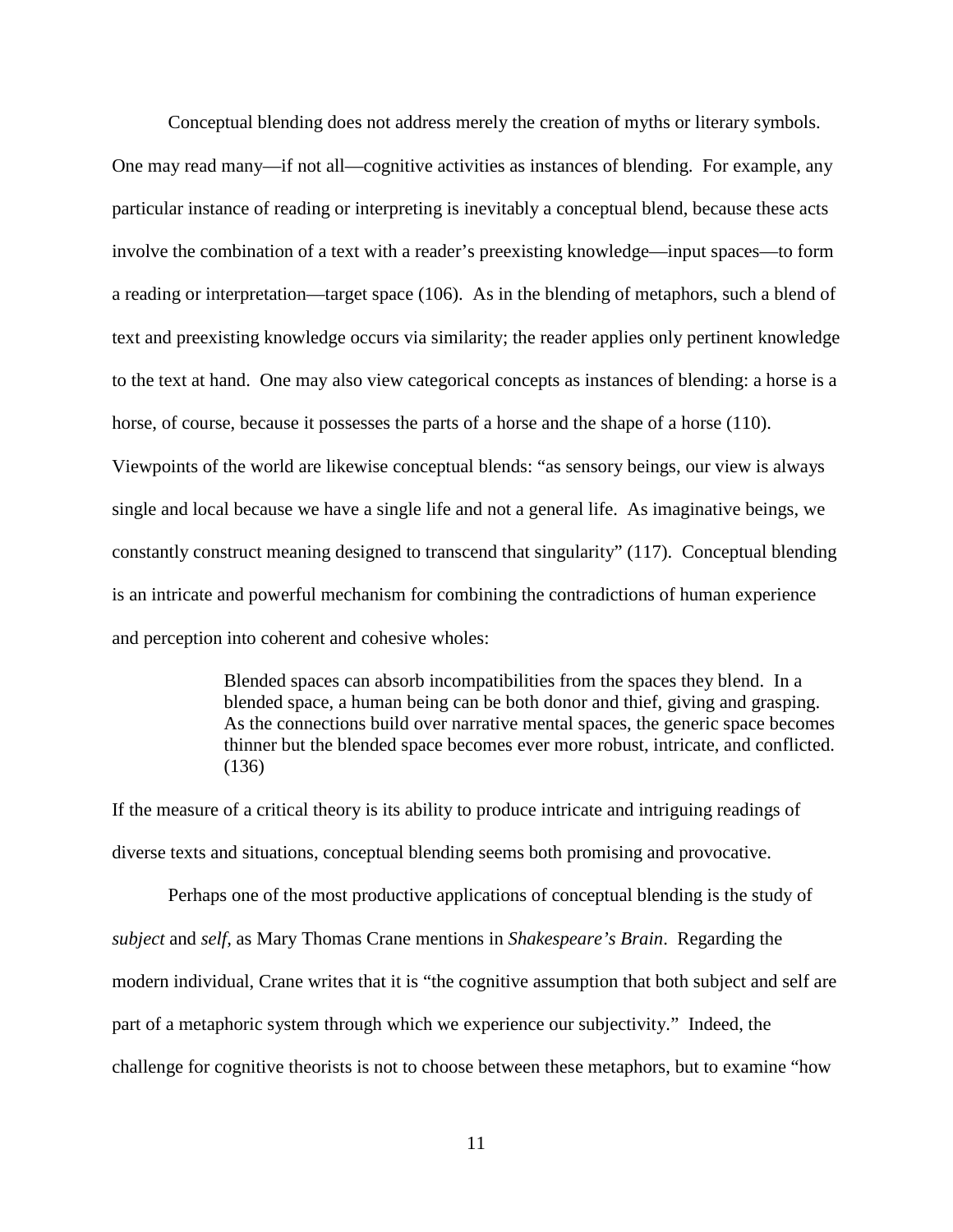we rely on both metaphors, and the difference between them, for our sense of ourselves as persons" (19). Cognitive theory, therefore, can be the threshing floor upon which competing critical claims about subject and self may be sifted, sorted, and ultimately blended together. It does not explicitly reject any contemporary theoretical approach: "indeed, from a cognitive perspective, meaning is anchored (although ambiguously and insecurely) by a three-way tether: brain, culture, discourse" (24).

Cognitive theory views the competing claims of other critical schools as metaphors rather than totalizing narratives. The cognitive theorist, therefore, is free to blend together Foucault's statements concerning discourse, Derrida's words about the world as text, and Stanley Fish's arguments on reader-response. I do not suggest that these theories are consistent with one another, or that any theorist could maintain an equitable balance between them. On the contrary, these theorists conceptualize the self in radically different ways: discourse and text radically limit the agency of the individual (the one via culture, the other via language), while readerresponse demands the agency of the reader for its validity. It is quite foolish to assert that people are entirely determined by culture, language, or personal agency. One constructs ideas of subject and self through an intricate conceptual blend combining the "contradiction and recursivity" of different personal experiences, different metaphors, and different theoretical perspectives (Crane 24). The cognitive theorist may pick and choose among these metaphors, creating a blend that best explains the text in question. There is no single best way to describe the self in all contexts. Cognitive theory, however, provides a supple and adaptive mode of interpretation.

Conceptual blending allows one to conceive of relatively stable selves as a metaphorical concord of memory, text, and culture. This concord, however, is rooted in the cognitive experience. Crane writes: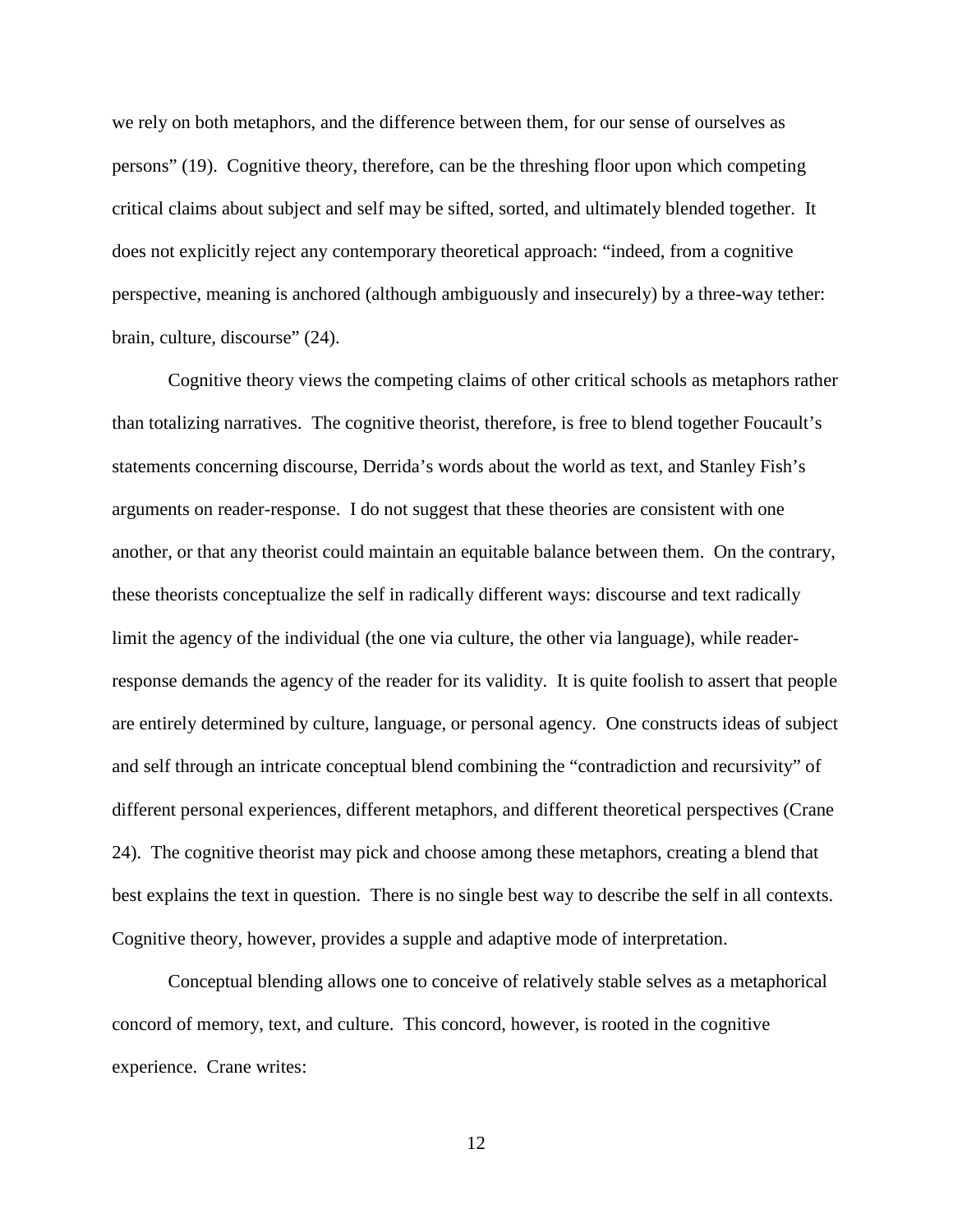Cognitive science suggests that the power of culture to shape individual selves must be filtered through the material, biological constructs of the brain, which are common, though in different forms, to all (normally functioning) people across cultures. It argues that there is a material basis for a limited sense of "essential" human attributes as well as space for individual arrangements of neurons. (23)

One may blend together subject and self to form a more holistic picture of the human experience, one rooted in the physical body but contingent upon text and discourse. The theories of Foucault, Derrida, and Fish, among others, are valid methods for describing the human experience. All these theories, however, must be rooted in the material body. Culture and language are contingent upon time and place, but the experience of the human body is largely constant throughout all times and all places. Cognition does not rest solely in the body, but it surely begins there. As such, it forms a relatively stable basis for a reading of tragedy.

Though he does not explicitly embrace embodied metaphor, Daniel Dennett offers a similar paradigm of cognition in his article "Real Patterns." His key terms are *pattern* and *noise*. Dennett depicts the world much as a mass of raw perception and experience. The human mind analyzes this data and attempts to find patterns within it. Since the human mind is finite, perception is limited, and since logic is imperfect, humans perceive noise in the world around them. Noise is any perception or experience that does not fit the conceptual pattern. Pragmatically speaking, one chooses patterns based upon their efficacy. When the influence of noise becomes intolerable, one seeks new patterns through which to understand the world. Thus, Dennett allows for the existence of competing patterns: multiple, effective ideologies that do not coincide yet are all efficacious. He writes:

> There could be two different, but equally real, patterns discernible in the noisy world. The rival theorists would not even agree on which parts of the world were pattern and which were noise, and yet nothing deeper would settle the issue. The choice of a pattern would indeed be up to the observer, a matter to be decided on idiosyncratic pragmatic grounds. (49)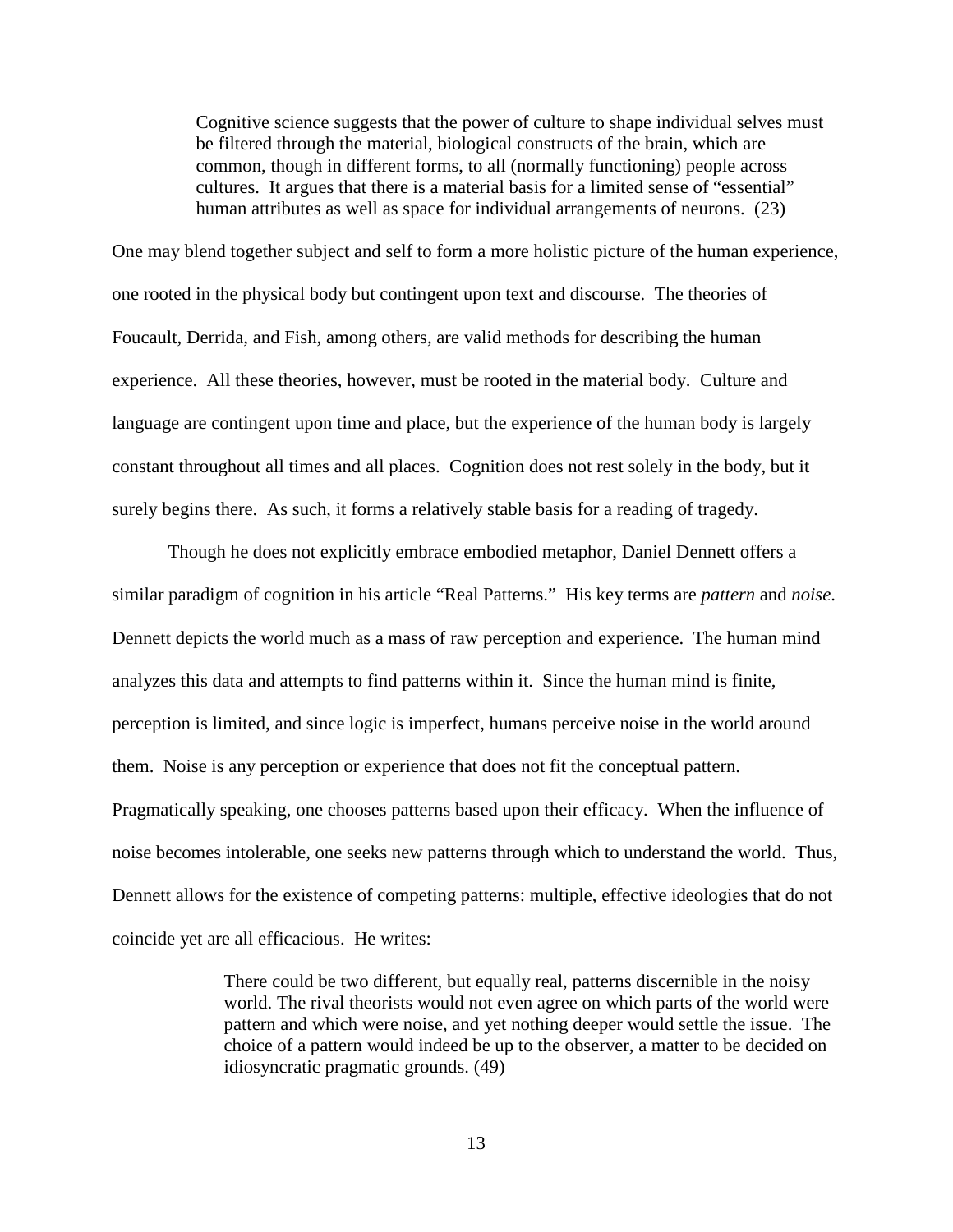For Dennett, patterns exist in the world, outside of human contexts. Theory is the understanding of pattern; in my terms, the metaphors that explain the world. The only test of a theory is its pragmatic value. If the theory effectively explains one's world, it is a metaphor worth living by. If it fails to suitably account for noise, one must find a new pattern in order to effectively interact with the world. Multiple efficacious patterns can exist for any given set of experiences, and the metaphors for such patterns will differ. No pattern, however, accounts for all noise.

Dennett's description of multiple valid patterns suggests three types of conceptual conflict: conflict between rival metaphors within an individual mind; conflict between rival metaphors within society; and conflict between a given metaphor and the intolerable influence of noise. One may restate these conceptual conflicts to include the activity of metaphor, since the theories that enable one to perceive patterns are essentially metaphorical blends that guide human behavior, explaining phenomena and enabling the prediction of future events. For the duration of the paper, I will be referring to such metaphors as *guiding metaphors*.

Guiding metaphors follow all the rules of cognitive metaphor and pattern. They also submit to Thomas Kuhn's observations about *paradigm* in *The Structure of Scientific Revolutions*. Paradigms are understandings of nature and experimentation that guide scientific practice through their explanatory and predictive power. Revolution occurs with the discovery of noise or, as Kuhn phrases it, anomaly. He writes:

> Discovery commences with the awareness of anomaly, i.e., with the recognition that nature has somehow violated the paradigm-induced expectations that govern normal science. It then continues with a more or less extended exploration of the area of anomaly. And it closes only when the paradigm theory has been adjusted so that the anomalous has become the expected. (52-3)

Revolution is a method of transferring explanatory and predictive power to a new paradigm. This revolution is necessarily a movement from one paradigm to another, not the original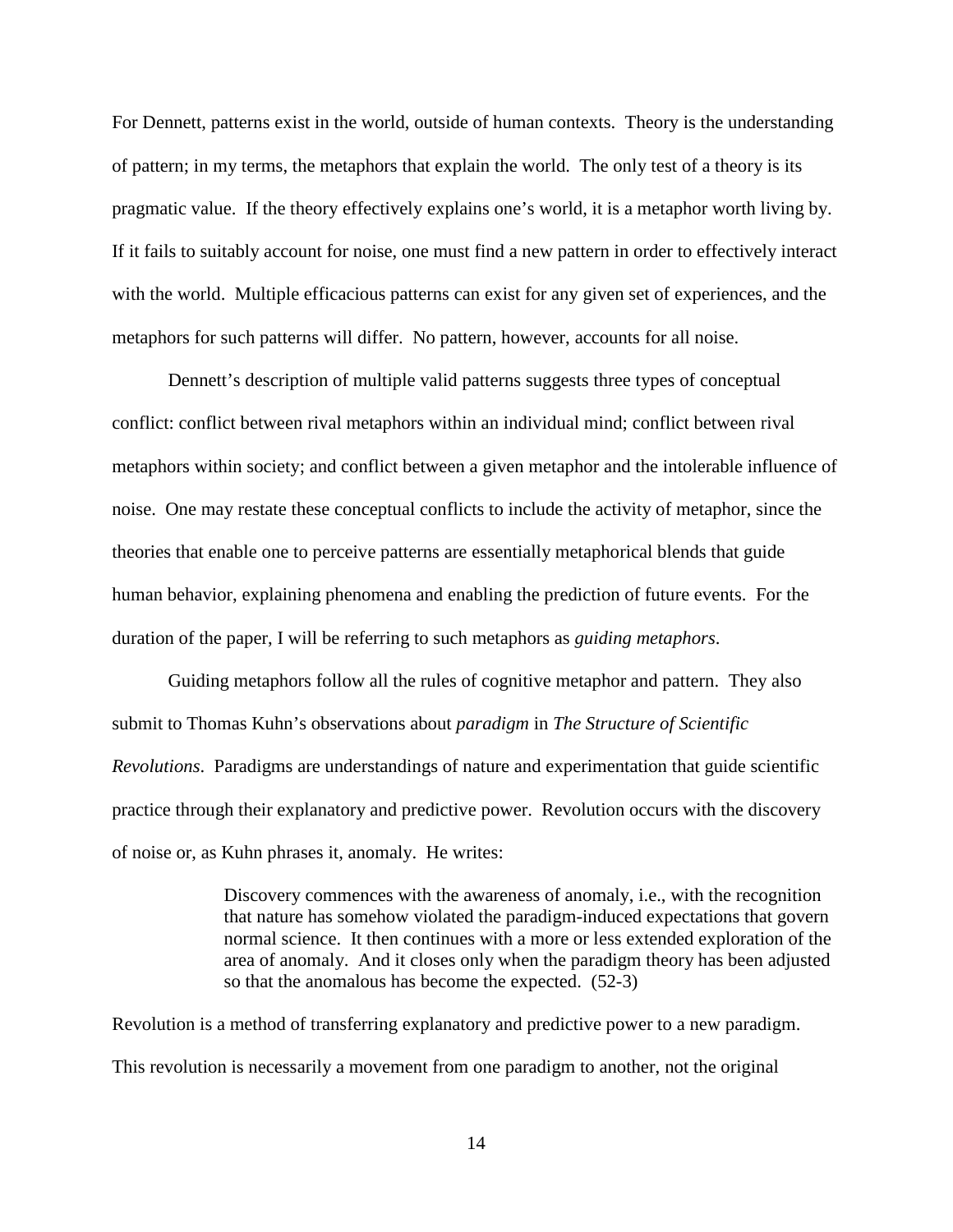creation of a paradigm, for "novelty ordinarily emerges only for the man who, knowing *with precision* what he should expect, is able to recognize that something has gone wrong. Anomaly appears only against the background provided by the paradigm" (65). According to cognitive theory, the original human paradigms were probably embodied metaphors. As concepts became more abstract, however, and the metaphors required to manipulate such concepts likewise became more complex—through conceptual blending—revolutions from one guiding metaphor to another would have been required. Kuhn explains that new paradigms are born through intuitions that "gather up large portions of that experience and transform them to the rather different bundle of experience that will thereafter be linked piecemeal to the new paradigm but not to the old" (123). Paradigm shift involves seeing the world through different eyes—or in cognitive terms, through different metaphors.

Scientists do not reject a paradigm simply because it cannot explain a given anomaly: "The decision to reject one paradigm is always simultaneously the decision to accept another, and the judgment leading to that decision involves the comparison of both paradigms with nature *and* with each other" (77). Metaphors necessarily involve the elision of details; patterns necessarily involve the omission of noise. After all, "if any and every failure to fit were ground for theory rejection, all theories ought to be rejected at all times," for no theory is capable of explaining the whole of human experience, let alone facets of reality beyond human ken (146). The more you tighten your grip, Theory, the more noisy anomalies will slip through your fingers! There can be no totalizing narratives, and the progress of scientific and cognitive revolution does not move toward such an end. Kuhn explains:

> The developmental process described in this essay has been a process of evolution *from* primitive beginnings—a process whose successive stages are characterized by an increasingly detailed and refined understanding of nature. But nothing that has been or will be said makes it a process of evolution *toward* anything. (170-1)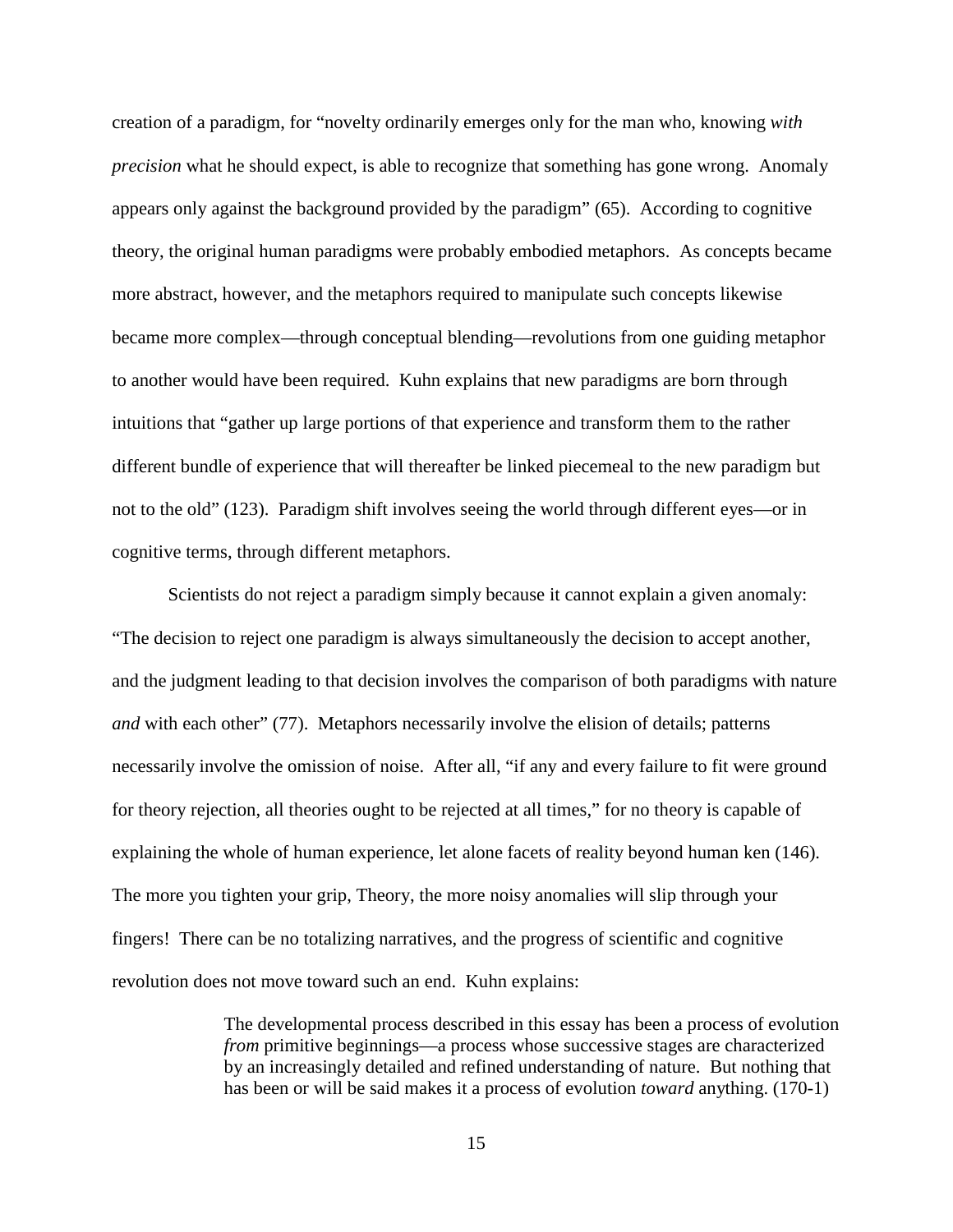One may term newer guiding metaphors *progressive* insofar as they deal with salient anomalies, noises, and cognitive monsters more effectively than older metaphors. The measure of guiding metaphors is their efficacy in guiding human thought and action. Yet any change of metaphor focuses upon current, pressing anomalies; it does not—*cannot*—account for everything. Old cognitive monsters, once slain, may once again swim up from the depths, taking advantage of the change of perspective.

Efficacy alone, however, is not sufficient to evaluate guiding metaphors. One must evaluate them within the greater context of human perspective. On this issue, Barbara Herrnstein Smith's *Contingencies of Value: Alternative Perspectives for Critical Theory* brings invaluable perspective to the table. Describing literary value, Smith breaks down the classic dichotomy of subjective/objective in order to propose a more intricate study of value: *contingency.* She writes:

> If we recognize that literary value is "relative" in the sense of *contingent* (that is, a changing function of multiple variables) rather than *subjective* (that is, personally whimsical, locked into the consciousness of individual subjects and/or without interest or value for other people), then we may begin to investigate the dynamics of that relativity. (11)

Literary value—and value in general—is contingent upon aspects of human experience,

including text, discourse, and cognitive processes. Though Smith recognizes the existence of

"species-wide mechanisms of perception and cognition," she asserts that one cannot use such

mechanisms as psychological absolutes:

Everything is always in motion with respect to everything else. If there *are*  constancies of literary value, they will be found *in those very motions*: that is, in the relations among variables. For, like all value, literary value is not the property of an object *or* of a subject but, rather, *the product of the dynamics of a system*. (15)

I apply Smith's depiction of literary value to the valuation of metaphors; by observing the way guiding metaphors are expressed, utilized, and valued within a given system—whether that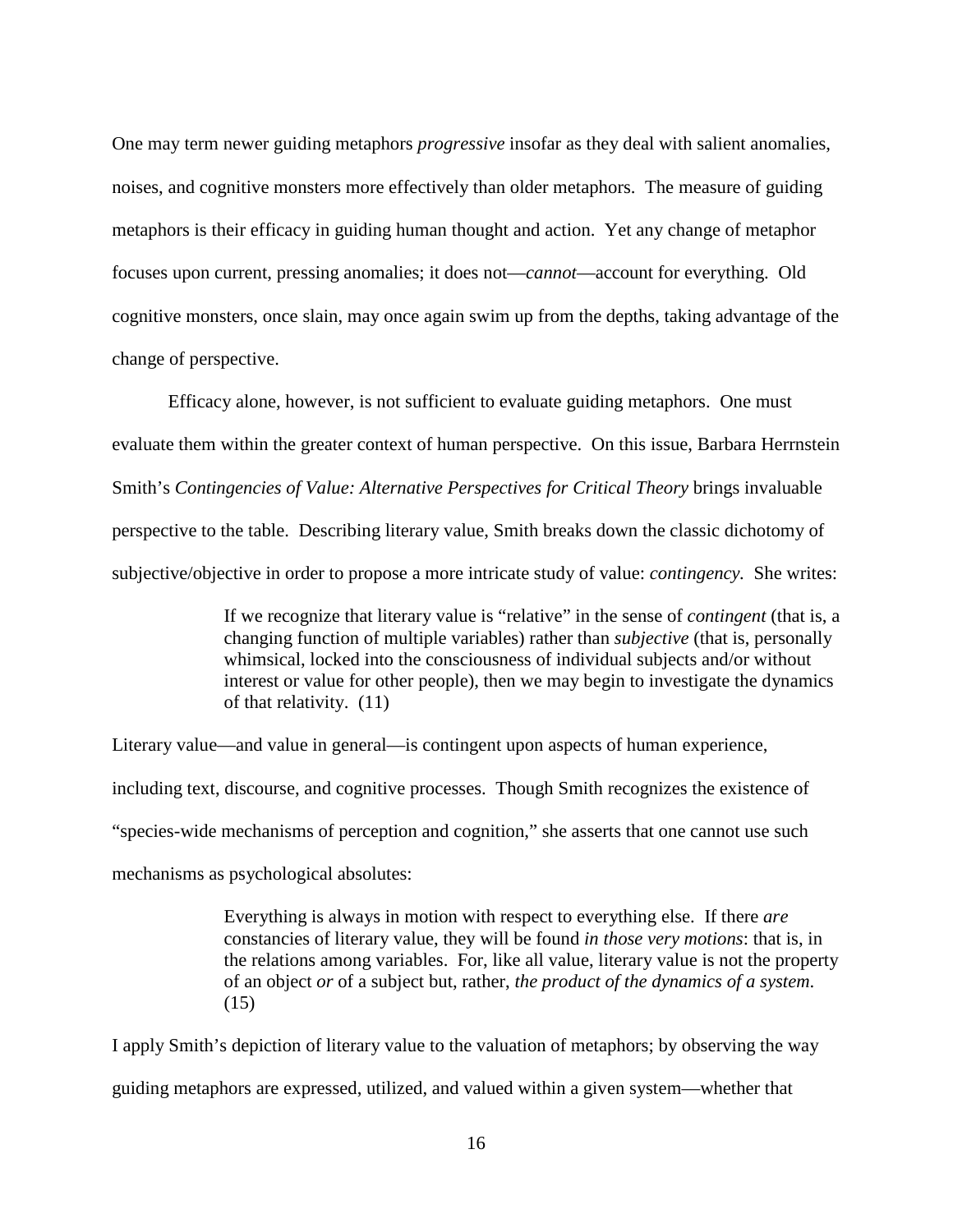system be the mind of an individual character, the society of a play, or a historical culture at large—one can better approximate the total value of those metaphors, both as guiding principles and as goals of cognitive revolution. Even the revolutionary conflicts that metaphor engages in can be gauges of this value, for such conflicts highlight the use, exchange, and efficacy of the metaphors themselves.

Not only can one study the value of metaphors through conflict, one can also study that value *through* metaphor itself. Instead of appealing to standards of value—transcendental meaning or cultural mandate, for example—Smith looks to similarity for a basis of shared value:

> Our experience of the "value of the work" is equivalent to *our experience of the work in relation to the total economy of our existence*. And the reason our estimates of its probable value for other people may be quite accurate is that the total economy of *their* existence may, in fact, be quite similar to that or our own.  $(16)$

Insofar as one may speak of a shared existence—such as that provided by embodiment, longstanding guiding traditions, and a shared aesthetic experience of similar works of art—one may suppose, not an ideal reader or audience, but a probable one, for "the value of some objects will be *relatively more uniform* than others among the members of some community—as will be, accordingly, the judgments concerning their value exchanged within that community" (101). Such a conception of value allows one to blend together the richness of cultural, historical, and individual experience, forging new guiding metaphors that enable one to engage with shared responses to texts, responses such as catharsis, the original metaphor for the tragic experience.

 This concept of contingent value incorporates both the stability of objectivism and the flexibility of relativism: "stability and flexibility are both profitable, but…one is always bought at the cost of the other so that neither can be maximized at the same time or all the time" (Smith 123). Stable classificatory systems preserve time and energy under stable conditions, allowing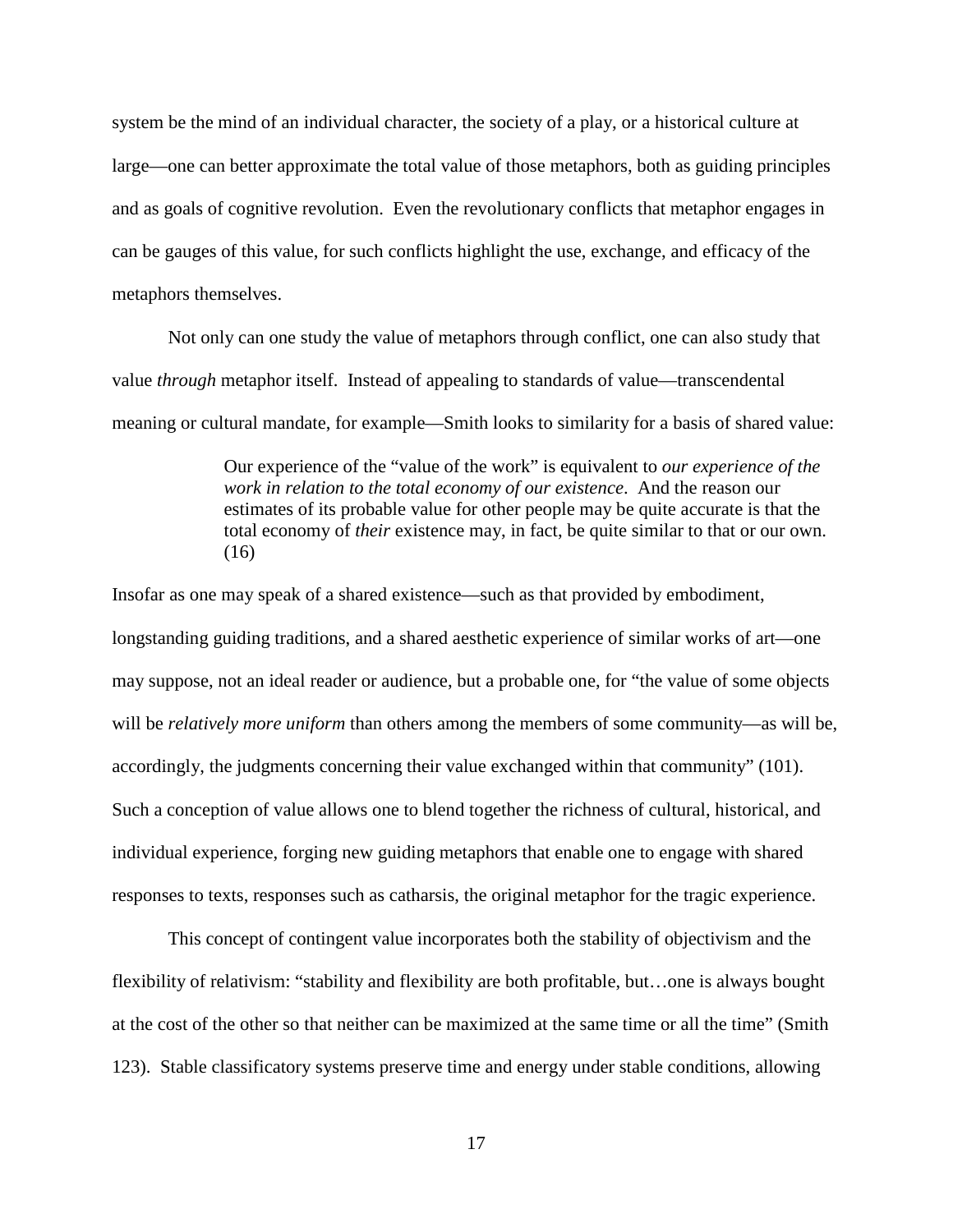an organism to effectively predict and explain events in its environment. Flexibility allows that same organism to adapt to rapidly changing conditions at the cost of reducing predictive and explanatory power (122-3). Therefore, there must be a balance between standardized guiding metaphors and revolutionary thought. After all, the efficacy of any guiding metaphor is not merely its pragmatic value, a value irrespective of human contexts; it is also the personal value it has for members of a given community (105).

Smith describes this conceptual blend of contingency as the defining characteristic of humanity: "our irreducible *scrappiness*." This term suggests "not only that the elements that interact to constitute our motives and behavior are incomplete, and heterogeneous, like scraps of things, but also ("scrap" being a slang term for fight) that they are mutually conflicting or at least always potentially at odds" (149). This depiction of humanity is akin to the conceptual blend of self—cognition, text, and discourse—that I proposed earlier. The interaction between metaphors of the self and guiding metaphors strikes a balance between stable explanatory and predictive patterns and relatively radical revolutions of mind.

The periodic renegotiation of guiding metaphors allows one to navigate the hazards of human experience. Revolution always comes at a cost, however: that cost is tragedy. In the previous pages, I have been working to lay out a cognitive theory of the tragic. Lakoff, Johnson, and Turner provide a method of reading and interpreting along cognitive lines, utilizing metaphor and conceptual blending to analyze literary works, characters, and genres. Dennett and Kuhn provide a model for viewing metaphor as a guiding principle in human behavior, a model that entails specific human perspectives and the possibility of revolution from one metaphor to another. Crane and Smith remind one that any conceptual blend is contingent upon divergent and competing systems of value and meaning: discourse, culture, and cognition being the chief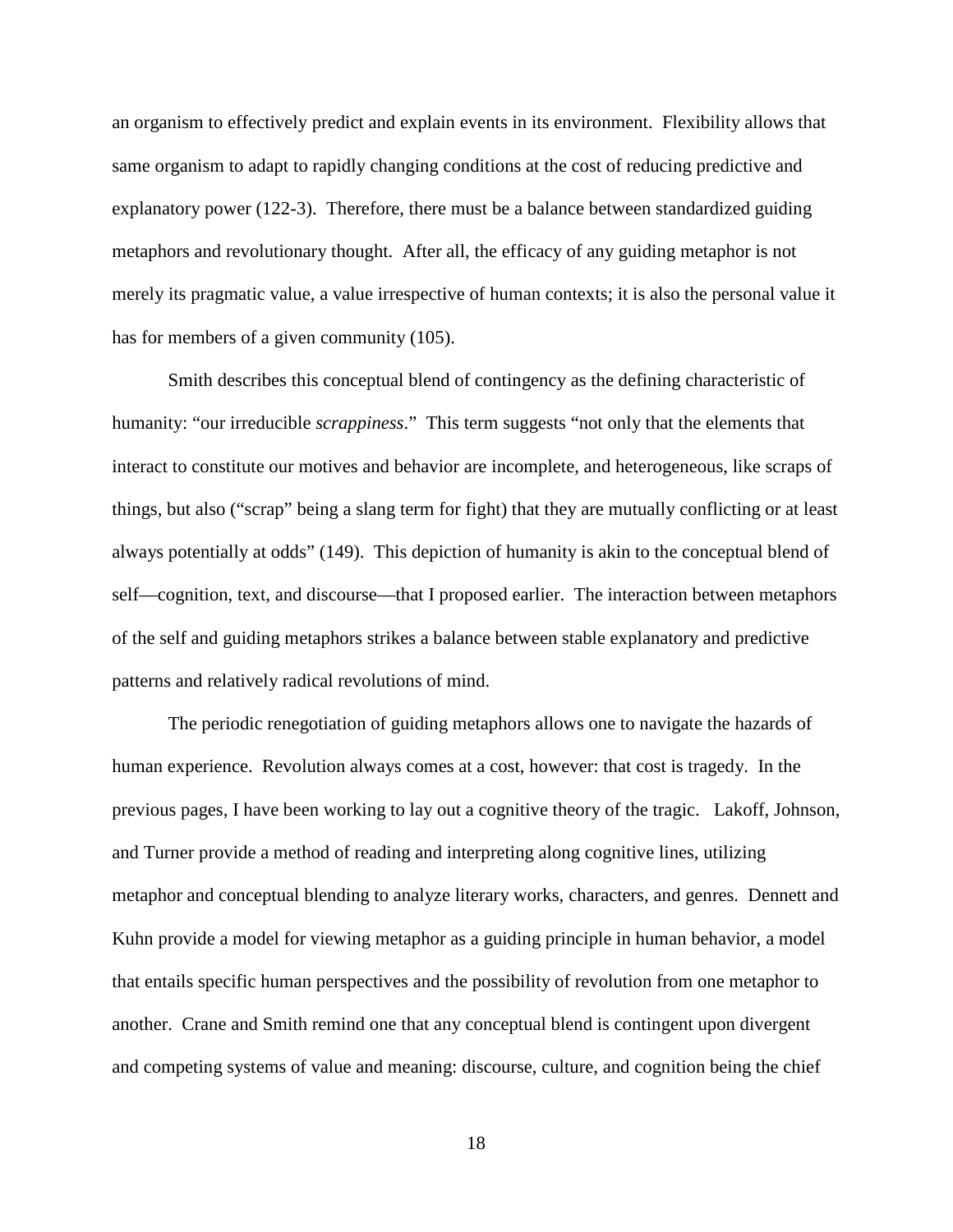of these systems. I intend to use these theories to explain the relationship guiding metaphor and tragedy.

At the opening of any Shakespearean Tragedy, the tragic protagonists operate via a number of metaphors, such as "sight need not pierce the body" for King Lear and "desire is a fire and a piercing" for Romeo and Juliet. Through these guiding metaphors, these characters construct predictive and explanatory patterns—guiding metaphors—that map out the world of human experience. This observation is a commonplace of cognitive theory, for all people live according to guiding metaphors. The creation of any guiding metaphor, however, necessarily omits or overlooks information about the world: a holistic metaphor is impossible according to the structure of metaphor laid out by Lakoff and Johnson. It is inevitable that some people at some times should fall prey to these sub-metaphorical entities, these creatures of cognitive darkness. When one suffers at the hands of such creatures, tragedy occurs. The tragic protagonist, who has lived a great and noble life according to one set of beliefs, suddenly finds his or her beliefs shattered by actual experience.

Again, such a theory of tragedy does not yet move beyond the commonplaces of cognitive theory: people live according to metaphors, and metaphors often fail them. Metaphors, however, are not simple linguistic expressions. It is not as if Lear or Romeo and Juliet live according to mantras, structuring their entire lives along the line of pithy statements. These metaphors are cornerstones, the textual marks of vast cognitive structures. These tragic protagonists speak of their experiences in certain ways: as a result, they think in certain ways, act in certain ways, and suffer in certain ways. Their metaphors—and their dogged adherence to them—predispose them to and limit them to tragic avenues of action. These guiding metaphors are not reductive expressions of causality: instead, they are the first signs of a vast network of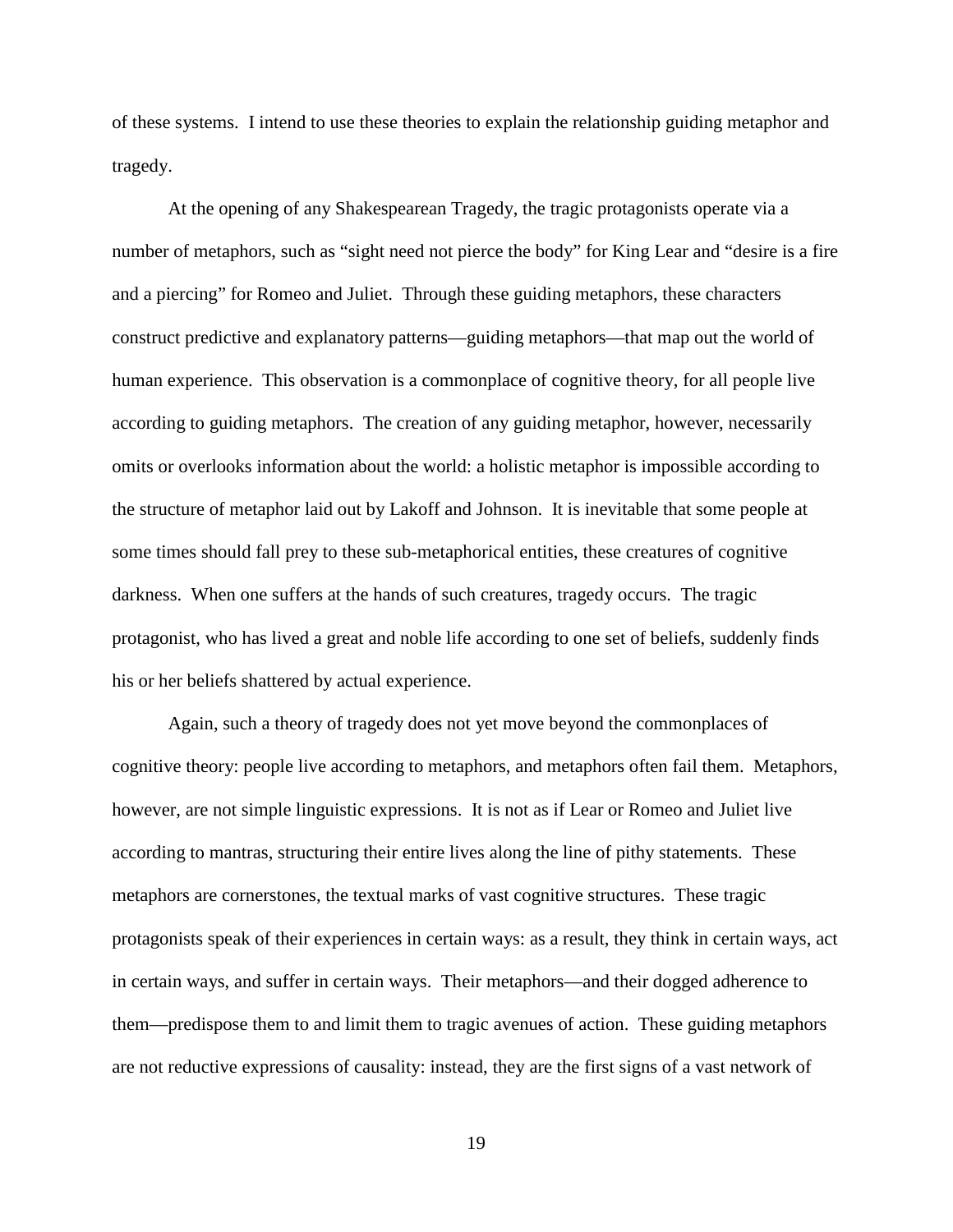connections, and it is these numerous connections between text and mind, between thought and action, that warrant study and interest. One of these connections is catharsis: the metaphorical blend of tragic protagonist and reader that enables the completion of the tragic journey and defines tragedy.

Tragic protagonists are shattered because their guiding metaphors do not allow them to cope with their experiences. Such a shattering, by itself, does not produce tragedy. Tragedy and catharsis require the reader's recognition that source of the protagonist's suffering is the result of his or her guiding myths. The pattern they relied upon to bring them happiness, nobility, or excellence is the direct cause of their downfall. To successfully interact with the world, one needs predictive and explanatory metaphors, but those metaphors entail enormous risk. The guiding metaphor promises triumph to those who follow it, but it brings triumph *and* suffering.

Such an analysis of the text of tragedy is not enough, by itself, to explain catharsis. Such an explanation demands an analysis of the cathartic reader, the reader who sympathizes with the tragic protagonist in such a way that "sympathy is identity." Readers (and audiences) experience catharsis through conceptual blending. The reader and the tragic protagonist occupy the input spaces. The readers either reveres the guiding metaphor of the protagonist or reveres the protagonist's devotion to that metaphor; this reverence or appreciation constitutes a similarity between the input objects, a similarity reinforced by the shared metaphors and physical experiences of the reader and tragic protagonist. In the target space one finds the "tragic hero," a scapegoat both similar and alien to the reader, both sacred and taboo, both pitied and feared. The dual nature of the reader's involvement with the tragic protagonist arises from the nature of the conceptual blend. Metaphorical similarity draws the reader to the portions of the tragic protagonist that will enter the blend; the remainder of the tragic protagonist repels the reader.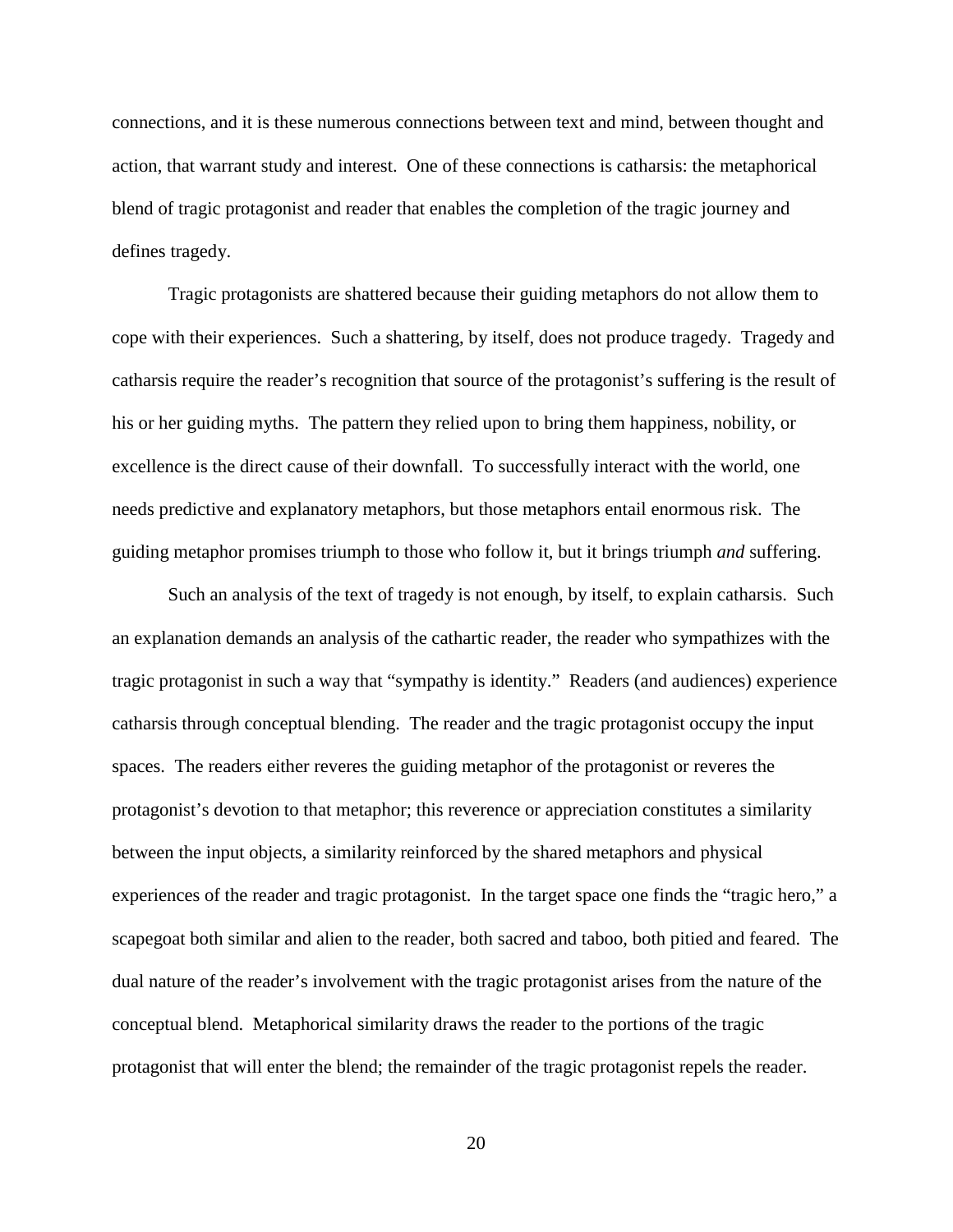

Figure 2: The Tragic Journey

Another input space joins the conceptual blend: "life is a journey." Mapped onto the tragic hero, the metaphor of journey suggests that the tragic movement is itself a journey, a trip that has a beginning, middle, and end, a trip with a destination, a purpose, and a set of pilgrims. By virtue of the conceptual blend, the reader takes this journey *alongside* and *as* the tragic protagonist. The tragic hero incorporates these disparate elements into one narrative progression. Since tragedy can lead to a cognitive revolution—a movement from one guiding metaphor to another—the path of this shared journey is redemptive revolution, one that can free the reader and possibly the tragic protagonist—from old guiding metaphors that hide creatures of cognitive darkness. Since this is a *shared* journey, however, it is *unnecessary* for the tragic protagonist to complete it, whether through personal redemption, social reconciliation, or *anagnorisis*. When the tragic protagonist dies, this event conceptually tears apart the tragic hero (a cognitive *sparagmos*). The conceptual blend becomes broken apart: specifically, death severs the link between the tragic protagonist and the blended tragic hero. The blend between the reader and the tragic hero remains, now fully freed from any dissimilarity between the reader and the tragic protagonist. The reader is therefore free to complete the tragic journey, possibly arriving at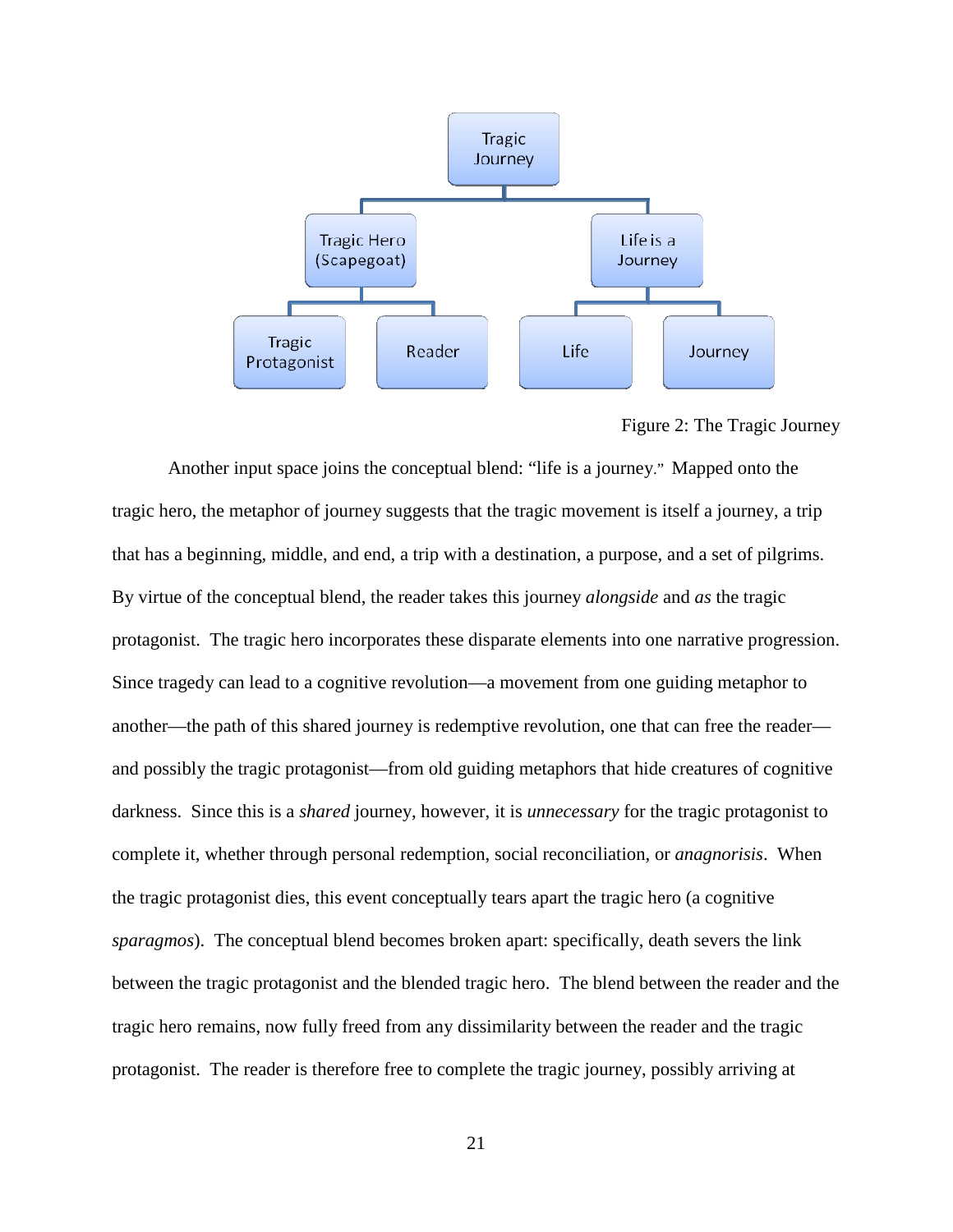cognitive revolution. The reader, freed from suffering, pity, and fear by the death of the tragic protagonist, can now valuate the guiding metaphor, the noise, triumph, and suffering according to the contingencies of his or her current situation. The tragic protagonist has paid the price of revolution. The reader reaps the benefits.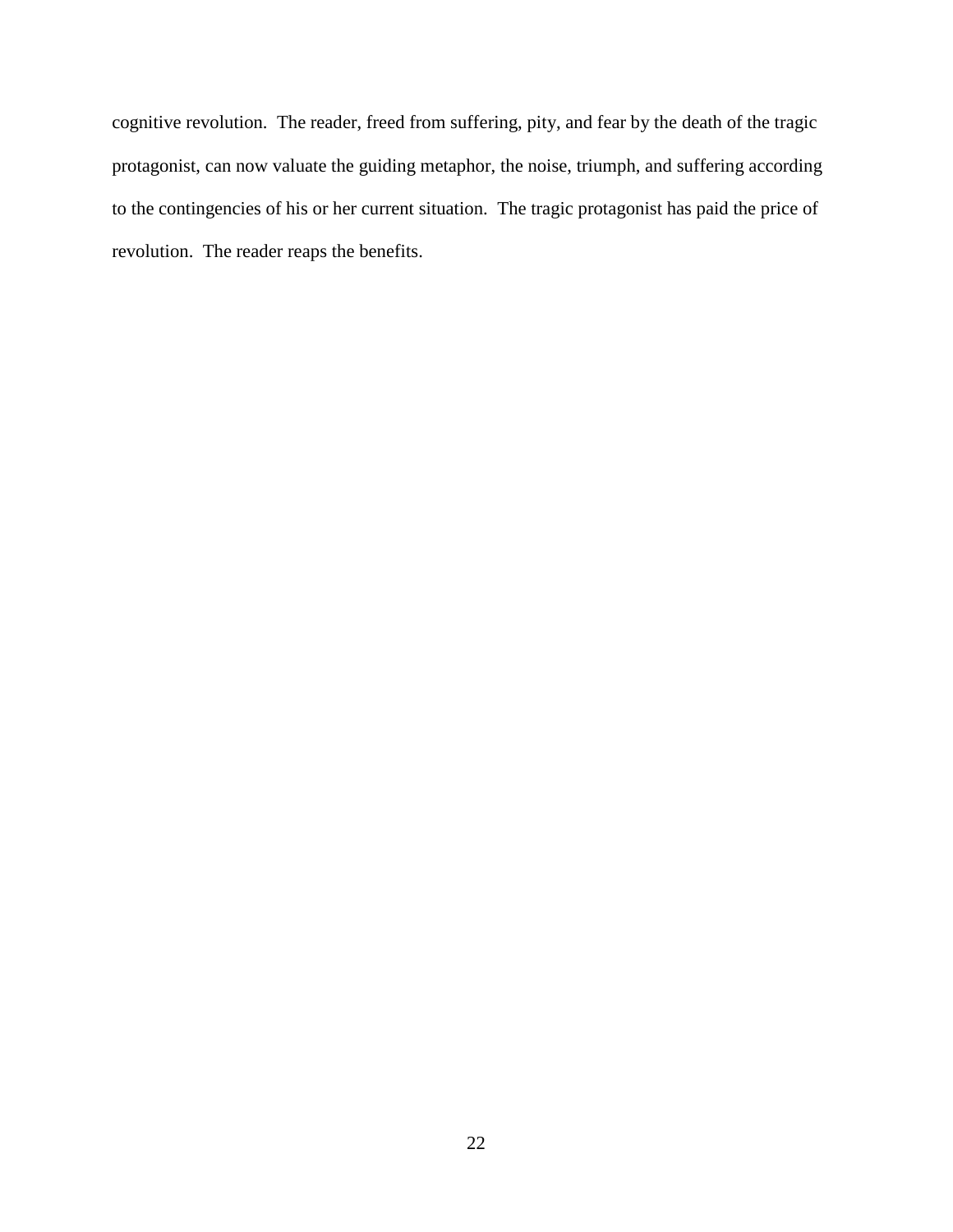# **In the Shadows of the Giants: Cognitive Theory meets Tragic Theory**

The young life of any tragic theory is a difficult time. Such a theory cannot idly grow without impediment. Instead, it must strive upward beneath the shadows of the giants: Aristotle, Hegel, Nietzsche, and the newcomer Terry Eagleton—whose work, *Sweet Violence*, though it does not constitute a classic example of tragic theory, still casts a shadow over any new growth. The new tragic theory I am espousing does not seek to supplant or tear down previous theories; instead, it models itself after the strongest parts of each.

Tragic theory, of course, begins with Aristotle's *Poetics*. His depiction of the motive factors in tragedy forms the basis for a cognitive understanding of tragedy. Aristotle defines tragedy thus:

> A tragedy, then, is the imitation of an action that is serious and also, as having magnitude, complete in itself; in language with pleasurable accessories, each kind brought in separately in the parts of the work; in a dramatic, not in a narrative form; with incidents arousing pity and fear, wherewith to accomplish its catharsis of such emotions. (1449b.24-28)

Tragedy is a dramatic imitation of an action that arouses pity and fear in order to accomplish catharsis. The dramatic form reinforces the action of tragedy, for of all literary forms, drama centers most closely upon action. Drama focuses upon a cast of human actors upon a set stage. As such, the actions and words of those actors constitute the majority of the dramatic content. Indeed, one finds it difficult to speak of drama without speaking of *actors,* thereby invoking the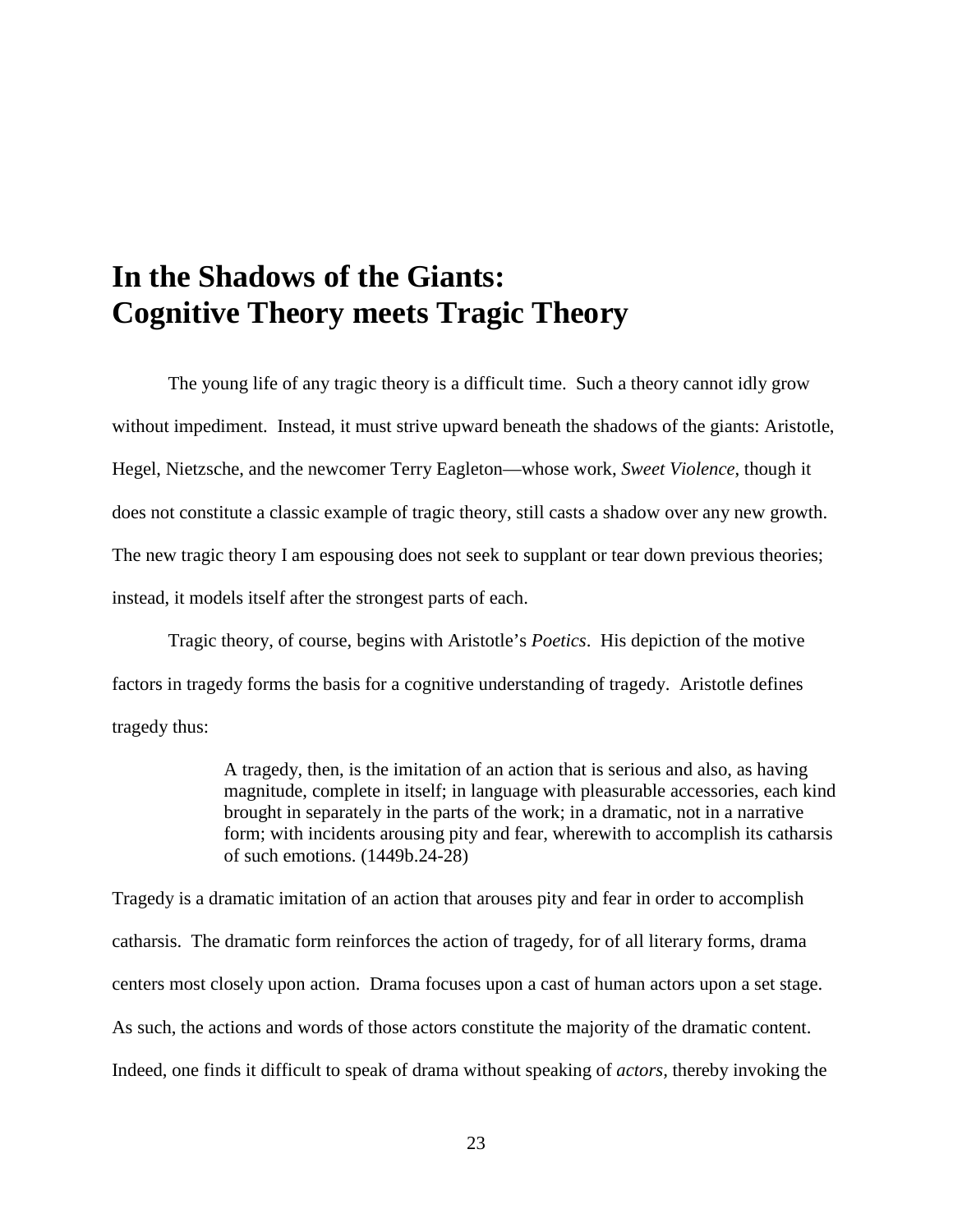central content of drama: *action*. The audience, of course, only has access to the outward form of these actors: one cannot observe the inner life of characters in drama, only the outward actions and utterances of the characters. Tragedy, therefore, by its very existence as dramatic art, is an aesthetic and interpretive phenomenon.

Aristotle insists that the subject of tragedy is action, not character. He places the emphasis upon actual events rather than personal causes; for him, ethics is action, not thought. Within tragedy, action is paramount:

> Tragedy is essentially an imitation not of persons but of action and life, of happiness and misery. All human happiness or misery takes the form of action; the end for which we live is a certain kind of activity, not a quality. Character gives us qualities, but it is in our actions—what we do—that we are happy or the reverse. (1450a.16-20)

At first glance, such an emphasis upon action over intention would seem to argue against a cognitive and metaphorical understanding of tragedy, an understanding preoccupied with the metaphors that preface action. Aristotle, however, presents a structural poetics; it is completely unnecessary, from a writer's point of view, to present the motivations of the characters, for such motivations are completely invisible to the audience, who see only the actions and the utterances of the characters. For cognitive theory, however, a study of the characters' words *is* a study of motivation. In addition, the audience of tragedy attempts to understand the motivations of the characters by contemplating their words and deeds. Motivation, therefore, is not Aristotle's structural concern; instead, it is the purview of audience-response and cognitive theory. Kathy Eden suggests a similar understanding of Aristotle's omission of character motivation. In "Aristotle's *Poetics*: A Defense of Tragic Fiction," she writes:

> The tragic poet himself must understand the causes of human action in the ethical and intellectual qualities of the agents. Furthermore, he must know how to build these qualities of character and mind into the structure of events. Thus carefully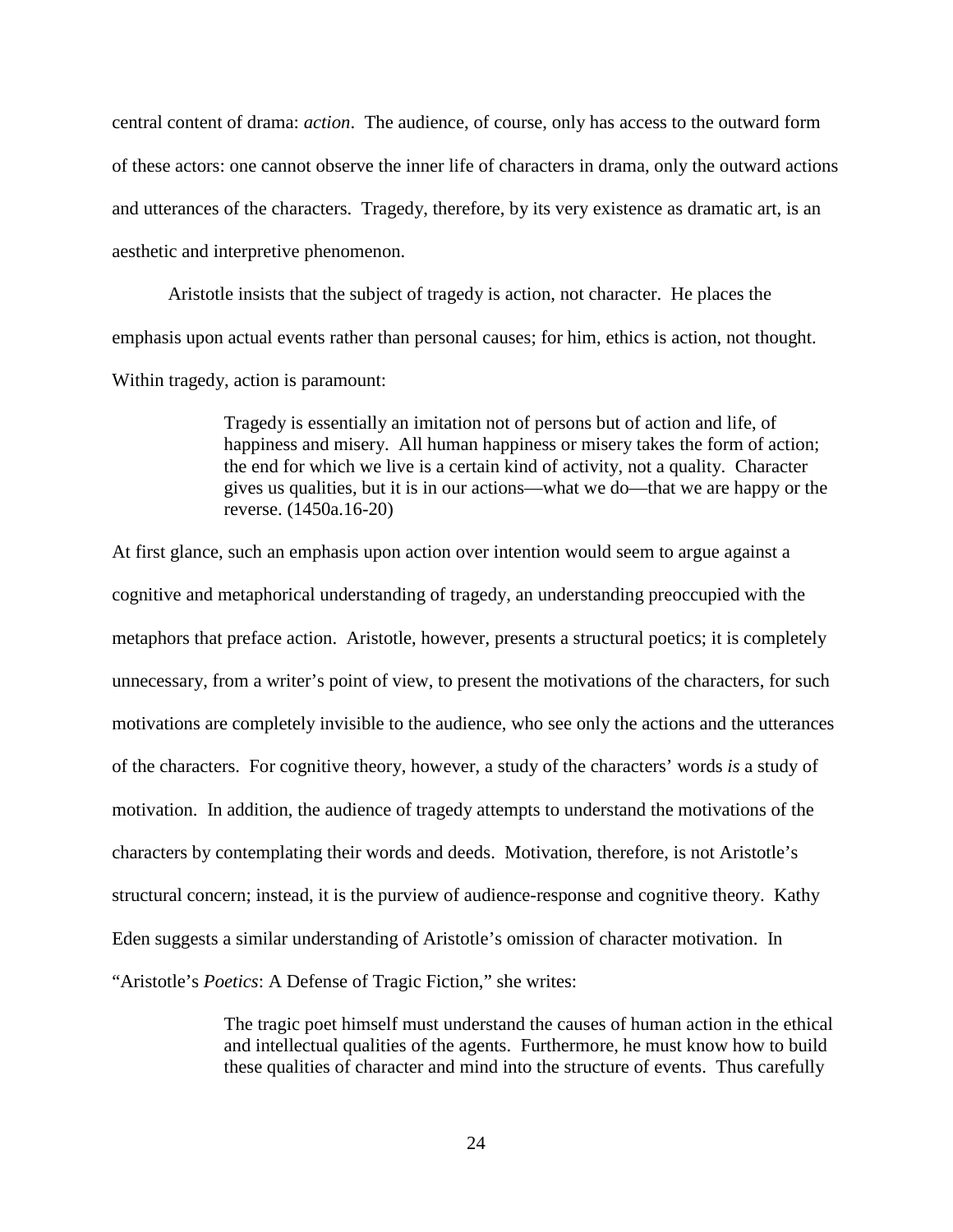crafted, Aristotelian tragedy challenges and even sharpens its audience's ability to judge human action. (48)

Tragedy, therefore, serves a social purpose: to teach audiences to interpret human actions and, presumably, to then go forth and act accordingly. Cognitive theory strives to explain how this interpretation functions within the context of tragedy and catharsis, how human cognition provides a psychological model for Aristotle's structural statements about tragedy.

Aristotle characterizes the complex structural action of tragedy—the tragic movement by either Peripety or Discovery. Peripety, of course, is "the change of the kind described from one state of things within the play to its opposite," while Discovery is "a change from ignorance to knowledge, and thus to either love or hate, in the personages marked for good or evil fortune" (1452a.22-3, 31-2). Metaphorically, Peripety is akin to Discovery. Cognitive theory states that one can express any change, whether physical or conceptual, as a metaphorical change of place, for "states of mind are places." The language of perspective, for example, suggests that any change is a change of place. One *sees* things with a new perspective because one sees them from a different *angle*, which implies a change of location. Metaphorical depictions of place, social status, and mental state—such as "looking down from my ivory tower" and "looking up from the gutter"—are embodied metaphors, for the perspective of a person in such locations is different, both physically and metaphorically. Therefore, any change of mental place is a change of metaphor, since metaphors are rooted in spatial understanding (both the experience of life within spatial bodies and the metaphorical conception of mental states as places). Peripety and Discovery are essentially different types of change, for one can describe either process through metaphors of place. The study of the nature of tragic change is the study of metaphor.

Concerning discovery, cognitive theory moves beyond the relationship between agents and metaphor to examine the connection between metaphor and cognitive blindness. The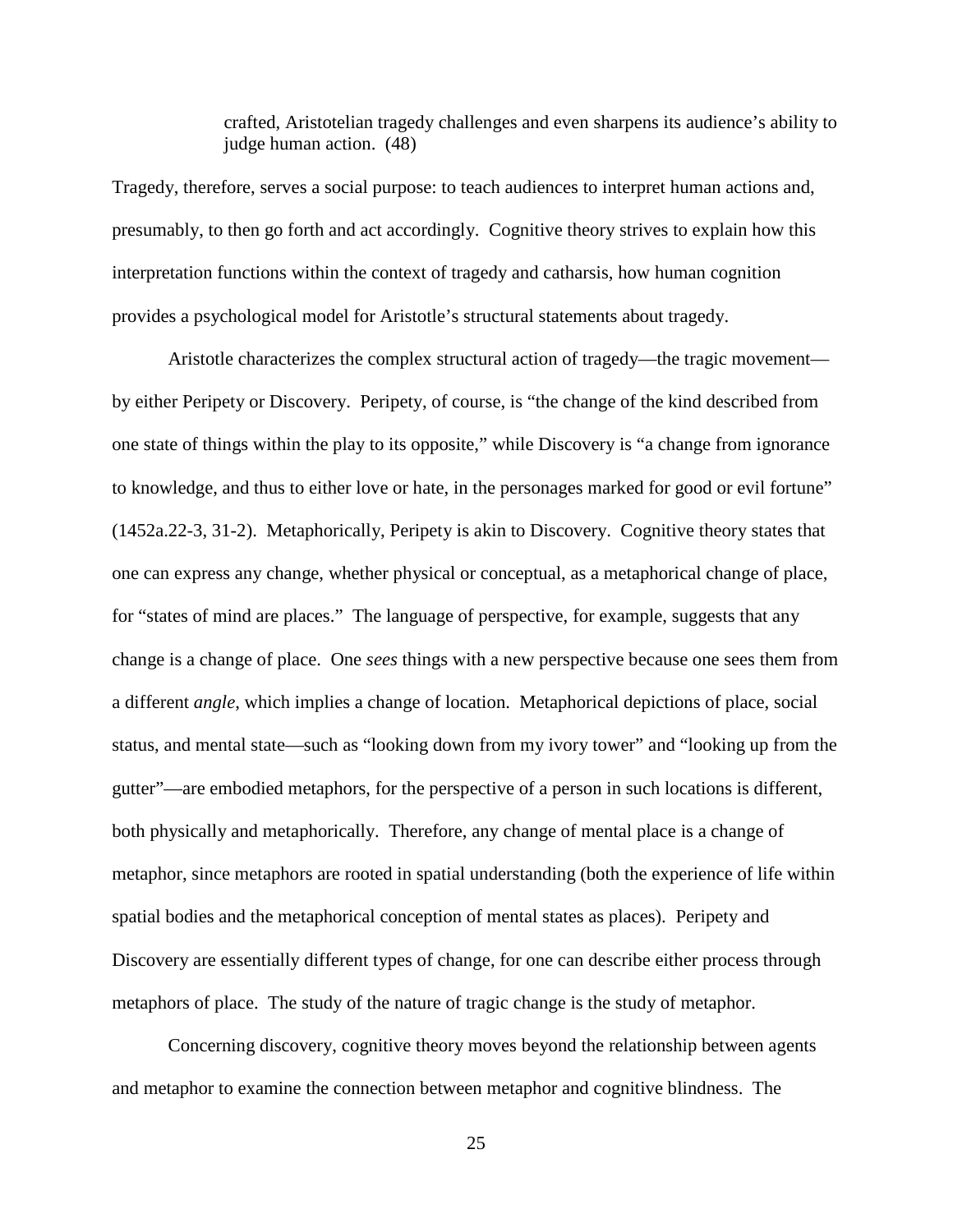selection of any guiding metaphor necessarily demands the simultaneous omission or elision of some perspective: one sees by not -seeing. Thus, the potential for tragic disaster is built into one's predictive and explanatory use of metaphor. As Aristotle writes, "The best of all Discoveries, however, is that arising from the incidents themselves, when the great surprise comes about through a probable incident" (1455b.17-19). Aristotle's view of tragedy, and catharsis, operates from the writer's point of view and is prescriptive. For Aristotle, the discovery of the link between guiding metaphors—which enable and incite the dramatic incidents—and the tragic action—the incidents themselves—is a mark of high tragedy. The tragic protagonist discovers the link, as occurs in *Oedipus Rex*, and Aristotle's Discovery occurs within the plot of the play*.* The *presence* of this link, however, is a mark of tragedy in general, and catharsis occurs when the audience discovers the link and strives to understand it. Aristotle proposes a tragic poetics for the writer—how to produce catharsis through a text; I propose a tragic theory that seeks to explain how the audience interacts with the play and thus experiences catharsis.

Hegel, too, finds action at the heart of tragedy, yet unlike in Aristotelian or cognitive readings of tragedy, this action emerges from the conflict between moral absolutes, such as love of family and respect for the state. In "The Greatness and Limits of Hegel's Theory of Tragedy," Mark W. Roche describes Hegel's depiction of morality. He writes, "According to Hegel tragedy presupposes profound identification with normative values, to which a hero is attached and for which the hero is willing to sacrifice herself" (Roche 58).The substance of tragedy is conflict among moral actions—particular human actions which appeal to one part or another of the moral unity. For Hegel, human action is particular because of both the individual character and temporal existence of human agents. Human beings, therefore, are unable to enact the whole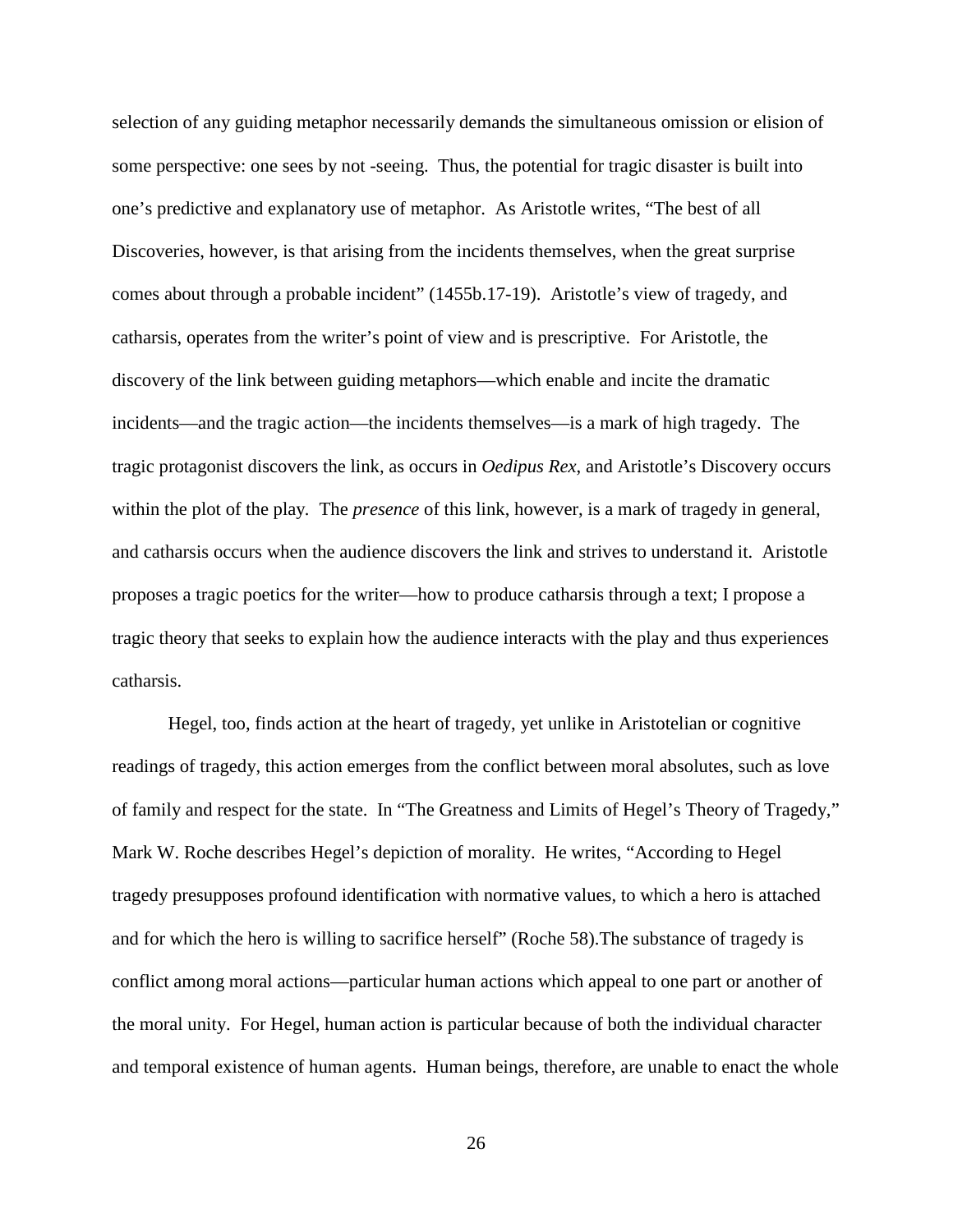moral unity that underlies existence. As such, any human action must appeal to a specific facet of morality rather than the unity thereof. Inevitably, such *one-sided* action results in conflict:

> Individual action will then, under given conditions, realize an object or character, which, under such a presupposed state, inevitably stimulates the presence of a pathos opposed to itself, because it occupies a position of unique isolation in virtue of its independently fixed definition, and, by doing so, brings in its train unavoidable conflicts. (Hegel 48)

All human action is unavoidably conflicted because no single action can contain within itself the totality of morality. Opposing concerns such as family vs. state and justice vs. mercy are balanced throughout the whole of human existence, but may become frightfully out of sync within local and temporal frameworks. Tragedy achieves a balance of opposing moral forces by burning out the conflict through the medium of pain. Suffering transforms *one-sidedness* into a reconciliation of moral forces by displaying the ultimate fragility of any temporal and local action.

Hegel explains this foundation of human experience:

In tragedy then that which is eternally substantive is triumphantly vindicated under the mode of reconciliation. It simply removes from the contentions of personality the false one-sidedness, and exhibits instead that which is the object of its volition, namely, positive reality, no longer under an asserted mediation of opposed factors, but as the real support of consistency. (51-2)

By *positive reality*, Hegel means a sum total of all human goods and goals, continuing here the Aristotelian tradition that the true objects of human desire are goods, though they may appear veiled by intermediary stages of cruelty and suffering. Roche comments upon *positive reality*: "Hegelian tragedy is the conflict of two goods. What should be a single unity has been split into two. For Hegel, this is an inevitable consequence of the absolute realizing itself in individuals" (Roche 53). The *positive reality* of human goods supports human action because the conflict of these goods balances out from an eternal and global perspective. An accumulation of human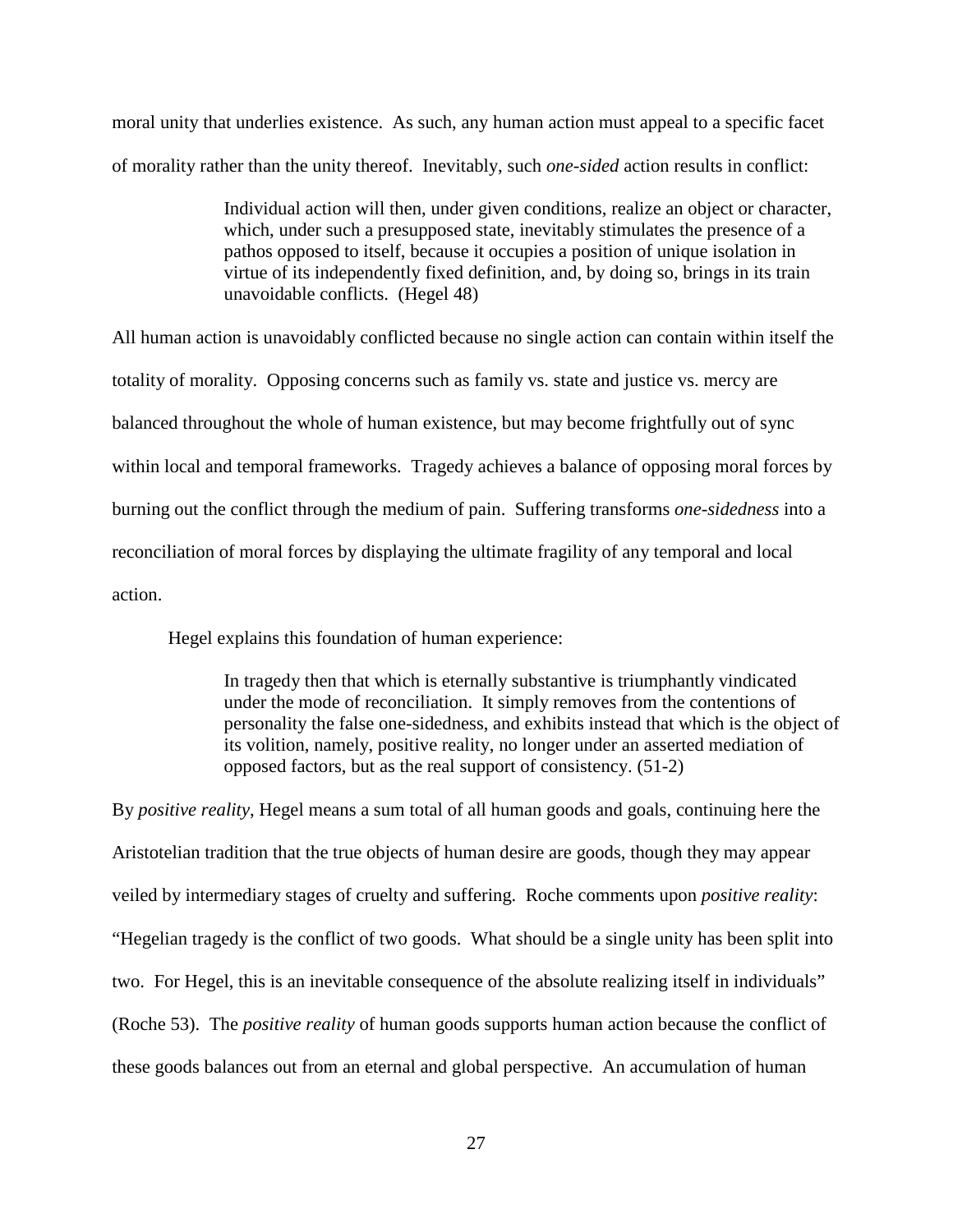action, though tempestuous in the particulars, will always eventually sum up to a net balance of good ends, whether in tragedy or in real life. Roche explains, "History progresses dialectically, through contradiction and negativity, toward an ever more comprehensive and rational goal" (53). Hegel recognizes, of course, that not all action is moral action, and not all conflict is tragic conflict: "If this is not so, then, for all who are really conscious of what is moral and right, such a conflict can only appear without worth or material significance" (Hegel 125). The conflict of tragedy, however, is always moral.

Such a reading of tragedy seems too restrictive to apply to more than a handful of plays. Roche comments, "Hegel's typology of tragedy, brilliant though it is, appears to exclude all but a dozen or so world tragedies" (Roche 65). It denies tragic status to such tyrants as Macbeth and Richard II, while leaving the fate of characters such as Coriolanus and Othello in doubt. Where is the moral action when Macbeth orders the deaths of Macduff's children? Where is the *positive reality* behind Othello's jealousy? I can find none, but I would be hard-pressed to deny that either play is tragic. Hegel offers two ways out of this dilemma. The first involves reconciliation. He writes:

> The twofold vindication of the mutually conflicting aspects is no doubt retained, but the *one-sided* mode is cancelled, and the undisturbed ideal harmony brings back again that condition of the chorus, which attributes without reserve equal honour to all the gods. The true course of dramatic development consists in the annulment of *contradictions* viewed as such, in the reconciliation of the forces of human action, which alternately strive to negate each other in their conflict. (Hegel 71)

Aha! So this mystical system of accounting known as tragedy eliminates the very *contradictions*  Hegel speaks of—the contradictions between opposing moral goods! By describing the conflict between moral goods as a harmony or a balance, Hegel creates the problem he purports to solve. Hegel might suggest that the tyrannical and malevolent aspects of these characters results only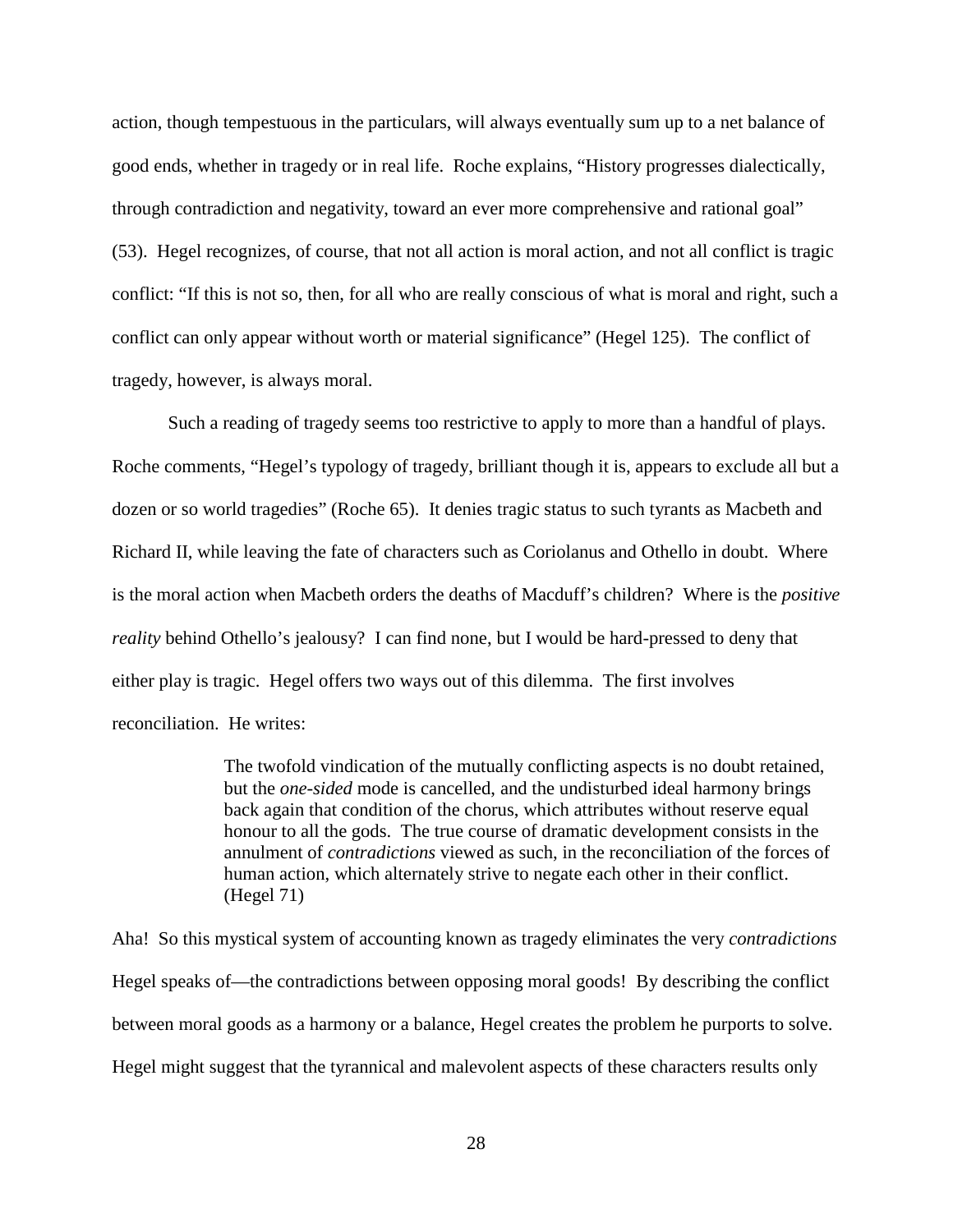from their *one-sided* commitment to their goals, their unswerving quests for power; under the right circumstances, one may regard these men as the height of nobility and morality. Their specific local circumstances, however, valuate their actions as immoral.

This juxtaposition between the *timeless* and *contingent* morality of an action rings hollow. If, as I would suggest—following Barbara Herrnstein Smith's *Contingency of Value* the morality or immorality of an action is partially contingent upon the action's context, then the *positive reality* of morality cannot balance human moral action without human aid. In the final equation, it is the *human* economy of value that finds balance between the good and evil people do, for *positive reality* is an absolute force. The value of actions, good and evil, is contingent upon their human contexts. It is an interpretive act to balance out such contingent actions. Compared to human beings, *positive reality* is incapable of agency and of interpretation, and therefore of coherently balancing good and evil.

Against a Greco-Roman backdrop, however, the divinity of all human action is easier to conceive: "We may affirm that many gods make their dwelling in one true man, or, rather, all the powers which are scattered throughout the heaven of the gods are enclosed within that one breast. It is co-extensive with the entire field of Olympus" (Hegel 153). There is a divinity in man's actions, for the gods are made in his image: yet each individual action can only engage a single aspect of divinity. Therefore, conflict is inevitable. If one reads *positive reality* as a metaphorical construct—one which affirms the anthropomorphism of the Olympians—then Hegel's assurances that opposing moral actions will balance out is a truism: the sum total of all human actions will balance out to equal the way things are. Such a statement is devoid of any real value. Hegel's invocation of Olympus, however, is largely rhetorical. *Positive reality* is beyond pagan anthropomorphism; it implies an active moral force that exerts an influence upon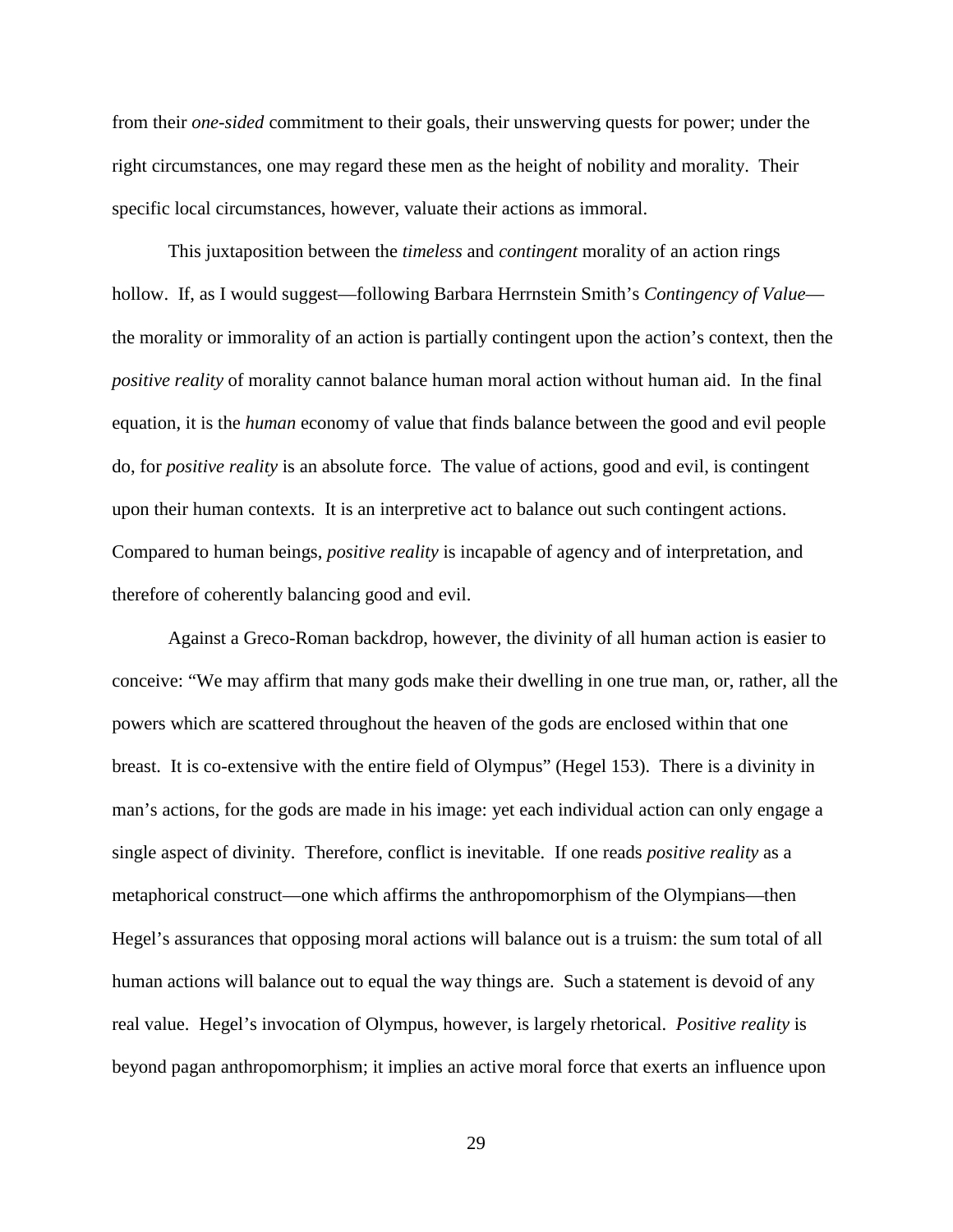the conflicts between one-sided human efforts; it enforces the balance of a normative morality, and it achieves that balance through human suffering.

Hegel's tragic theory is, however, an adequate method of reading tragedy produced in historical eras that embrace the transcendent value of morality, and of analyzing reader reactions in those times. For tragedies involving high moral forces, Hegel's writings are a useful theoretical tool. For tragedies that do not deal in high morality, however, a more comprehensive theory is needed. Fortunately, cognitive theory can complete just such a task: incorporating Hegel's moral forces into a larger theory of metaphorical conflict. If, as I propose, tragedy arises from the conflict of guiding metaphors and/or the conflict of such metaphors with the phenomenal world, one may view Hegel's theory as a specialized case of metaphorical conflict: one where the metaphors at stake are metaphors of morality. Such a reading frees one to look for alternative balances of morality where moral forces are abolished rather than balanced or where one spurns morality altogether in favor of a different paradigm.

 One may view Nietzsche's *The Birth of Tragedy* largely as an amoral reading of Hegel's *positive reality*. Rather than placing the world upon a foundation of moral harmony, Nietzsche finds primal unity in the death of individuation, the return of the human being to the Dionysian state of ecstasy, our bodies and minds torn asunder and thrown to the four corners of the earth, our souls at one with the life of nature. Such self-annihilation, of course, renders the individual incapable of further action within the world. Here the Apollonian aesthetic steps in to render the transformation palatable to the individual ego. The individual is shattered upon Dionysian suffering and reborn through Apollonian aestheticism, in order to achieve the contradictory accord of the individual with the primal unity. This process is tragedy:

> We encounter Apollo as the deification of the *principium individuationis* in which alone the eternally attained goal of the primordial unity, its release and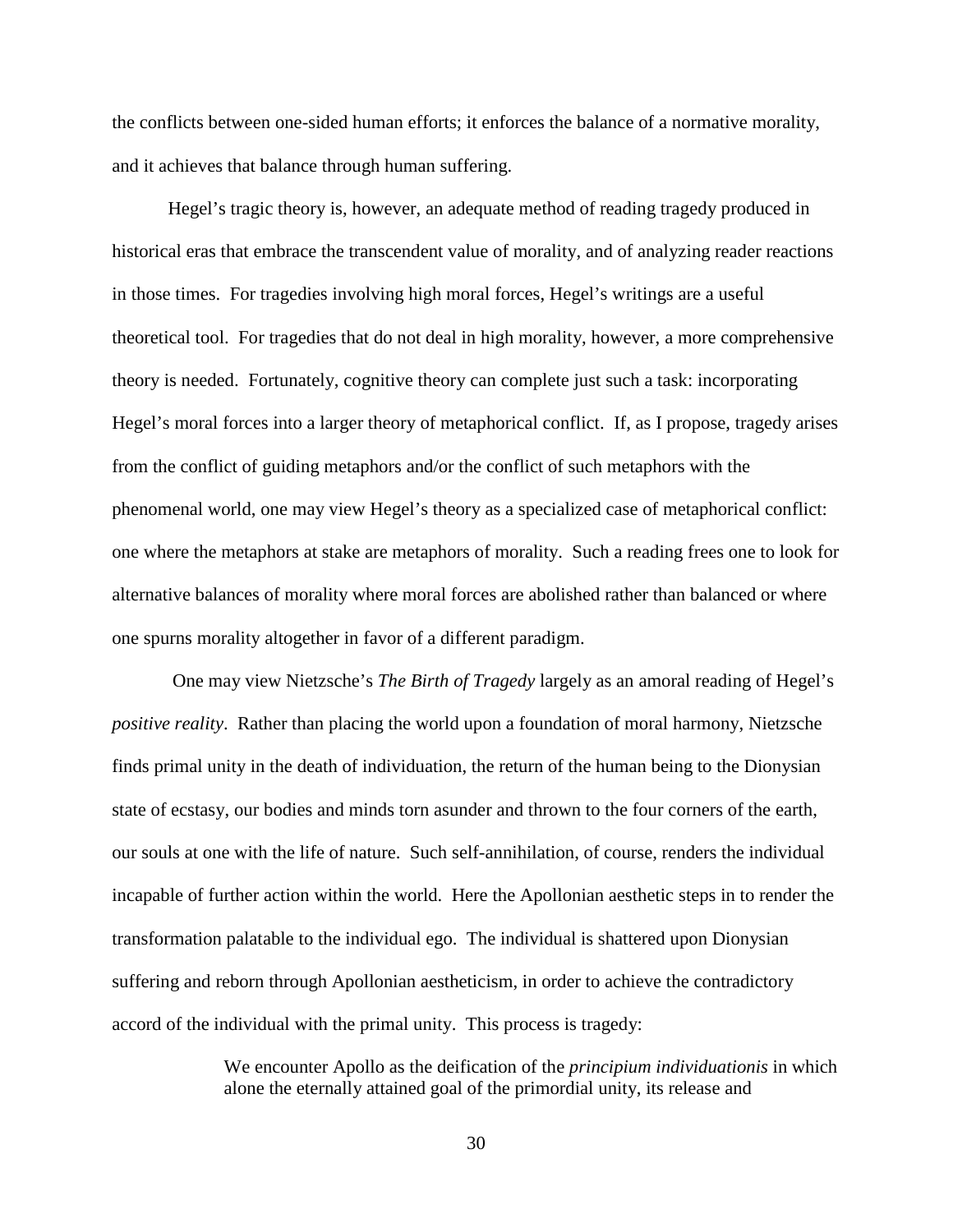redemption through semblance, come about; with sublime gestures he shows us that the whole world of agony is needed in order to compel the individual to generate the releasing and redemptive vision and then, lost in contemplation of that vision, to sit calmly in his rocking boat in the midst of the sea. (Nietzsche 26)

The supreme value of human life is now the aesthetic, for "man is no longer an artist, he has become a work of art" (18). Indeed, "Our highest dignity lies in our significance as works of art—for only as an *aesthetic phenomenon* is existence and the world eternally *justified*" (33). The morality of Hegel plays no part in this primal unity, for all actions—human and divine, moral and immoral—join together in this orgiastic understanding.

Like Hegel, however, Nietzsche finds the value of tragedy in the reconciliation of opposing forces. For both philosophers, human suffering is the means of reconciliation—in contrast to what I will later call the unfortunate price of revolution. In Nietzsche's case, suffering comes about from the division between human and divine worlds of action, and the necessary evil of heroic action that violates one or both realms. He writes:

> The sublime view that *active sin* is the true Promethean virtue; thereby we have also found the ethical foundation of pessimistic tragedy, its *justification* of the evil in human life, both in the sense of human guilt and in the sense of the suffering brought about by it. The curse in the nature of things, which the reflective Aryan is not inclined simply to explain away, the contradiction at the heart of the world, presents itself to him as a mixture of different worlds, e.g. a divine and a human one, each of which, taken individually, is in the right, but which, as one world existing alongside another, must suffer for the fact of its individuation. (50)

Here one finds Hegel's opposing moral virtues transformed into divine and human worlds. Like Prometheus, the tragic hero must act to create new potential for human life (through the theft of fire or knowledge), aware that such a creative act is fundamentally sinful in one or more contexts. Thus the sin and suffering of the hero bridge the gap between Olympus and earth, reinforcing the unity of action within the world and revealing joy and suffering to be two strands of the same fabric.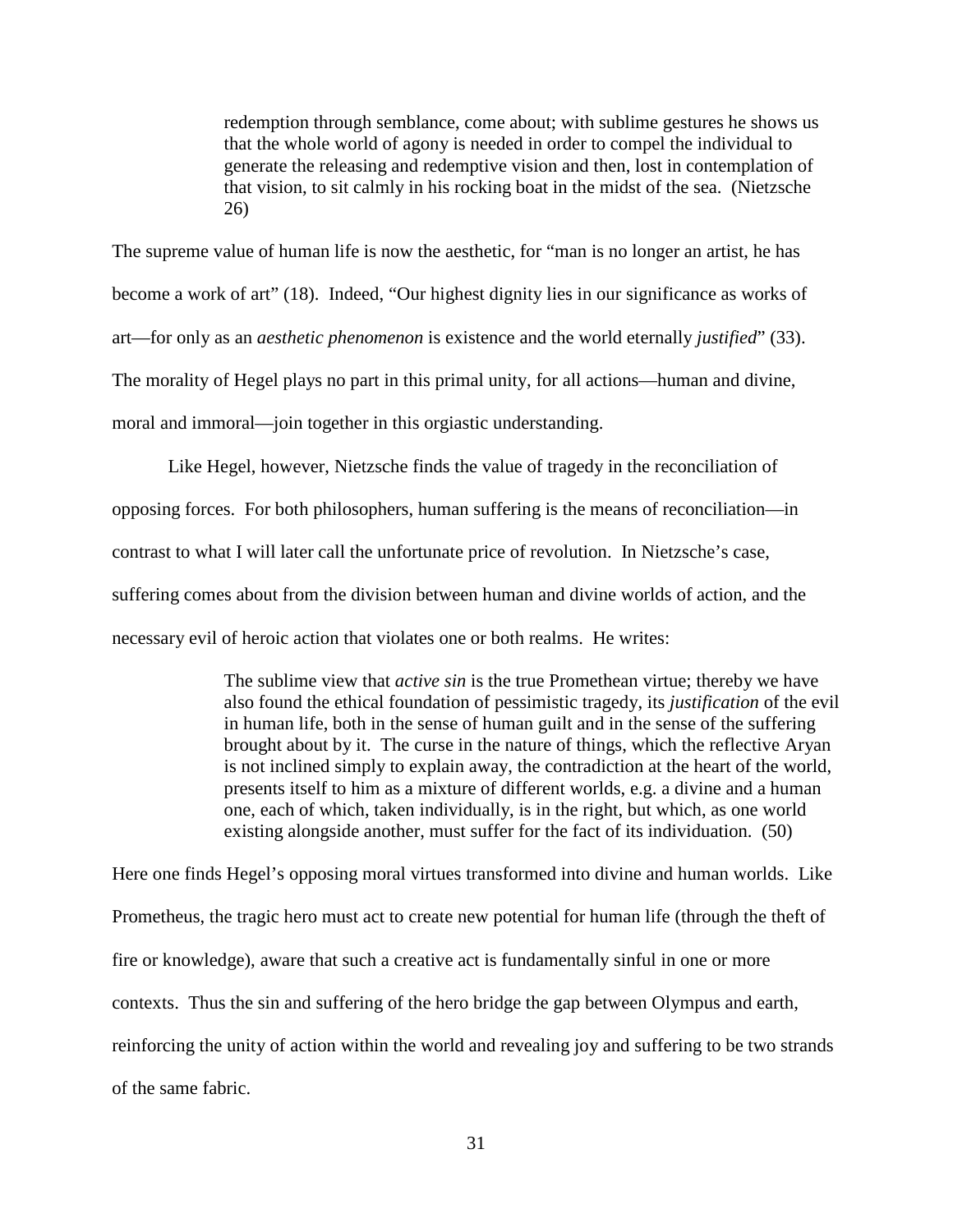While Dionysius revels in the destructive redemption of humanity's role in the primal unity, Apollo seeks to codify this revolutionary experience by making tragedy aesthetic:

> Anyone who understands the innermost kernel of the legend of Prometheus namely that wrongdoing is of necessity imposed on the titanically striving individual—is bound also to sense the un-Apolline quality of this pessimistic view of things, for it is the will of Apollo to bring rest and calm to individual beings precisely by drawing boundaries between them, and by reminding them constantly, with his demands for self-knowledge and measure, that these are the most sacred laws in the world. But lest this Apolline tendency should cause form to freeze into Egyptian stiffness and coldness, lest the attempt to prescribe the course and extent of each individual wave should cause the movement of the whole lake to die away, the flood-tide of the Dionysiac would destroy periodically all the small circles in which the one-sidedly Apolline will attempt to confine Hellenic life. (50-1)

There is a constant tension between the creative, destructive forces of Dionysus and the aesthetic, preservative forces of Apollo. The primal unity is in fact a dance between these two opposites, a dance necessitated by the individuation of human beings, spurred on by man's innate desire to return to the primal unity but delayed by the necessity of individual action within the world. Nietzschean tragedy is, therefore, a revolution in the full, orientational sense of the term: a circular motion from stasis to conflict and back again. The circular nature of this revolution undermines its political import, for the promise of constant change is no change at all (or at least no change for the better). I have been using revolution in the political or cognitive sense: a shift in power from one group—or metaphor—to another. For Nietzsche, however, all revolutions are circular movements, endless cycles of change that eventually return the world to a prior state. The change that such a circular revolution brings, therefore, is no change at all; it is merely an affirmation of the endless dance of existence. Nietzsche values actions insofar as they participate in this circular dance: the titanic strivings of Dionysus, and the aesthetic strokes of Apollo. Such actions are amoral rather than good or evil: they produce creative or destructive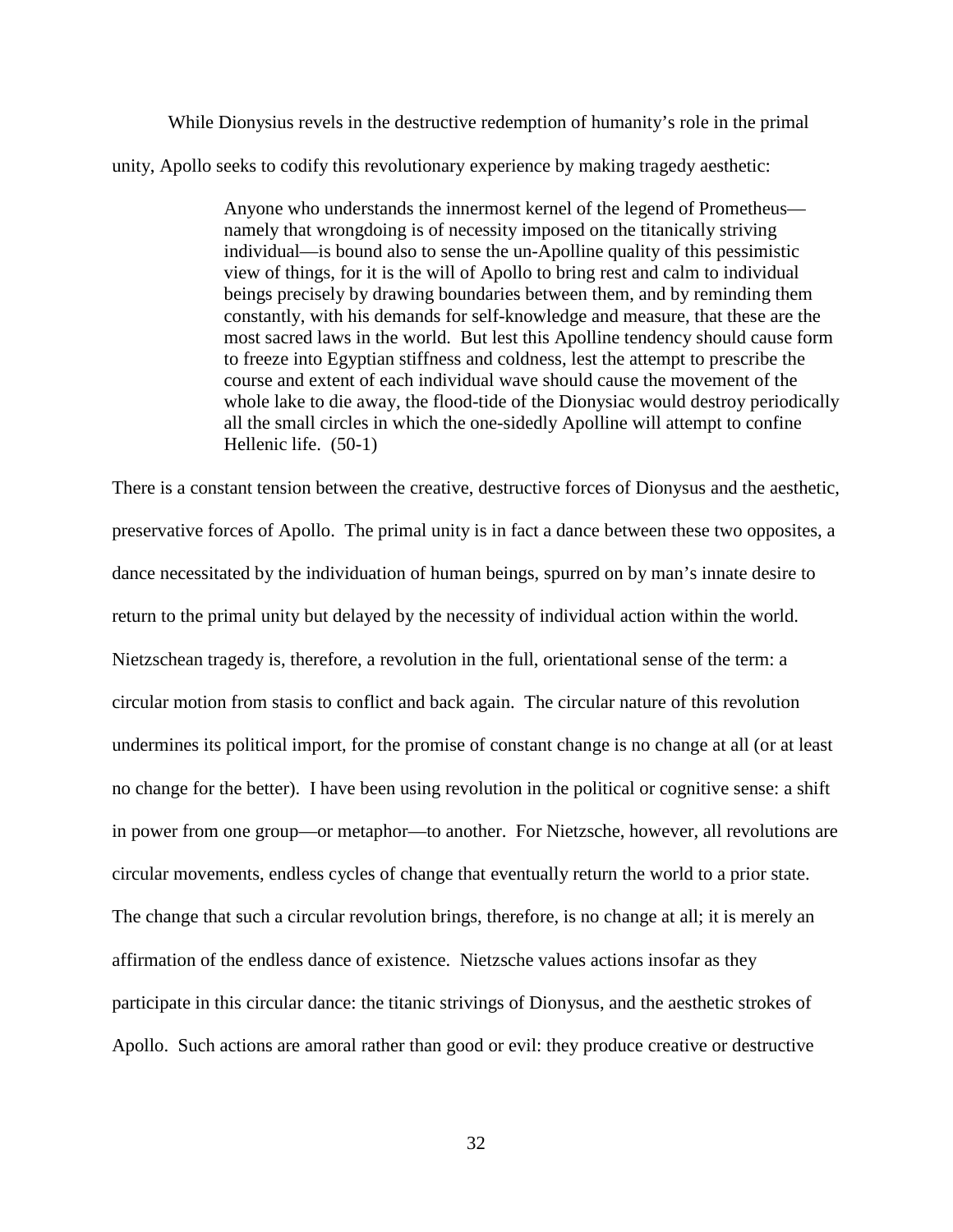motion, not moral value. Yet any value they have is against the backdrop of the primal unity, not in terms of human constructions of meaning.

As it does with Hegelian tragic theory, cognitive theory has difficulty accepting Nietzsche's assumption of an abstract metaphysical basis for the value of human action—his notion of primal unity. Instead, cognitive theory asserts that the particularities of human experience form the basis for the evaluation of human actions. For playwrights and audiences that do not believe in such a universal, Nietzsche's theory falls flat. If one steps back and labels the Apollonian and Dionysian properly as guiding metaphors, one can place Nietzsche's theory within the larger scope of cognitive theory: as the portrayal of Promethean tragedy. Once again, a particular flavor of tragedy has been mistaken for the thing entire.

Furthermore, cognitive theory tempers Nietzsche's belief in the sole value of aesthetic portrayals of experience. Nietzsche argues that raw human experience is not the fit subject of art or contemplation. Joseph Porter comments on interpretive distance in "Nietzsche and Tragedy." He writes:

> Nietzsche's model is constructed not from the viewpoint of the tragic hero but rather from that of the observer: what matters is not the experience of Oedipus, say, but that of the audience coming close to, but never really touching, his experience. It is thus a model not of any immediacy of experience, but of mediating distance and of that distance's sublimation in the very experience of immediacy. (77)

In this analysis, Porter notes that the distance between audience and tragic protagonist enables the act of interpretation. The tragic protagonist, lacking distance from his or her own situation, can only suffer. For Nietzsche, tragedy demands an interpretive distance that raw suffering, in its immediacy, lacks. A suffering individual, therefore, would need to gain cognitive distance from his or her situation in order to experience tragedy. For the audience, the spatial movement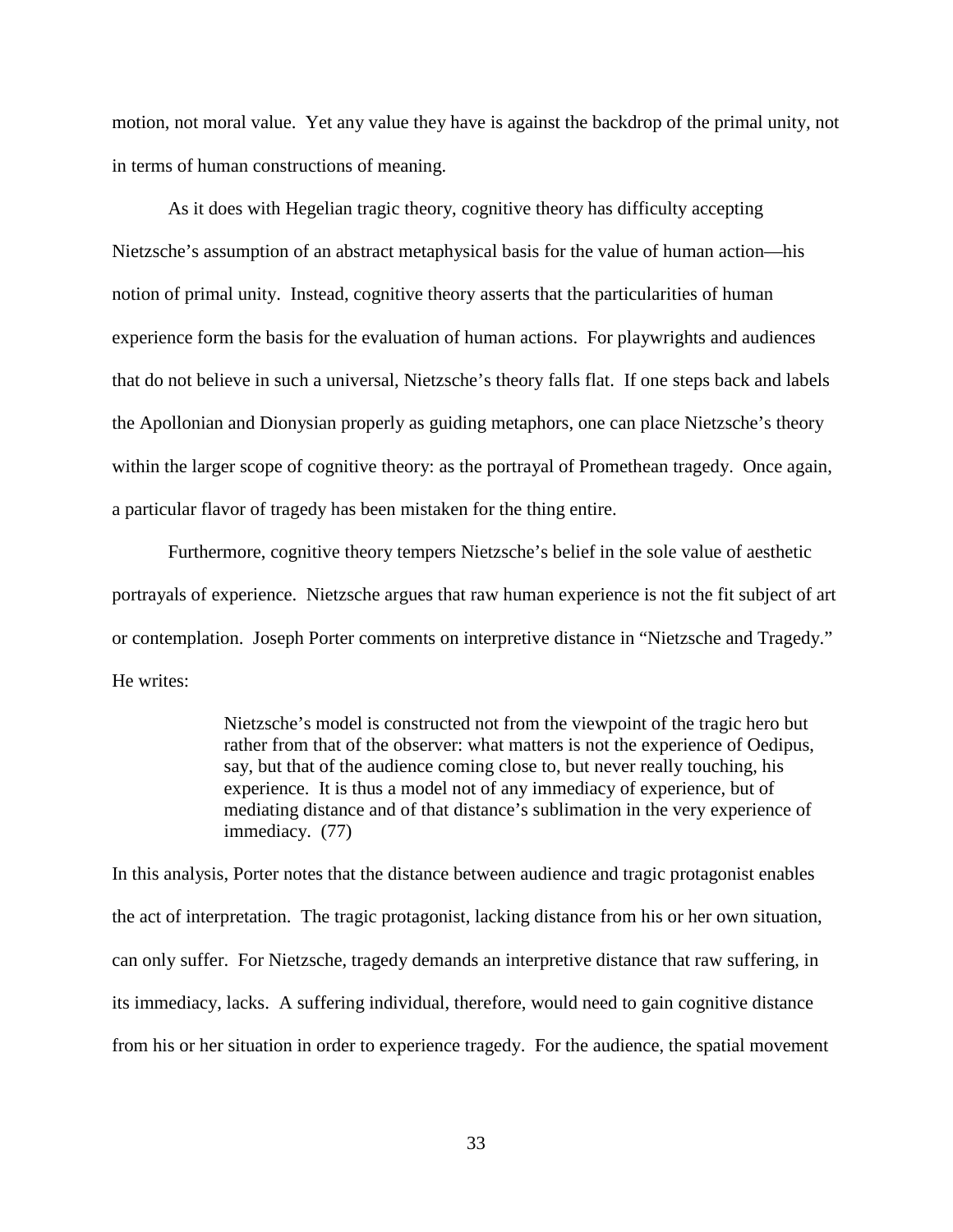is reversed: the initial distance sublimates into the "very experience of immediacy" within the theatre.

Spectatorship, then, becomes the ground and the mechanism for Nietzsche's aesthetics. Porter continues:

> Spectatorship is for this reason of the essence for Nietzsche…Qualifying the effacement through rapt absorption of the self in the visionary world that it beholds is the fact that the spectacle of the tragic always comes framed, whether by the horizon of a dream, the circle of a chorus, the context of a ritual, or the *skênê* of the stage (these are formally indistinguishable [for] Nietzsche, and they interpenetrate as well). (79)

One's ability to *see* is predicated upon a framework of cognitive distance. The audience can become immersed in a play because they are at first separate from that world. Interpretation, therefore, is sympathy; it involves the movement out of one's individual situation and, metaphorically, into another's. Nietzsche's aesthetics, therefore, is primarily an act of interpretation. Though it reveals the mystical primal unity, it does not rely upon some transcendental aesthetic, nor does it demand beauty or sublimity. Instead, Nietzsche's interpretive aesthetic involves the sympathetic interpretation of another's suffering. Human experience, as such, has no value, except *as experienced*. To contend otherwise would be to argue for an inherent valuation of things that is explicable outside of human contexts. Human experiences are always *human*, and always incorporate a valuating subject. The imposition of value upon an event, therefore, is an interpretive event.

In claiming that interpretation, not aesthetics, is the base requirement for tragedy, I am not privileging the critic over the writer or reader. On the contrary, I am privileging the individual and the individual's ability to give order to experience by ascribing value to actions and events. As Hegel and Nietzsche assert, human action occurs against a backdrop of unity: the sum total of all events. Interpretation allows one to see *individual* events and *individual* actors,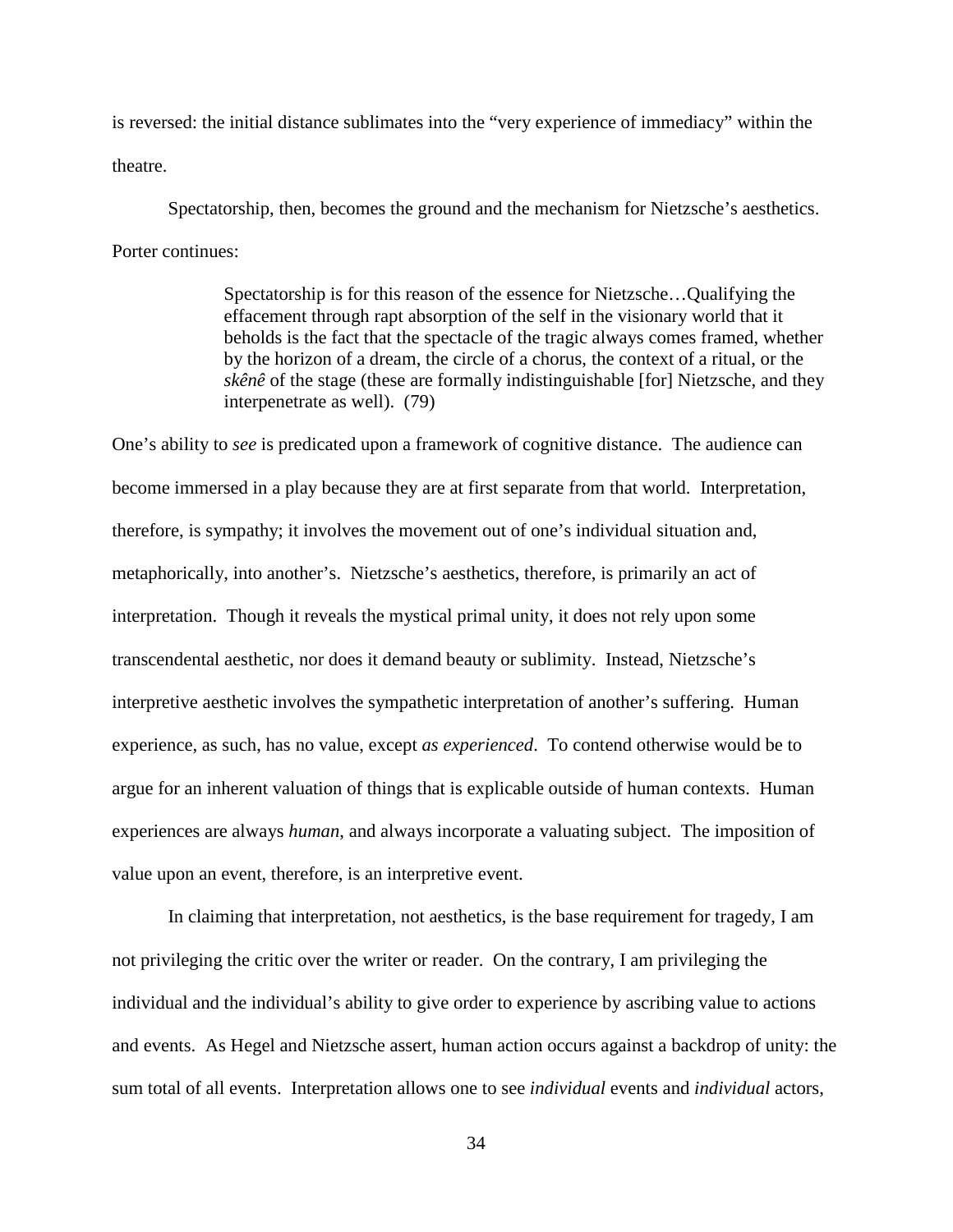rather than becoming mesmerized by the inaccessible understanding of the whole. Any balance the unity of events may have is a construction of human meaning, not a metaphysical truth.

While Nietzsche interprets tragedy as a circular movement, Eagleton views it largely in terms of political revolution. Eagleton disengages from previous tragic theory in stages, first emphasizing the relevance of tragedy to modern audiences: "If tragedy matters to modernity, it is as much as a theodicy, a metaphysical humanism, a critique of Enlightenment, a displaced form of religion or a political nostalgia as it is a question of the slaying at the crossroads, the stench of the Furies or the monster rising from the sea" (21). Modern tragedy, therefore, is concerned with modern action: theodicy rather than prophecy, humanism rather than fate, revolutionary thinking rather than the slaying of mythological beasts. Naturally, one may read classic tragedy metaphorically, interpreting prophecy, fate, and the monstrous as either the disastrous imposition of political, religious, or social power upon human freedom, or the destructive power of subconscious human desire. The actuality of fallen kings, broken kingdoms, and vicious beasts is irrelevant: the metaphorical power of falls, disjunctions, and desires is the real substance of tragedy. After all, "we do not need the gods to deprive us of choices, coerce us into tragic dilemmas or compel us down cul-de-sacs, since we are perfectly capable of doing all this for ourselves" (Eagleton 114).

If traditional markers of tragedy are metaphorical rather than substantive, one is free to view modern—and indeed, everyday—actions as tragedies. The foundation of the tragic is a certain way of viewing human suffering: "Most of what we need to know, for tragedy to occur, is that a man or woman is being destroyed—for who says 'humanity' now says 'ultimate value'" (Eagleton 94). There are no kings left to fall, but in many respects—the importance of the individual, notions of personal subjectivity, and the attention paid to the common man within art,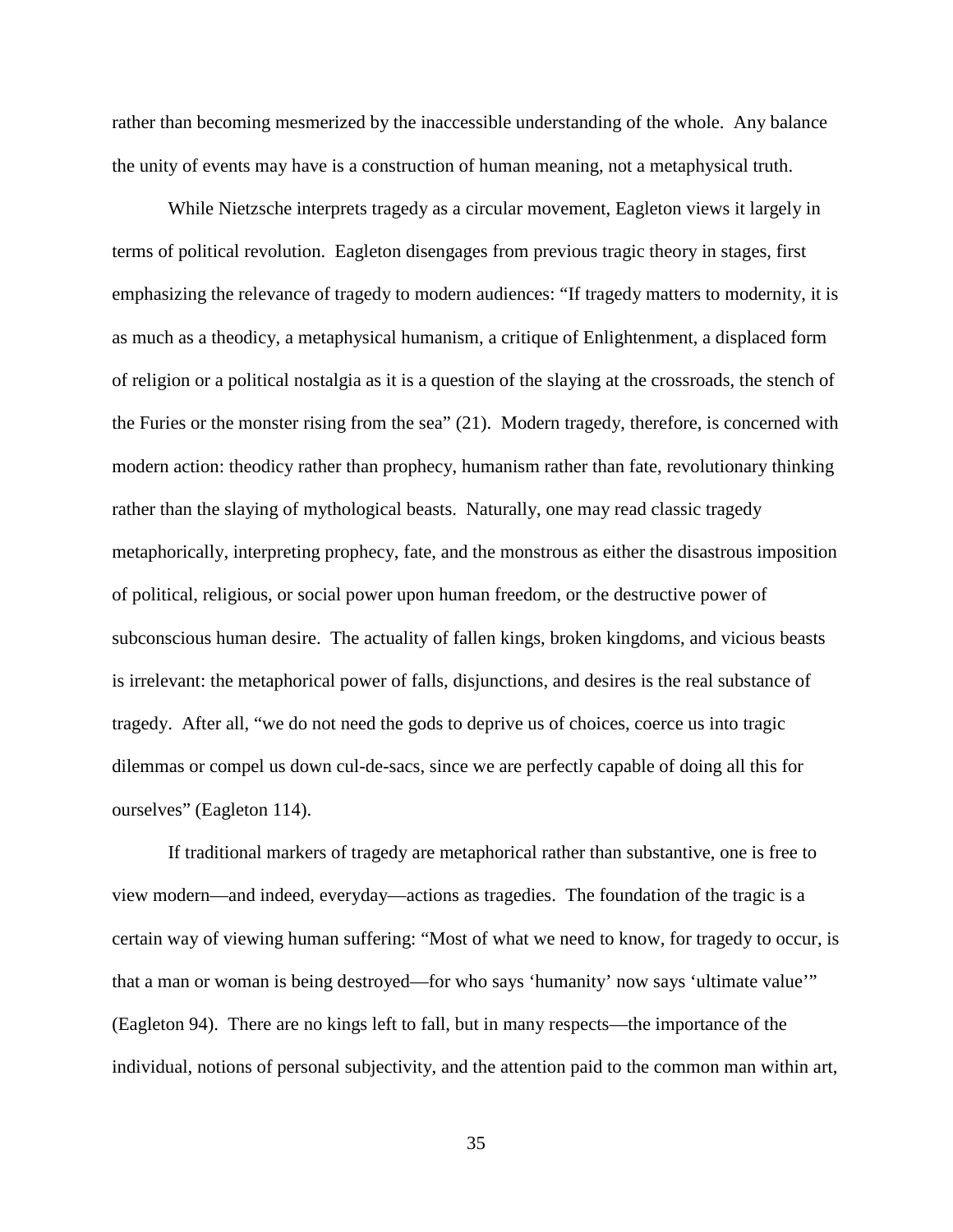to name a few—democracy and humanism have made every man a king. There is certainly continuity between the suffering of the mighty and the suffering of the meek. After all, "human history includes the history of the body, which in respect of physical suffering has probably changed little over the centuries" (xiv). While the Greeks may not have viewed the sufferings of the common man as an event worthy of notice, the modern world has made human suffering worthy of political action, metaphysical significance, and tragic substance. The question is not whether a pauper suffers as much as a prince; the question is, "What audience cares about his or her fall?" A fall is a change of state, and the motion thereof is relative to the observer's position. When all men are created equal, all can fall equally far. The modern metaphor of equality enables any person to be a tragic protagonist.

While actions do not have to have aesthetic appeal to be merited tragic status, they do have to submit to a certain mode of interpretation. Eagleton does not suggest that tragedy simply gives value to suffering. Instead, he grapples with the truth of tragedy: its ability to represent human life without denying the depth of human suffering. He writes, "If tragedy ennobles suffering, then it edifies only at the cost of the truth, since most real-life suffering is not in fact ennobling. And nothing convinces like the truth. But if it tells the truth, then it is hard to see how it can fulfill its function of justifying the ways of God to men" (29). Eagleton questions whether or not a true theodicy can exist, for a theodicy must valuate suffering, and suffering does not have value in-and-of-itself. Theodicy seeks to explain the real measure of evil in the world: human pain. Yet, as Eagleton argues, to justify suffering by equating it with revolution is to lie about the depth of such pain. Certainly, there are situations where suffering produces knowledge or understanding. One needs not produce a metaphysical maxim or primal unity to explain this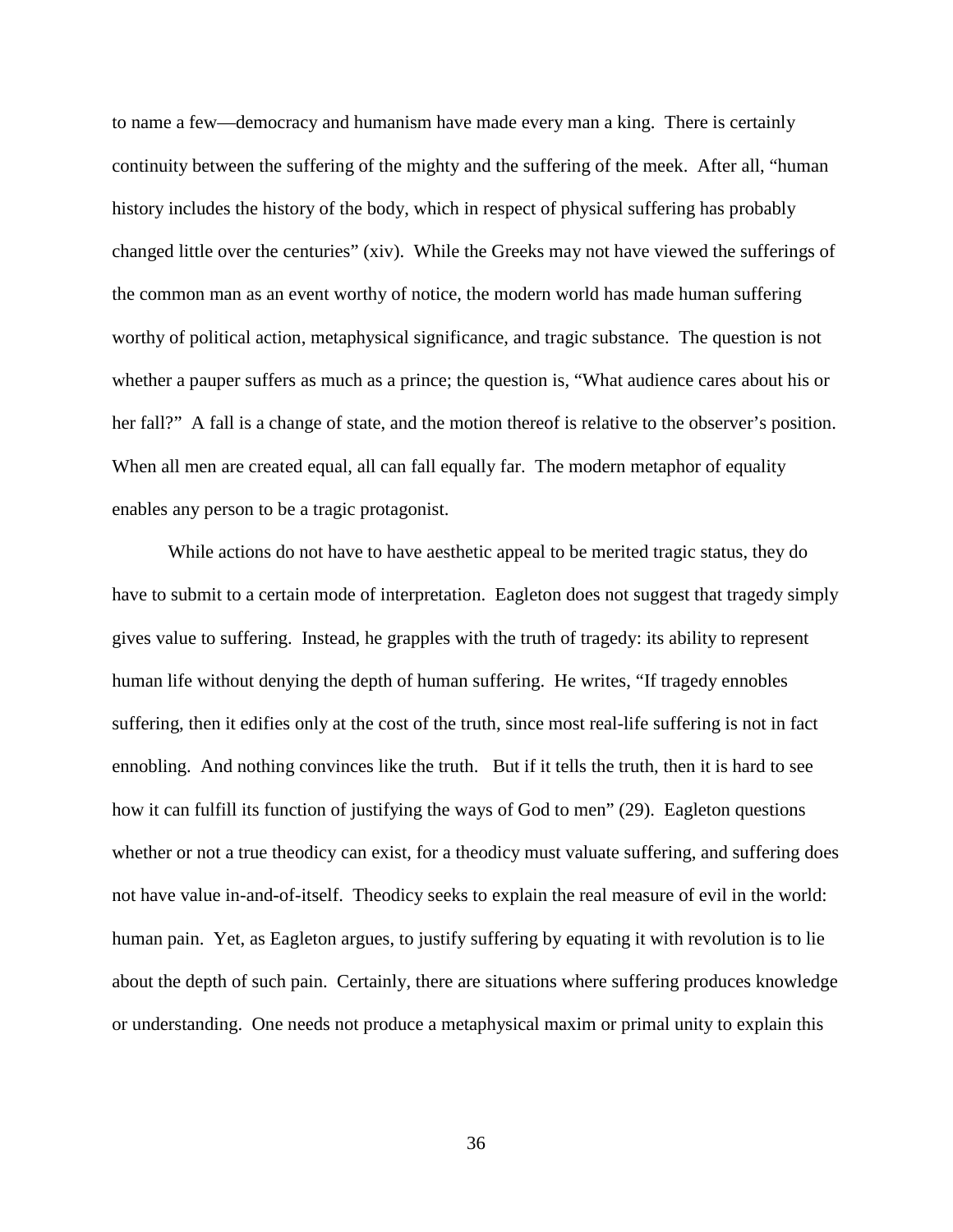process. *Breaking through to the truth* may be more than metaphor: it often requires personal suffering:

> It may be, as modernity suspects, that common-or-garden consciousness is now so ineluctably false consciousness that only such a violent passage through hell will return it, purged and demystified, to true cognition. Breaking through to the truth is both ebullient and exacting, demanding a painful self-transformation. This is certainly true of Lear; but it is, so to speak, tragic that there need be such a tragedy. (34)

Yet suffering is not intrinsically valuable. Like any other commodity of exchange, suffering has value only insofar as one may use it to procure other things, like self-knowledge or revolution. Such an economy of suffering does, however, reveal the value of revolution: "It is in this sense that value and tragic suffering finally converge—not that destruction is an inherent good, but that when humanity reaches its nadir it becomes a symbol of everything that cries out for transformation, and so a negative image of that renewal" (282). Where Hegel and Nietzsche view tragic transformation as an inevitable facet of human existence, Eagleton characterizes it as an *unfortunate* fact, one that proclaims just how far one has to go in a quest for a peaceful and just society.

From this perspective, Eagleton interprets human suffering as the price of revolution:

It is a measure of how catastrophic things are with us that change must be bought at so steep a cost. Only by some bruising encounter with the Real, to cast the case in Lacanian terms—a confrontation which we cannot survive undamaged, and which will leave its lethal scars silently imprinted on our existence—can we hope for genuine emancipation. (57-8)

This brutal revolution—one Eagleton cannot help but describe in terms of the body and of physical suffering—is not strictly a political—socialist, democratic, or Marxist—revolution; instead, it is a revolution of a broader *polis*, a revolution of human society. Contrary to Eagleton's critical leanings, I argue that such *political* revolution is fundamentally metaphorical revolution, for the stakes are not modes of government but ways of seeing the world. Whenever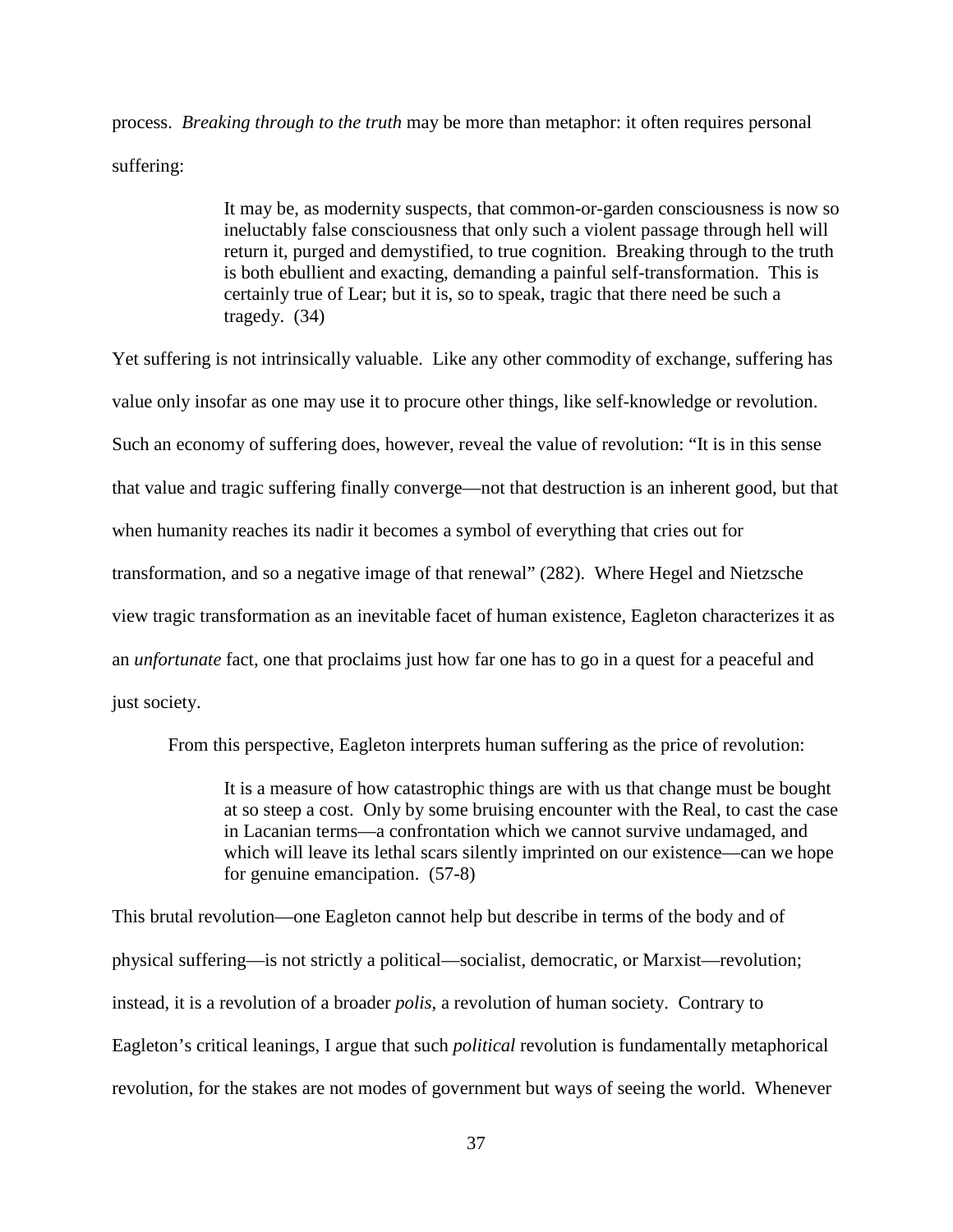tragedy occurs, one's guiding metaphors are in some way in conflict: suffering is not necessarily the only path toward a more effective understanding, but it is far too often the price of such a revolution. This truth of suffering is tragic. To ignore the immense weight of that payment, to equate suffering with revolution (metaphysical or political) rather than to express it as the *cost* of revolution is both to ignore the economic metaphor of use-value (money is exchanged for commodities, not equivalent to them) and to elide the depth of human suffering. One can sometimes exchange suffering for revolution, but this does not make suffering *equivalent* to revolution; instead, it is the unfortunate price thereof. In certain tragic contexts, suffering brings about revolution, but one should not value suffering *as* revolution. Suffering remains an abysmal experience, a blight upon human life, despite any good that tragedy may produce from it.

Cognitive theory emerges from this forest of theory with a simpler and broader reading of tragedy: *tragedy is an interpretation of human suffering that emphasizes the role of guiding metaphors in human agency, the inevitable conflict of those metaphors with each other and with the phenomenal world, and the evaluation of that conflict as the price of cognitive and social revolution.* This theory respects the politics of Eagleton, subsumes the conflict of Hegel and Nietzsche, and depicts Aristotelian action as the motive force of guiding metaphors, both within individuals and within society as a whole. It also points toward an astoundingly simple reading of catharsis, one I will describe through my reading of *King Lear*. Tragic heroes—both the tragic protagonists of the plays and their audiences—suffer because of the nature of the cognitive process. Insofar as that process is universal to human beings, an intuitive awareness of the pitfalls of that process allows one to empathize with the tragic hero. Suffering is not simply the price of revolution. It is also the price of interacting with the world. That is tragic. Catharsis,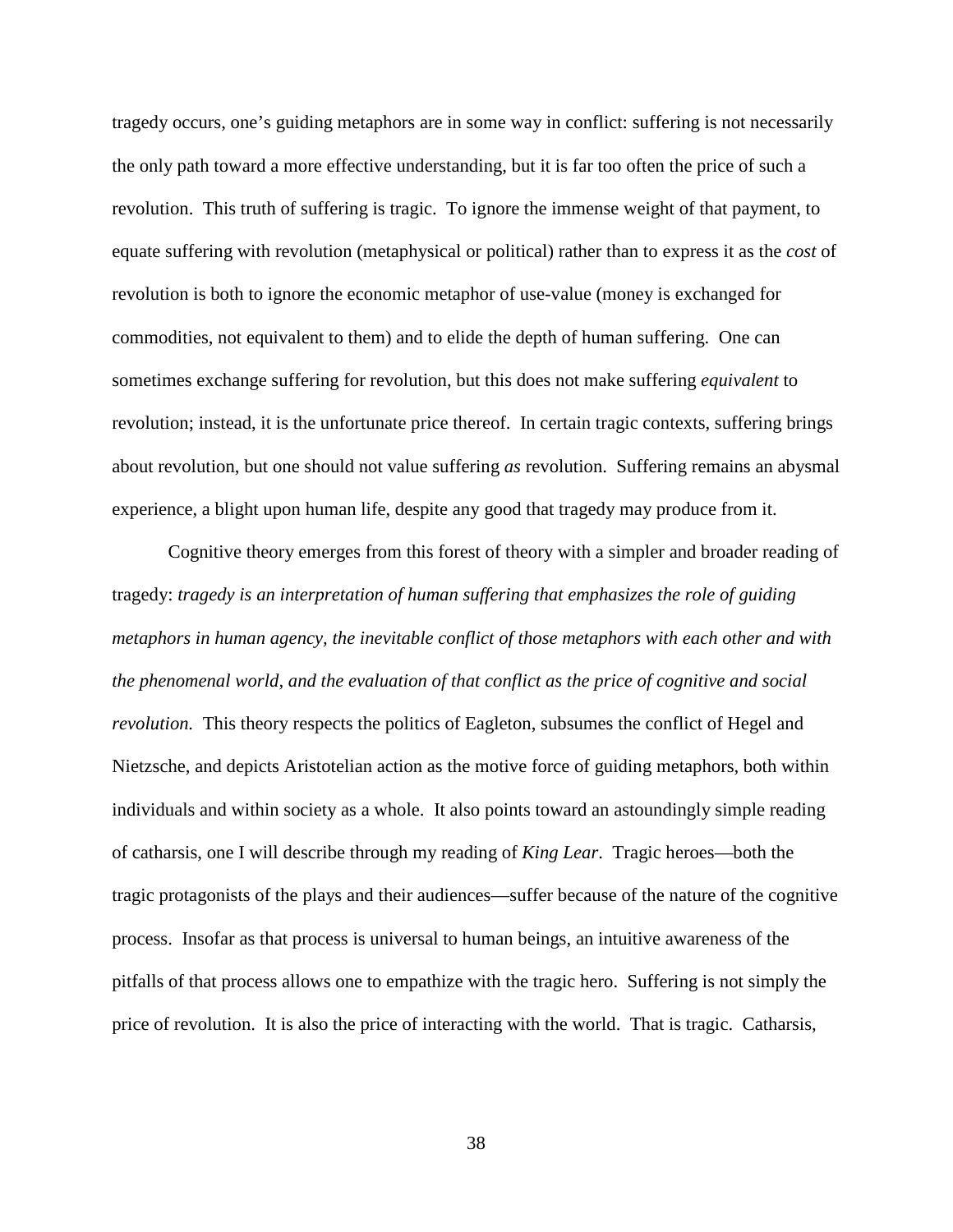then, is the emotional valuation of suffering: the pity for the human, the fear of the fall, and the hope for a revolution to bring the *Rota Fortunae* full circle.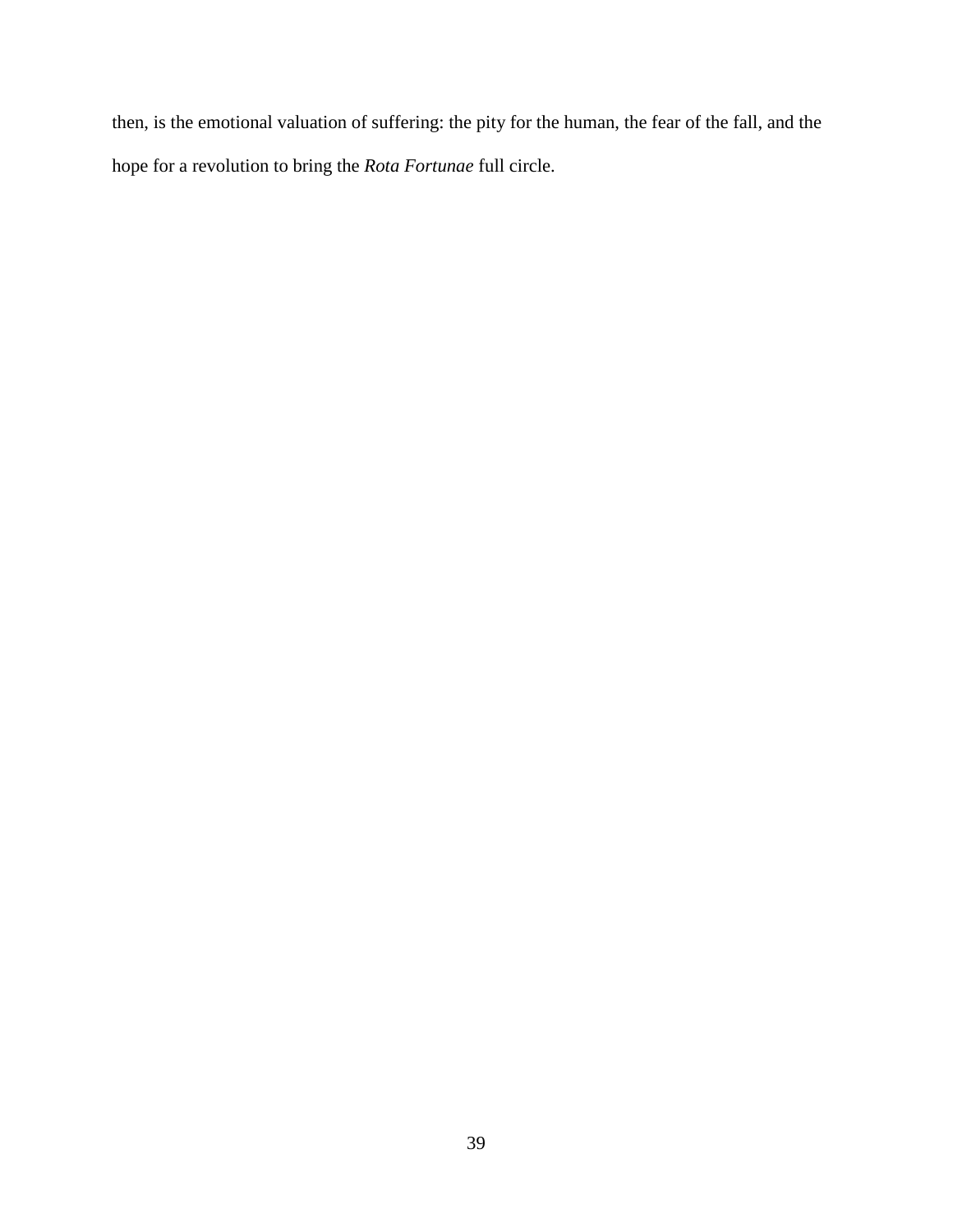### **Fire-ey'd Fury Be My Conduct: Embodied Metaphors of Desire in Shakespeare's** *Romeo and Juliet*

"Even though we live we yet harbour within us the seeds of our mortal end."

(MacKenzie 38)

Confronted by Benvolio in Act 1, Romeo describes his love for Rosaline: "Love is a smoke made with the fume of sighs; / Being purg'd, a fire sparkling in lovers' eyes; / Being vex'd, a sea nourish'd with lovers' tears" (1.1.188-90). His desire for Rosaline manifests as an emotional fire, which Romeo describes via embodied metaphors. The interior heat produces "sighs" of "smoke," "sparkling" glances, and a passion to be "nourish'd"—rather than quenched—by "tears." The metaphorical similarities between fire and desire entail certain expansions of the metaphor. When Romeo first sees Juliet, he says, "O, she doth teach the torches to burn bright" (1.5.43). On one level, Romeo is merely asserting that "beauty is light." On a literal level, however, the only thing that teaches a torch to burn bright is fire. In the previous scene, Romeo asked to be a torch-bearer at the feast, and may in fact be holding a torch as he utters these lines (1.4.11). Metonymically, Romeo is the torch, and Juliet's fire (her desirability and capacity to desire) causes his fire to burn in turn. Three things are necessary for a fire: a source of fuel, a source of ignition, and the actual process of combustion. If "desire is fire," then "desire is combustion:" yet once a fire has been lit, it is difficult to distinguish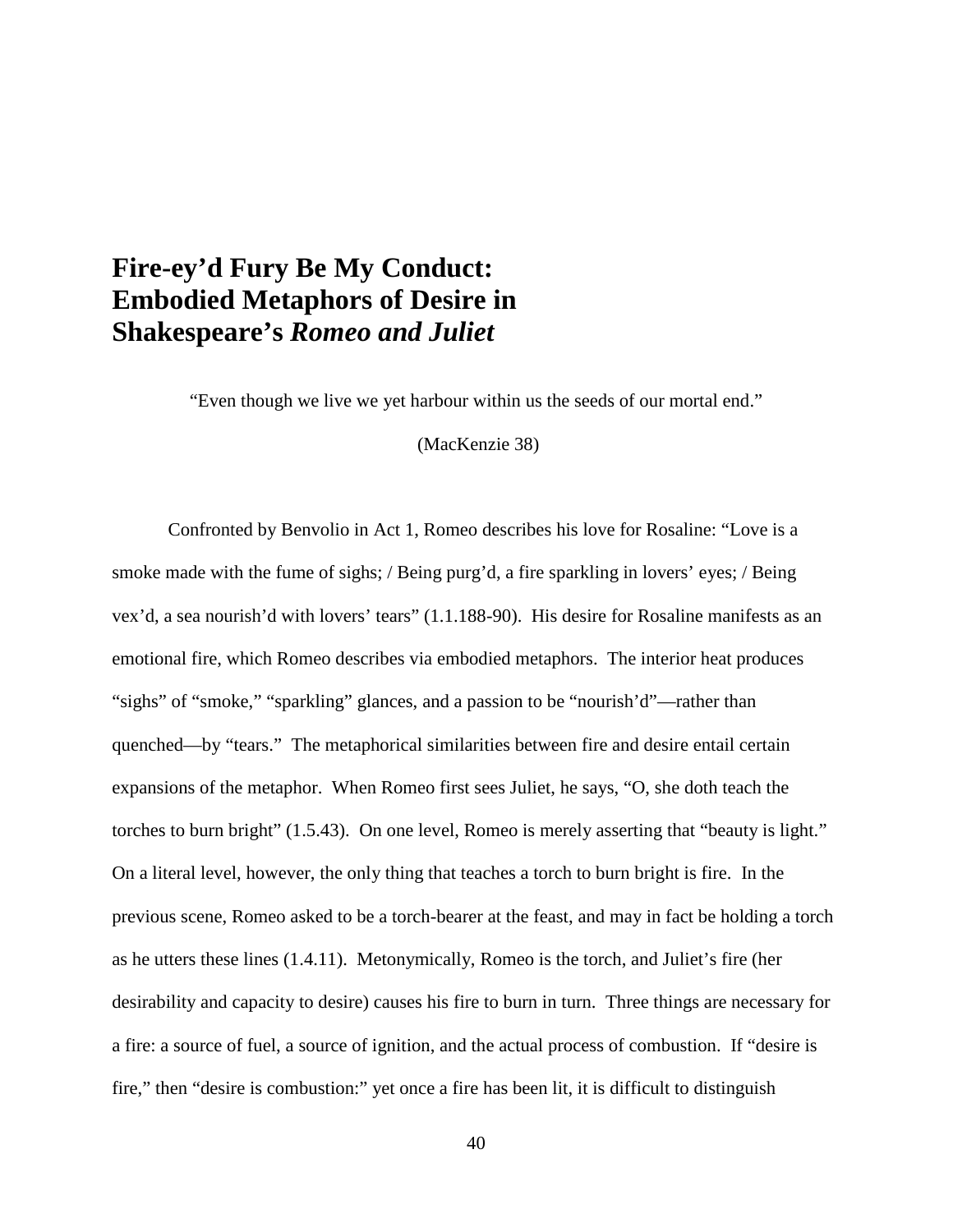between the burning and that which burns. Desire emerges from an individual just as it works upon that individual. Romeo and Juliet are each simultaneously fire and fuel.

The seed of a thing lies in its opposite: death in life, violence in love, pain in pleasure. Or so runs the metaphysical claim. Much of the Nietzsche-esque criticism about *R&J* suggests a Petrarchan, paradoxical worldview where binary oppositions such as life/death, love/hate, sex/violence are mystically linked. While the union of death and desire in *Romeo and Juliet*  forms a cornerstone of a productive reading of the play, Shakespeare's presentation of these concepts is neither mere Petrarchan paradox nor some grand metaphysical schema. Shakespeare operates on the level of metaphor, carefully blending together desire and death into a final metaphor: Death is a desiring agent. Following the path of these metaphors will not only lead to a valuation of suffering and tragedy; it will also lead to the source of that tragedy: the two cultural metaphors "desire is a fire" and "desire pierces both desirer and desired."

A cognitive reading of *Romeo and Juliet* offers an understanding of love and hate based upon the embodied metaphors of desire. Relying upon the cognitive theory of George Lakoff, Mark Johnson, and Mark Turner—specifically the theories of embodied metaphor and of conceptual blending found in *Metaphors We Live By* and *The Literary Mind*—I will explain how Shakespeare uses embodied metaphors of desire to portray the fundamental desire for recognition at any cost: even if that cost is the desire of death itself.

According to Lakoff and Johnson's embodied realism, our perception of the world is fundamentally structured upon our experience of our bodies. We breathe in and out; we eat and excrete; we bleed when cut; we see out of our bodies into a field of vision. Our bodies have insides and outsides; our identities and our worldviews emerge from this structural metaphor.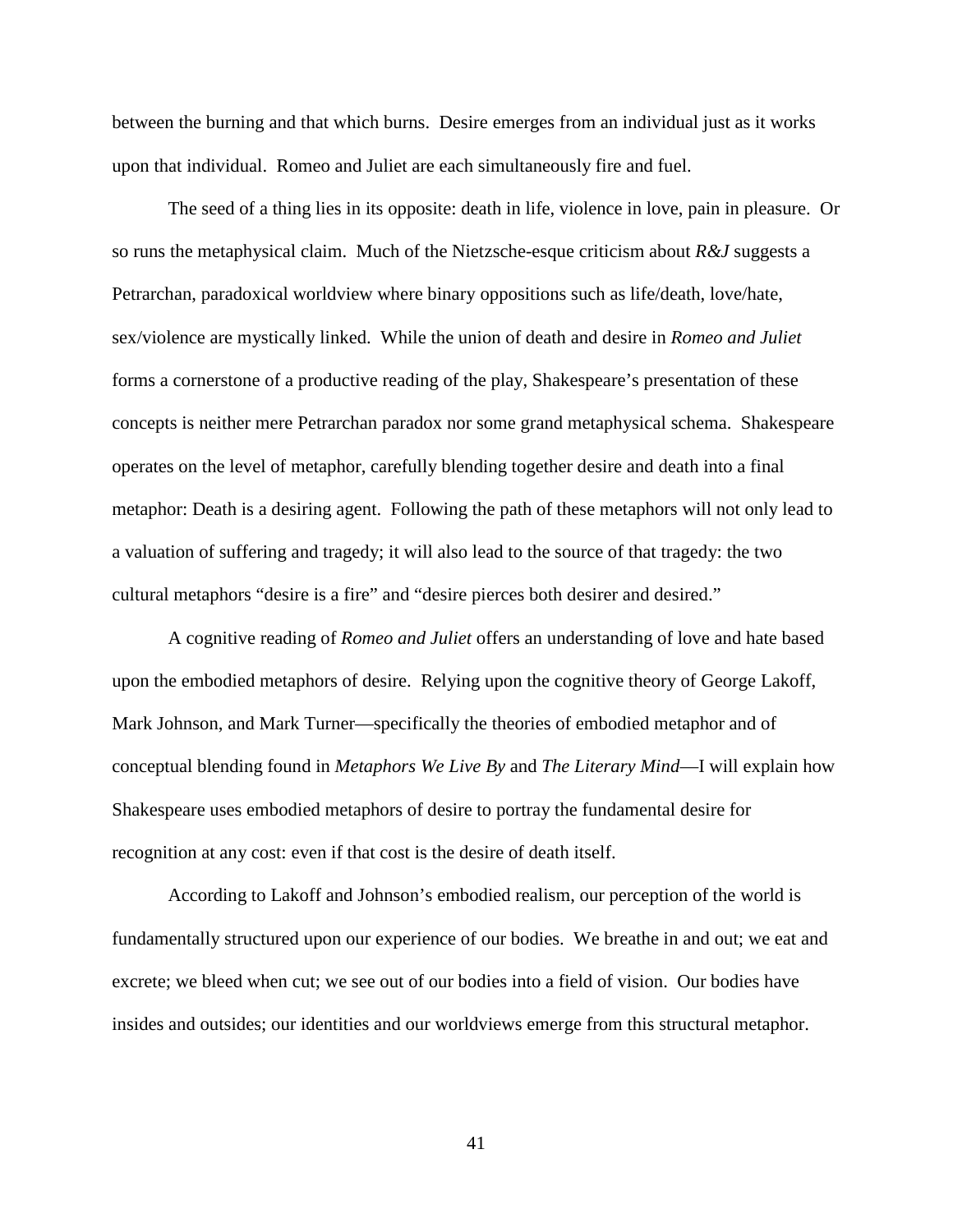Therefore, we should understand metaphors through their figurative relationship to human bodies. Embodied realism is not merely about corporeality; it's about embodied perspective.

Mark Turner's conceptual blending provides the cognitive mechanism behind embodied realism: we construct metaphors, narratives, and concepts through the blending of distinct yet similar inputs. A simple example might be Love is Fire; in this metaphor, the abstract emotion of love is blended together with the physical experience of fire and we infer based upon their similarity: heat, passion, consummation. Romeo's words concerning the fire of love are not merely poetic flourishes: they are revelations of the workings of his mind, metaphors that link his embodied experience to abstract concept. As such, we may analyze them to reconstruct Romeo's view of desire and to discover how that view ultimately leads to his downfall.

Within *Romeo and Juliet,* desire is not merely a fire: desire is also piercing. This metaphor is a blend of two other metaphors: "sight pierces like an arrow" and "love is an arrow from Cupid's bow" (I speak of myth here as a complex system of metaphors). Juliet evokes the first metaphor when her mother asks her to view Paris as a possible husband: "I'll look to like, if looking liking move, / But no more deep will I endart mine eye / Than your consent gives strength to make it fly" (1.3.97-9). Here visual perception—"looking"—motivates desire— "looking liking move." Specifically, sight pierces its object—in this case, Paris—by penetrating the container of that object—hence Juliet's sight can be "deep." Though the Petrarchan gaze is a commonplace of early modern romantic poetry, it gains a new aspect in the light of embodied realism. It is possible to merely pierce a container, to see inside an object. If sight pierces, however, it is nigh impossible to "see inside" a person without somehow wounding them.

Romeo evokes this wound when he defends his melancholy love of Rosaline to Mercutio:

I am too sore enpierced with his shaft To soar with his light feathers, and so bound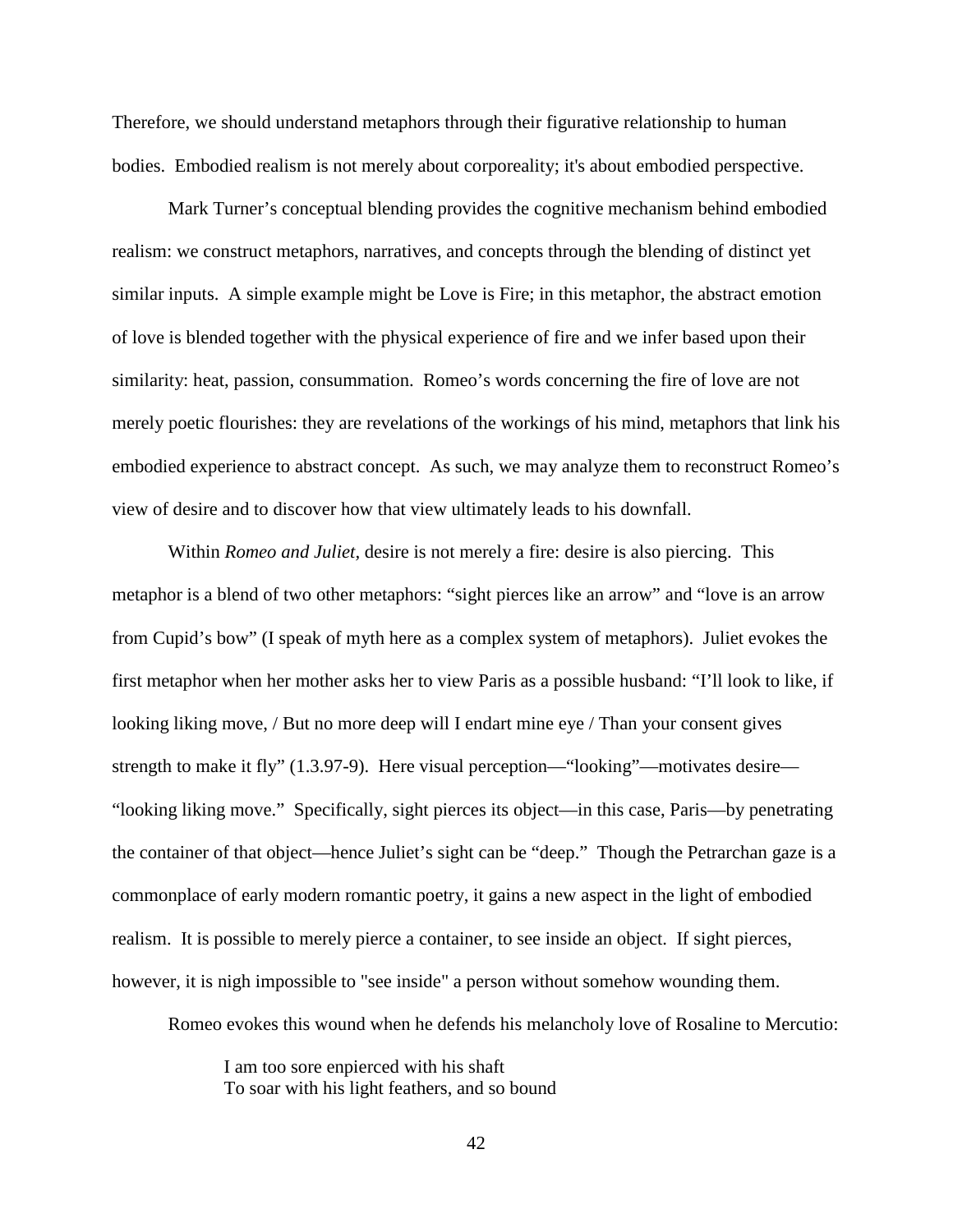I cannot bound a pitch above dull woe. Under love's heavy burden do I sink. (1.4.19-22)

The physical weight of Cupid's arrows and the pain of being wounded by love are here the weight of melancholy, as Romeo experiences the emotion bodily. The "feathers" are simultaneously Cupid's wings—with which Romeo could soar with a light, airy feeling of love—and the arrow's fletching, metonymic for the arrow itself—which has wounded Romeo, weighing him down with melancholy. Here Romeo is the object of desire: as he is also the fuel of fire, so he is the target for Cupid's arrows. Desire pierces Romeo's container, wounding him in the process.

Between Romeo and Juliet, however, desire is a reciprocal piercing: the mutual recognition of lovers. Describing his love to Father Lawrence, Romeo says, "I have been feasting with mine enemy, / Where on a sudden one hath wounded me / That's by me wounded" (2.3.46-8). Here Romeo and Juliet are a pair of archers who have shot one another. Romeo and Juliet desire this wounding, this mutual recognition and piercing of the container. Their desire for wounding is a desire for the tender vulnerability of love. The container's exterior is social identity, while the container's interior is the self. To pierce a person through loving desire is to see behind their social mask, to break through their constructed identity into a vulnerable, personal knowledge of that individual.

Desire, therefore, is a piercing gaze of recognition. Upon learning Juliet's identity as a Capulet, Romeo cries, "My only love sprung from my only hate. / Too early seen unknown, and known too late" (1.5.137-8). Love springs from three separate containers in this sentence: a child is born, as Romeo's love Juliet literally springs from his hate, the Capulets, by emerging from Lady Capulet's womb; one emotion is born out of another, as his particular love for Juliet springs from his general hatred for the Capulets; and a personal self is born out of a social self, as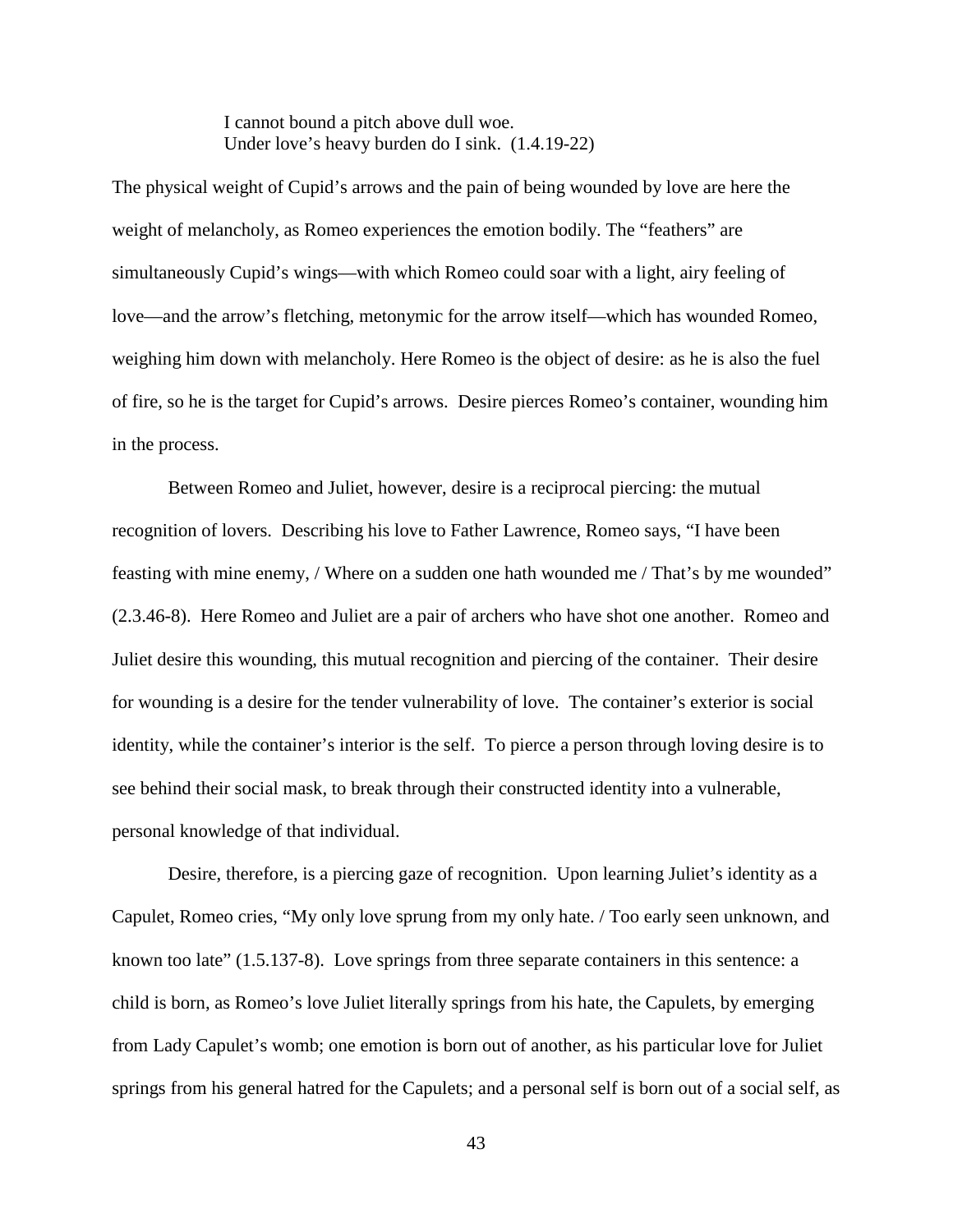Romeo sees into Juliet's identity as a Capulet, perceiving her interior, personal self as what he desires. Yet this perceptual process is inverted, as Romeo recognizes: "too early seen unknown." His desiring gaze sees beyond Juliet's social container without first seeing that container: he knows her as his love before he knows her as a Capulet (the interaction of personal and social selves demands a more detailed image—perhaps that of Russian nesting dolls—and refers back to the complexity of conceptual blending and the blending of identity).

Love, of course, is not the only form of desire. Within the play, the hatred between Montague and Capulet is just as prominent as the love between Romeo and Juliet. Shakespeare depicts these two forms of desire with the same metaphors. Like loving desire, hatred, too, is a fire. Just before the climactic death of Mercutio, Benvolio depicts violence as heat:

> I pray thee, good Mercutio, let's retire; The day is hot, the Capels are abroad, And if we meet we shall not 'scape a brawl, For now these hot days is the mad blood stirring. (3.1.1-4)

The hot day stirs the hot blood of the Capulets—and of Mercutio as well. Physically, one experiences hatred in much the same terms as love: the hot blood, the quickened pulse, the flushed face. Even Romeo, the "fire-ey'd" lover, experiences hatred as heat. When Tybalt slays Mercutio, Romeo proclaims, "Away to heaven respective lenity, / And fire-ey'd fury be my conduct now!" (3.1.125-6). Love and hatred are both the internal fires of desire that pour forth from people's eyes.

 The word "respective" bears a dual meaning. Most commonly, "respective" denotes a particular relationship among persons, one that is "regardful, attentive, considerate, careful." Romeo's abandoned "lenity" reinforces this definition. Yet "respective" also suggests "having relationship or reference *to* something" (respective, 1a, 5a, OED). Romeo will no longer be lenient or respectful, but he will still be respective. His actions will still engage him in a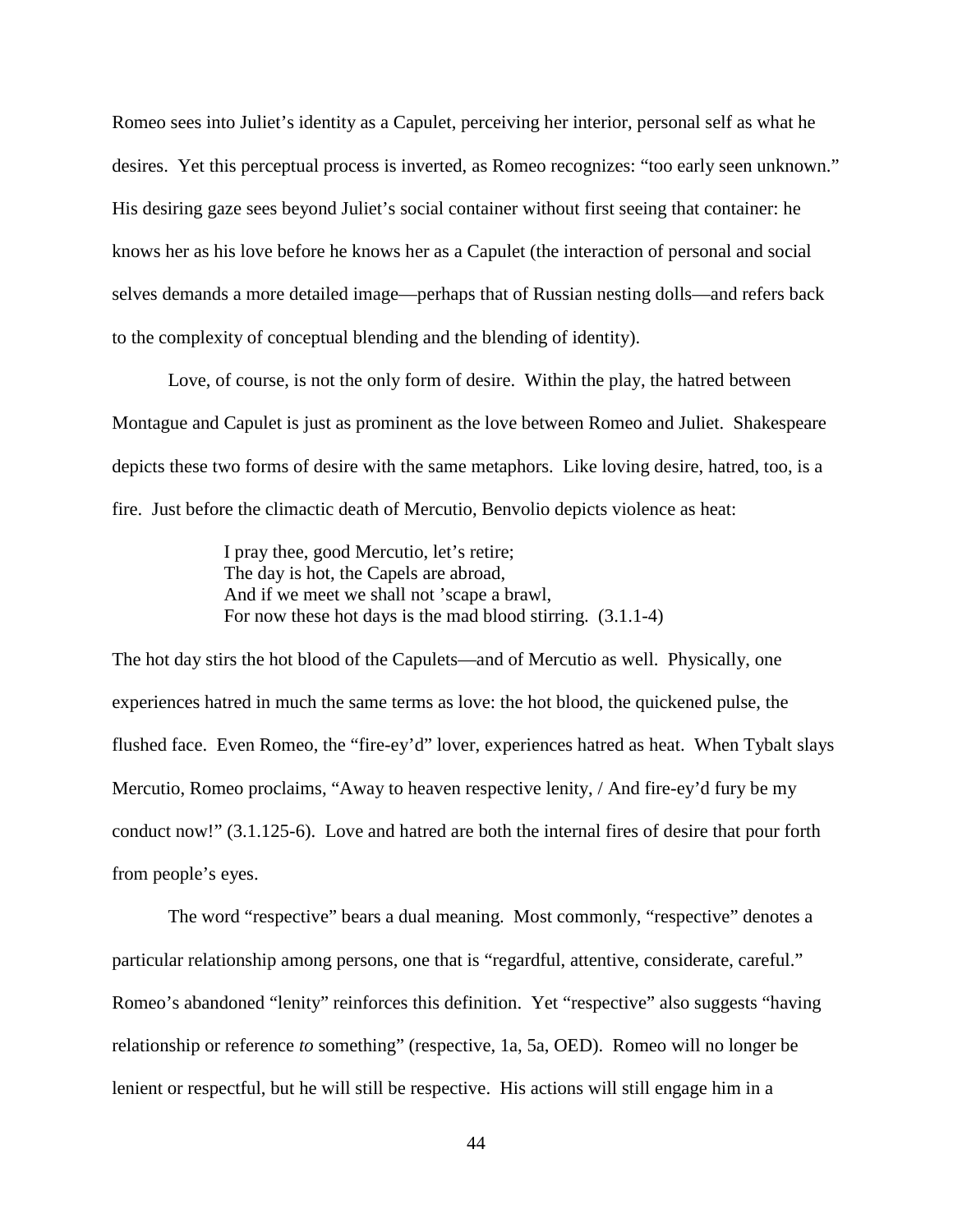reciprocal relationship with Tybalt, yet hatred has replaced love: "one fire burns out another's burning" (1.2.45). Romeo begins to act out of hatred for Tybalt instead of love for Juliet, yet his fiery action is still reciprocal, involving a mutual wounding among participants. The difference here is not the action of desire, it is the motivation behind that desire: if love is the desire to be wounded, the desire to become vulnerable and to reveal the self in mutual recognition, then hatred is the desire to wound, the desire to cause vulnerability in another, to take recognition by force. Tybalt demands recognition from Romeo, recompense for the "injury" to Tybalt's honor that Romeo committed by attending the Capulet feast. Romeo responds by wounding Tybalt yet again. He says, "I do protest I never injuried thee, / But love thee better than thou canst devise" (3.1.67-8). This love wounds Tybalt, thrusting upon him an unsought vulnerability. With Mercutio's death, Romeo realizes that Tybalt will not exchange one desire for another, and he gives Tybalt the recognition he so earnestly desires: a trial by combat and a literal piercing of the bodily container—though not the particular body Tybalt had in mind.

Love and hate, therefore, are not stark opposites: they are both desires for personal recognition, fires of the body that demand wounding and vulnerability. The substantial difference between them is an orientational difference rather than a categorical one: hatred desires to wound, while love desires to be wounded. The object of the piercing gaze—or rapier—is different, but the activity of desire is constant in each case. Desire is love and hate; thus the seed of a thing lies in its opposite, for these things are only opposites according to certain metaphorical frameworks. According to others, they are two instances of the same category—desire. Therefore, we may read the conflict between the love of Romeo and Juliet and the feud of Montague and Capulet as an articulation and renegotiation of desire.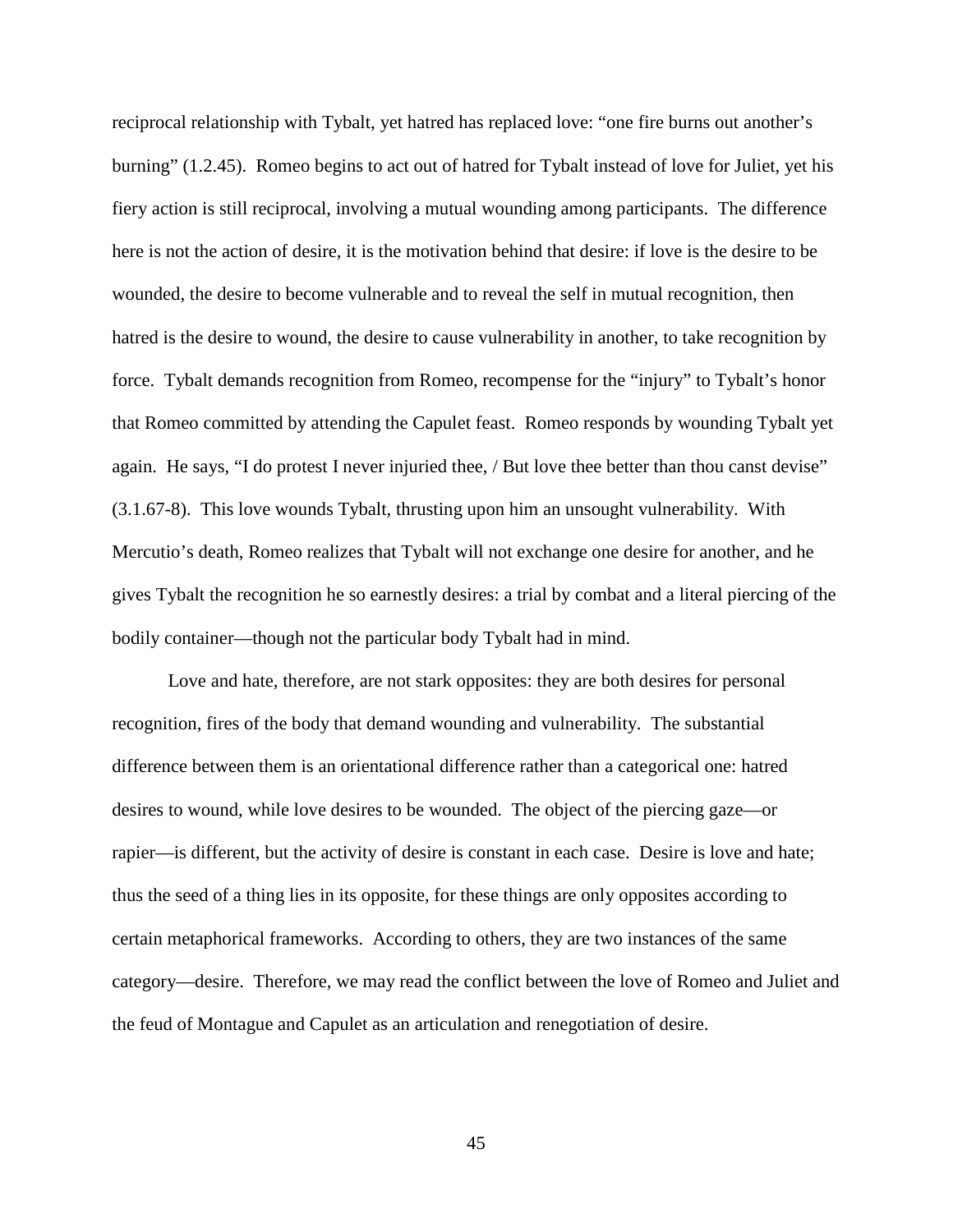This renegotiation of desire—of both love and hate—leads us to Death. Even loving desire has the innate capacity for violence. Sneaking into the Capulet gardens, Romeo sees Juliet's window and exclaims, "But soft, what light through yonder window breaks? / It is the east and Juliet is the sun! / Arise fair sun and kill the envious moon" (2.2.2-4). Juliet's light has the power to set Romeo's heart ablaze; it also has the power to kill. Fiery desire consumes lover and beloved alike, for fire burns away its fuel in the act of combustion: "These violent delights have violent ends / And in their triumph die, like fire and powder, / Which as they kiss consume" (2.6.9-11). Every fire is a metaphor of mortality, a moment of shining life before the cold, dark death of an extinguished flame. The hottest, brightest flames burn all too quickly. They are "too rash, too unadvis'd, too sudden, / Too like the lightning, which doth cease to be / Ere one can say 'It lightens'" (2.2.118-20). Far too quickly, "Night's candles are burnt out, and jocund day / Stands tiptoe on the misty mountain tops." Like Romeo, "we must be gone and live, or stay and die" (3.5.9-11).

Desire does not merely burn itself out, consuming the desirer; it also violently pierces the container of the self. Within the Capulet gardens, Juliet worries that her kinsmen will kill Romeo: "If they do see thee, they will murder thee." Yet Romeo protests that Juliet is the dangerous—and potentially murderous—one. He responds, "Alack, there lies more peril in thine eye / Than twenty of their swords" (2.2.73-5). The eye is a sword that pierces and kills the self. Mercutio, too, enjoys a piercing pun, mocking Romeo's love-sick state: "Alas poor Romeo, he is already dead, stabbed with / a white wench's black eye" (2.5.13-4). One might protest that, like Mercutio, such metaphors merely jest, for though desire may wound, it cannot really kill the body. Desire does not cause death. Desire merely breaks hearts, and no one has ever actually died of a broken heart. Have they?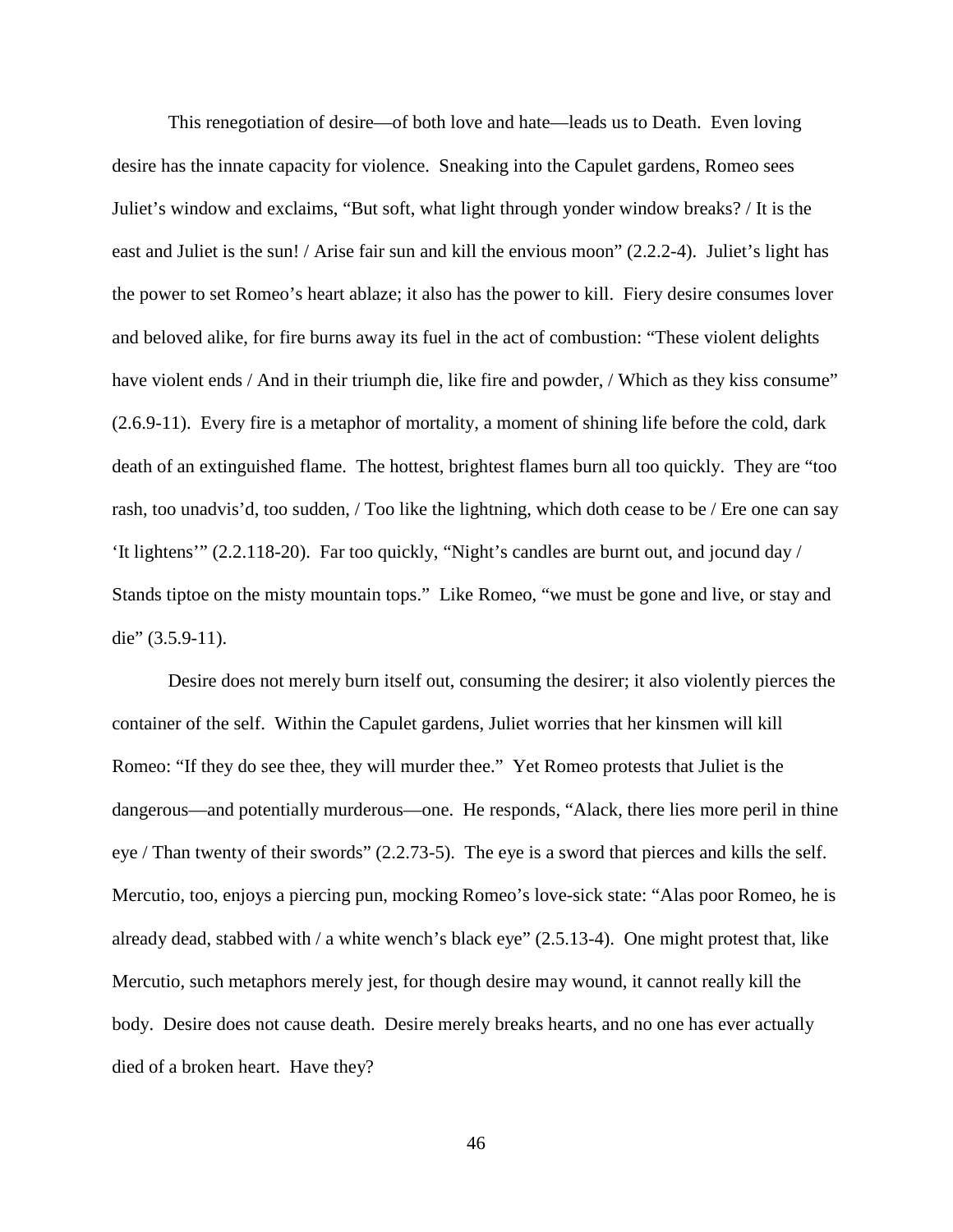Upon hearing the news of Tybalt's death, Juliet grieves, "Some word there was, worser than Tybalt's death, / That murdered me" (3.2.108-9). Banishment. Word of Romeo's banishment murders Juliet. True, she does not die physically, but her heart is broken, and the container of her self is shattered. She can no longer bear to maintain her social façade amongst her parents, and instead endures "a thing like death to chide away this shame" and to return to Romeo's loving embrace: Friar Lawrence's cunning potion (4.1.74). When this plan fails, Juliet seeks actual death rather than mere semblance, choosing death over life without Romeo: "O happy dagger. / This is thy sheath. There rust, and let me die" (5.3.167-8). Like Romeo's final, orgasmic kiss, Juliet's death unites sexual desire with death. Loving desire, mortally wounded, leads to a desire for death: it shatters the container of self even if it leaves the body intact.

Yet Juliet does not desire death, the event: she desires Death, the person. Ordinary death is an empty word, a biological event that occurs to all living things. Death is a person that comes for you, specifically. He is both adversary and lover. As a personified force, Death can be both a desirer and a desired. Believing his daughter to be dead, Capulet says to Paris:

> O son, the night before thy wedding day Hath Death lain with thy wife. There she lies, Flower as she was, deflowered by him. My daughter he hath wedded. I will die, And leave him all: life, living, all is Death's. (4.5.35-40)

Here Death is both rapist and husband: rapist, in that he steals Juliet's life, deflowering her before her wedding day; husband, in that he marries Juliet and inherits Capulet's hopes and estates. Death, therefore, desires Juliet violently and lovingly, and while death comes for all men and women, here Death comes for Juliet alone. Death is free to desire each and every one of us, for the dance of desire cannot wound him: he has no body, no container to be pierced. Entering Juliet's tomb, Romeo speaks to Juliet's still, silent form: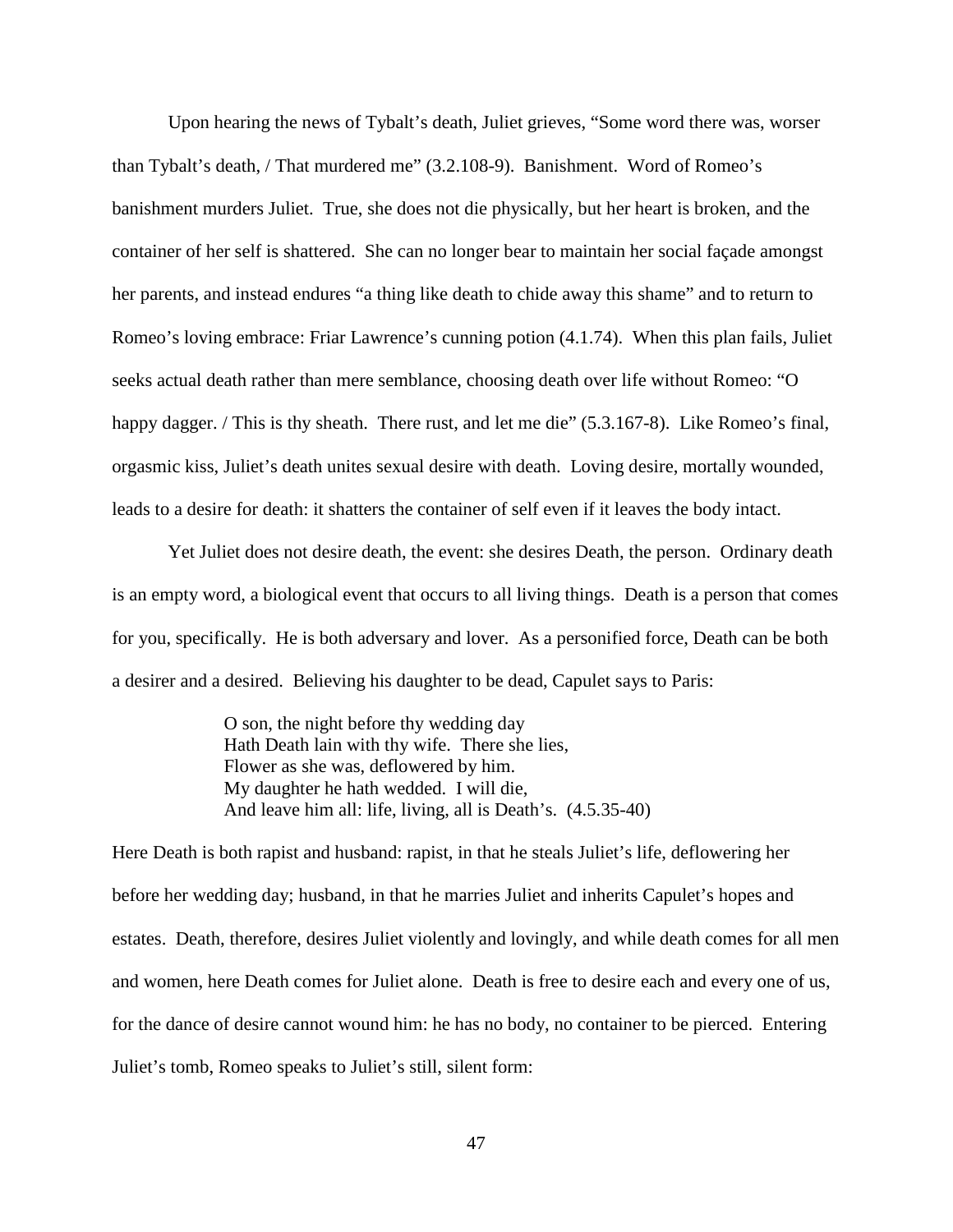Why are thou yet so fair? Shall I believe That unsubstantial Death is amorous, And that the lean abhorred monster keeps Thee here in dark to be his paramour? (5.3.102-5)

"Amorous" desire comes from a physical body; it manifests itself as a heated passion, and involves the yearning for vulnerability and a reciprocal piercing. Yet "unsubstantial," unembodied death desires Juliet. Strictly speaking, this is not possible. Insofar as Death is a personification, however, rather than a biological event, he is capable of human emotions and activities. Having no body, Death can desire, lovingly and violently, without fear of being wounded. And he does desire. He desires us.

One should fear and value the desire of Death—which is simultaneously Death's desire and the human desire for Death: one fears the destruction that Death's hatred brings, while one values Death's loving desire. Through the violence of death—and through the "little death" of sex—Death takes recognition from men and women. He heaps honors upon himself by shattering the weak and strong alike. Through the love of Death, however, one gains recognition. An awareness of one's unique, irreplaceable mortality defines the individual. Jacques Derrida describes this irreplaceability in *The Gift of Death*: "Death is very much that which nobody else can undergo or confront in my place. My irreplaceability is therefore conferred, delivered, 'given,' one can say, by death." (41). We each meet Death alone. Even though Romeo and Juliet die in each other's arms, they die separately. Romeo dies thinking Juliet is dead; Juliet awakes after Romeo has died. Their physical proximity only highlights their existential distance.

One's relationship to death, be it one of love or hate, is defined by mutual piercing and recognition. When we recognize Death, he recognizes us, and gives us an awareness of our selves. One measures the value of life against the total self-annihilation of death, proclaiming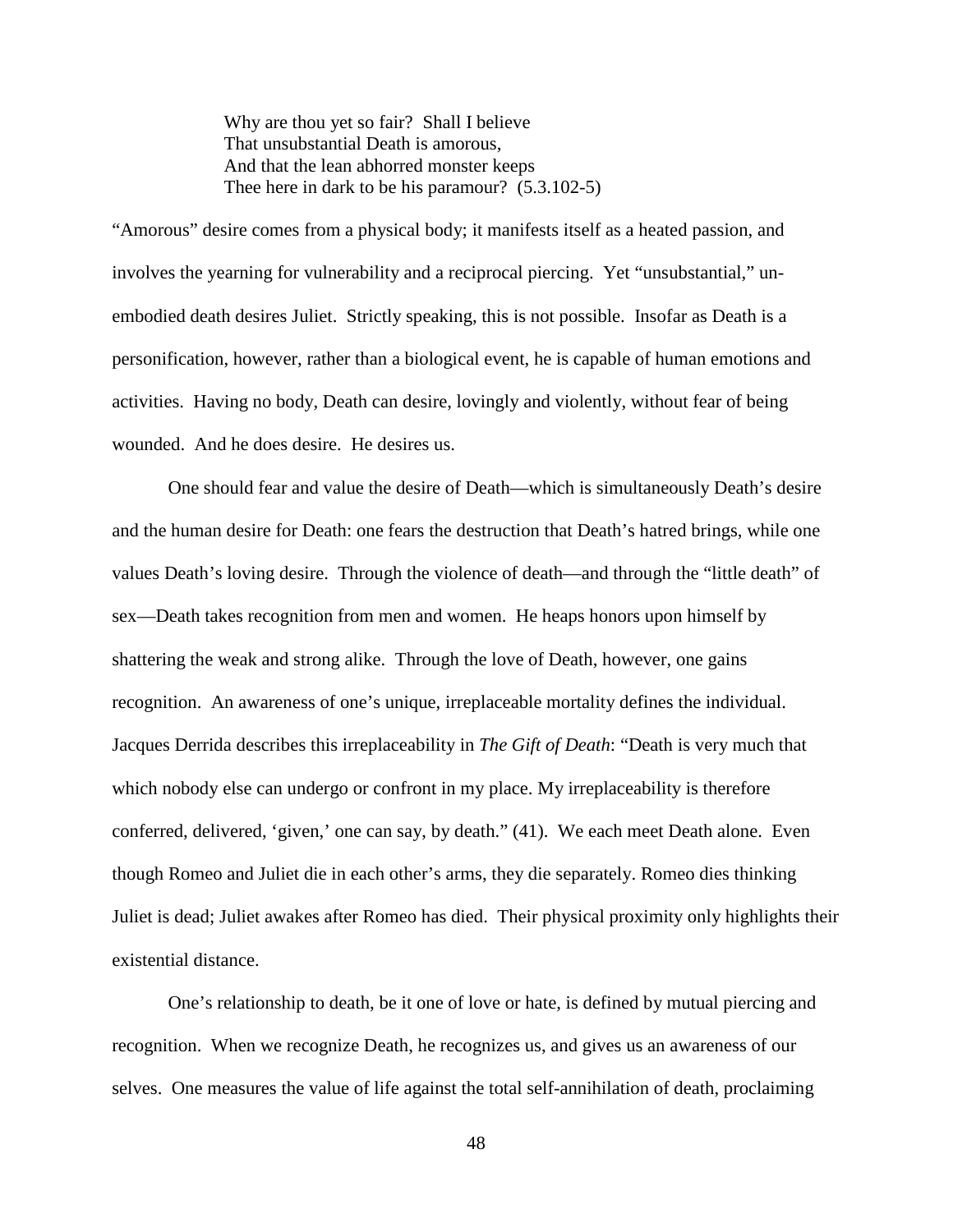that the joy of life is worth the coming darkness. So Romeo begins his marriage with the promise that any suffering is worth Juliet's love:

> Amen, amen, but come what sorrow can, It cannot countervail the exchange of joy That one short minute gives me in her sight. Do thou but close our hands with holy words, Then love-devouring death do what he dare: It is enough I may but call her mine. (2.6.3-8)

Death devours love, but he also enables it, just as the darkness of the night sky forms the background against which the stars may shine. So, too, Romeo loves as he embraces the darkness: "Thus with a kiss I die" (5.3.120).

The metaphors that Romeo and Juliet live by, the metaphors that enable them to love as hotly, brightly, and passionately as they do—and through that burning love to burn out the feud between their families (1.2.45)—lead inevitably on to this metaphor: death desires us, and we desire death. The piercing of the container, the vulnerability of love and the wounding of hate only have value against this metaphorical background of Death. The reader may forge new metaphors for desire, and may find new methods for valuing life and love, but Romeo and Juliet may not. They only possess the few tools that Verona has given them, and those tools do not allow for love without pain, life without death, blessings without curses. Romeo and Juliet know all this from the beginning. They know that, by such metaphors, the price of such passion is mortality. From the start, theirs is a "death-mark'd love": death-marked, death-valued, and death-desired (Prologue 9).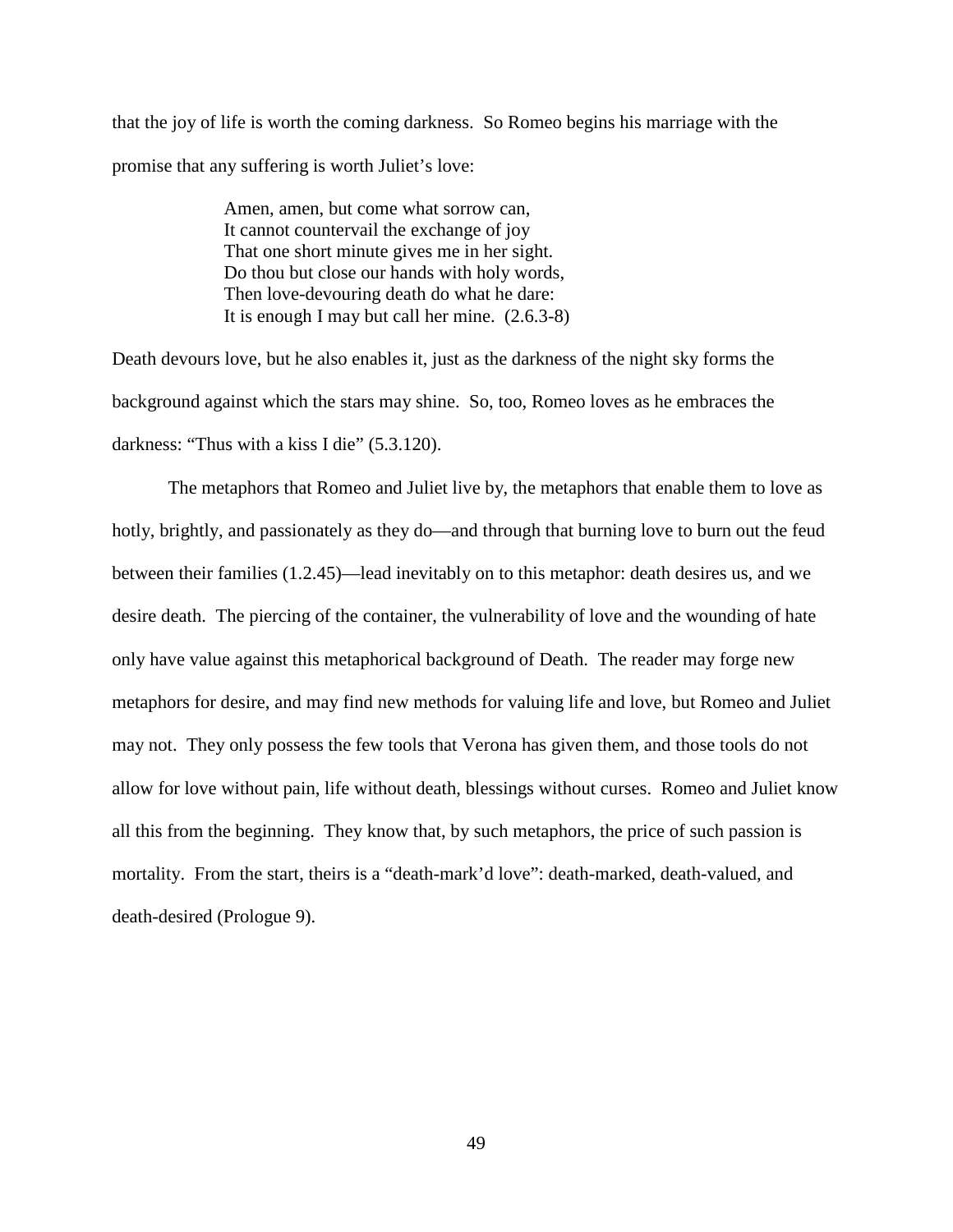### **No-body Actually Eats King Lear: Breaching the Container in Shakespeare's** *King Lear*

Nobody actually eats King Lear, though this is one of the few mishaps not to befall him. No doubt someone would have got round to it, had the drama stretched to another act. (Eagleton 284)

Terry Eagleton is absolutely right: no one ever *actually* eats King Lear. There is no Dionysian Eucharist in the play, no cannibalistic *sparagmos*. Metaphorically, however, Lear *is* eaten: by the audience, by his daughters, and by his fears—his anxieties concerning the power of eyesight and love to breach the contained human self and the threat of dissolution that such a breach implies. The gaze of love does not breach or destroy Lear: instead, as Stanley Cavell observes, his avoidance of love breaks him. Lear's anxiety denies the piercing power of sight, calcifying the container of his self, until that container shatters under the strain. Shakespeare's audience eats the pieces of a shattered Lear—at least, those not devoured by the fear of no-body and no-thing. Cognitive theories of embodied metaphor and conceptual blending explain this metaphorical Eucharist in terms of the psychology of the audience.

I begin my reading of *King Lear* with two metaphors: "sight is an arrow" and "selves are containers," basic cultural metaphors that Lear reacts against. When Kent begins to chastise Lear for banishing Cordelia, Lear introduces the first metaphor: "The bow is bent and drawn; make from the shaft" (1.1.144). Here the bow is argument or words, while the implied arrow is the import of those words. An example of the conduit metaphor of language, this metaphor implies that language must not merely reach its target; it must pierce it (Reddy 286). Kent soon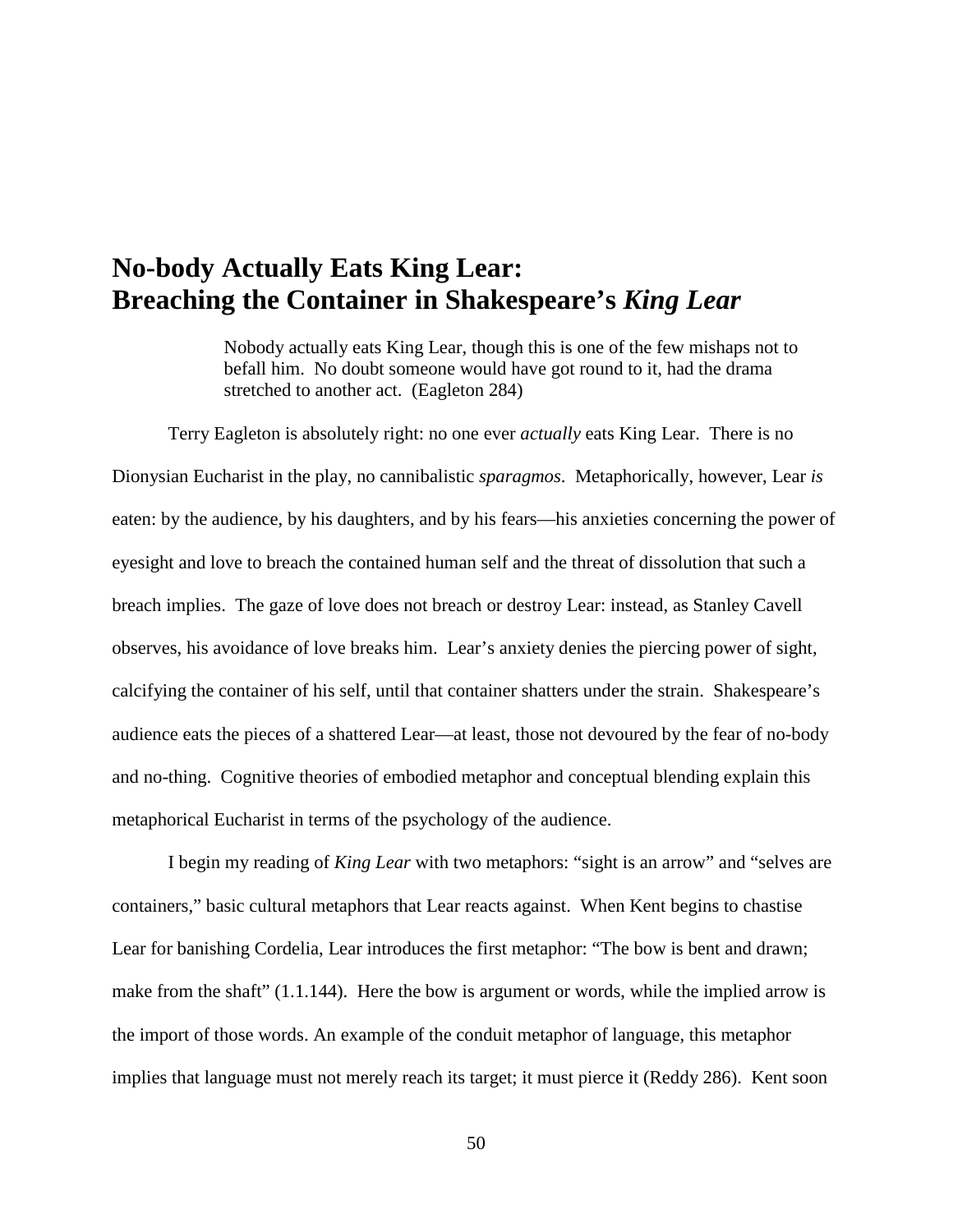blends this metaphor, "language is an arrow," with sight. When Lear says, "Out of my sight," Kent responds, "See better Lear, and let me still remain / The true blank of thine eye" (1.1.158- 60). The "blank" here is "the white spot in the centre of a target" (blank, n2, OED). The conceptual blending of "language is a piercing arrow" and sight produces the metaphor "sight is a piercing arrow," which incorporates all of the implications of the conduit metaphor but maps them onto sight instead of language. In this metaphor, sight contains meaning, moves from a speaker to a receiver (or in this case, a seer and an object of perception), and pierces the receiver. Lear pierces Kent with his eyesight, the embodiment of his power, recognition, and wrath. Other examples of this metaphor include: (1) Lear's intention to analyze Goneril's negligent hospitality—"I will look further into't" (1.4.69)—where the state of Goneril's mind is a container that Lear will look into; (2) Lear's complaint to Regan about Goneril—"Her eyes are fierce, but thine / Do comfort and not burn" (2.2.361-2)—where Goneril's sight now burns rather than pierces Lear (burning is another embodied metaphor for wounding); (3) and Lear's tentative recognition of Kent in the final scene—"This is a dull sight: are you not Kent?" (5.3.280) where the "dullness" of sight suggests its inability to pierce or to achieve insight (in-sight).

All of these metaphors of sight build upon the metaphor "the body is a container," which emerges from the experience of human bodies as a container: one breathes in and out; one consumes food and excretes it; one bleeds when wounded, and the body heals the breach. Intuitively, one extends this embodied metaphor to an understanding of the self. Assaulted by the storm upon the heath, Lear cries out, "Take physic, pomp, / Expose thyself to feel what wretches feel" (3.4.33-4). Physically, Lear exposes his body to the storm, denying himself the shelters of roof and clothing. Metaphorically, Lear exposes his *self* to poverty and suffering, allowing the storm to breach the defenses of money, social position, and royal power. The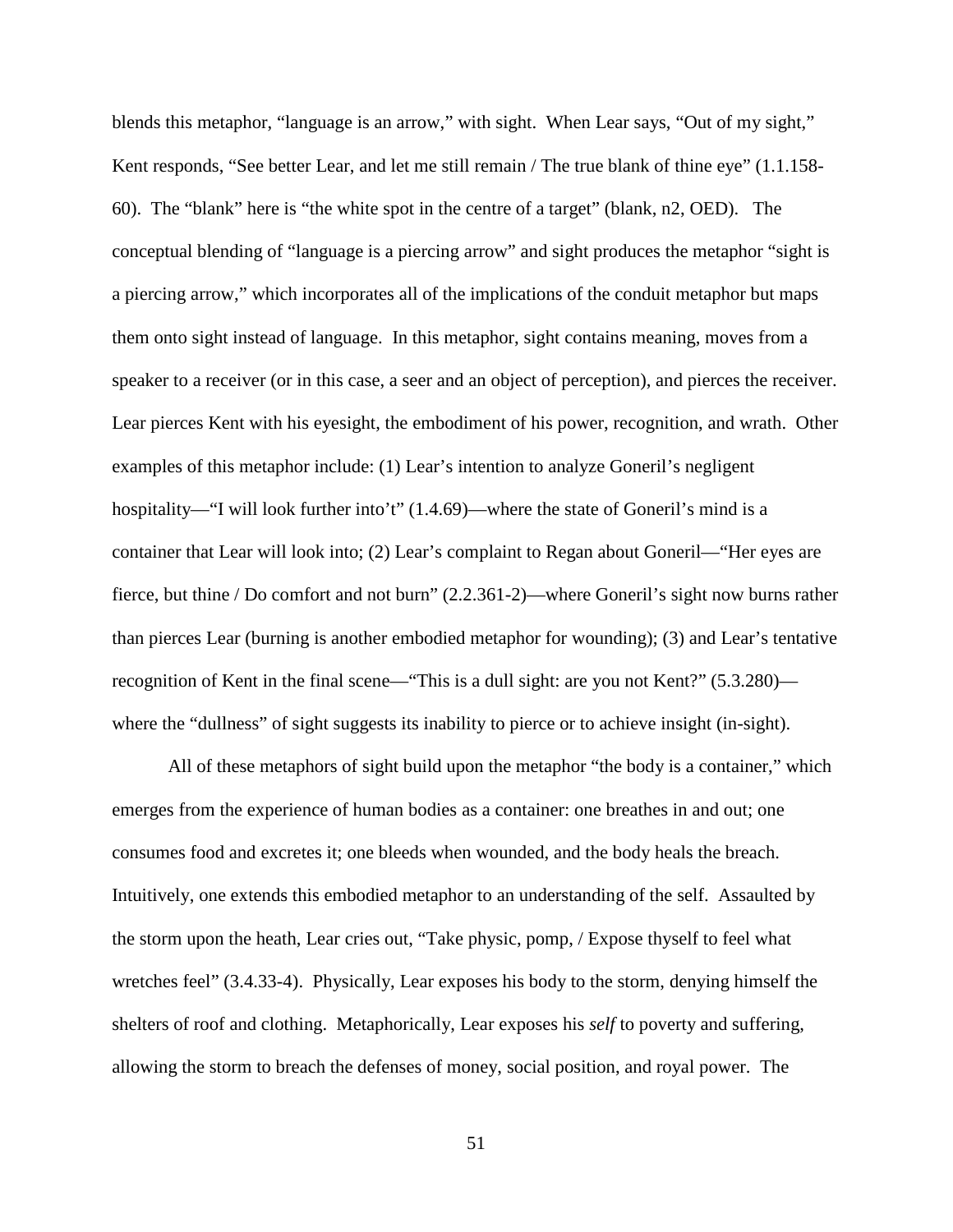container protects the self, a fragile substance. The Fool, for example, describes Lear as a cloven egg:

> Why, after I have cut the egg i'the middle and eat up the meat, the two crowns of the egg… …Thou hadst little wit in thy bald crown when thou gav'st they golden one away. (1.4.151-6)

The outer shell of the egg is the container of Lear's self: his kingly authority, his public persona, and his defenses against the outside world. The inner meat of the egg is the interior of Lear: his wits, his emotions, his pride, and his vulnerable parts. Lear is a fool because he inadvertently destroys his container. Human cognition is rooted in the experience of the body as a container, as well as the experience of the breach of that container. Every breach of the container, whether it be biological, communicative, or emotional, is a reaffirmation of shared bodily experience, a renegotiation of the differences and barriers between individuals, and a reminder of the threat of bodily disintegration. As Lakoff and Johnson write, "We are physical beings, bounded and set off from the rest of the world by the surface of our skins, and we experience the rest of the world as outside us" (29). A breach of the container reminds one of the presence of that container. To breach the container is to be wounded, and to be wounded is possibly to be destroyed, body and self. Lear allows a breach to become a break, then a total disintegration of the self. When Cordelia discovers her father's madness, she characterizes it as a wound of the mind: "O you kind gods, / Cure this great breach in his abused nature; / Th'untuned and jarring senses (4.7.14- 6). Lear is breached and destroyed by the wounding gazes of his daughters: gazes of both love and despite.

Stanley Cavell's foundational reading, "The Avoidance of Love," describes Lear's anxiety over the eyes of his daughters: "Lear's dominating motivation...is to *avoid being recognized*. The isolation and avoidance of eyes is what the obsessive sight imagery of the play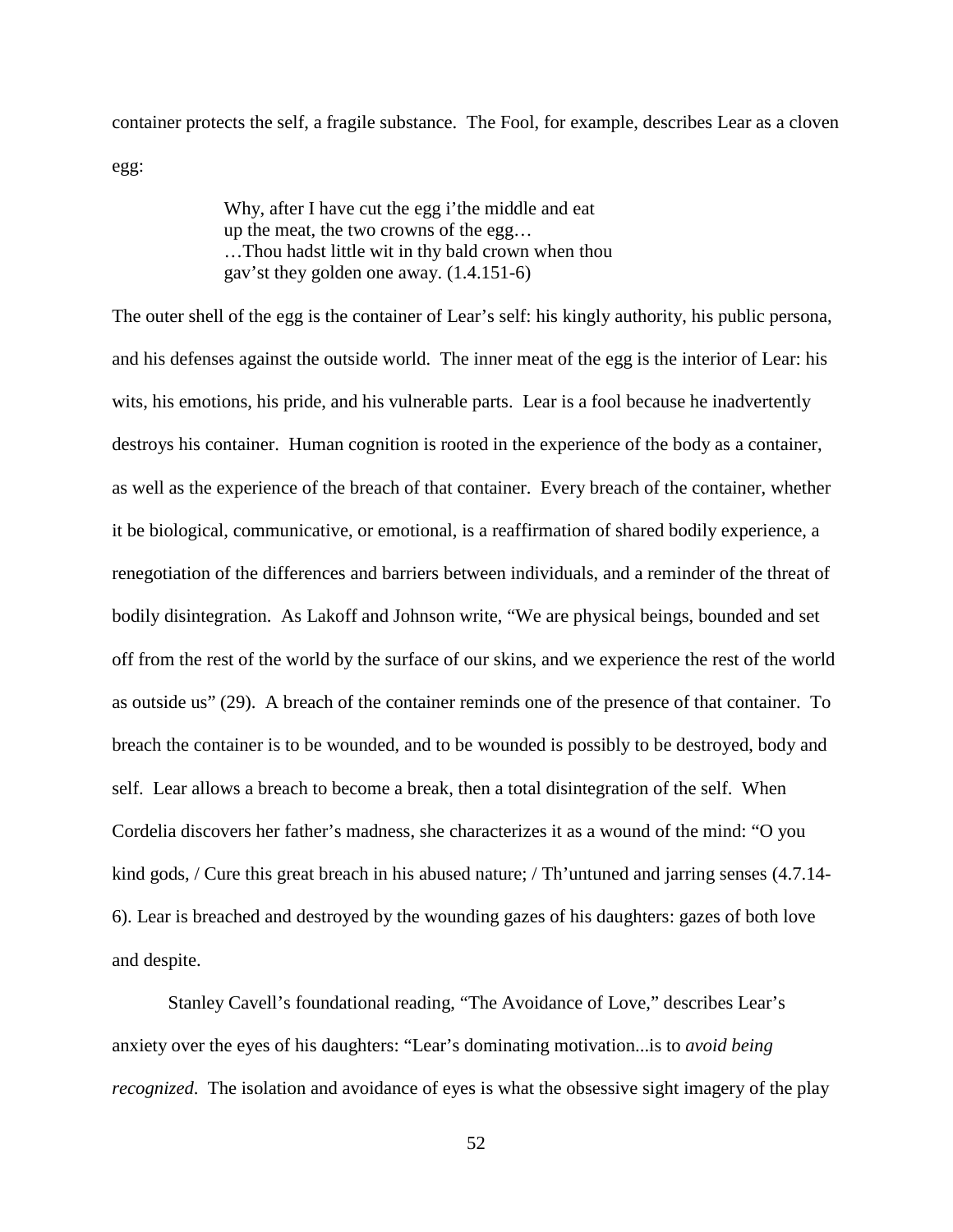underlines" (46). I read Cavell in terms of embodied metaphor: recognition is a mutual communication, and therefore a mutual piercing of the container. Cavell argues that Lear fears the interpenetration of love's eyesight because he believes he is incapable of love, and "to be loved knowing you cannot return that love is the most radical of psychic tortures" (61). It is difficult to receive love without breaching the container and risking a wound that devours both container and self, for love emerges from the shared piercing of recognition, and therefore from the shared vulnerability of a container breach. Lear, therefore, takes a Machiavellian route, living in a way "in which the inner and outer worlds have become totally disconnected, and man's life is all public, among strangers, seen only from outside" (67-8). Lear's abdication is emotionally insincere. He is not under the misunderstanding that Goneril and Regan love him, or that public displays of fawning gratitude are true displays of affection and loyalty. In the terms of embodied metaphor, Lear fears the breach of his container, the emotional vulnerability and reciprocity that love demands, so he demands an inauthentic display of love from his daughters. He rejects the piercing quality of sight and constructs a court where only surfacelevel interactions are necessary.

Cordelia's gaze of love—not just her sisters' withering glances—breaches Lear's defenses. When she says, "Nothing, my lord," at Lear's abdication ceremony, she exposes the radical difference between insides and outsides (1.1.76). Goneril and Regan, whom Lear knows are faithless, bring to the ceremony elegant, empty platitudes. Cordelia, who "cannot heave" her "heart" into "her mouth," appears empty on the outside but is in fact filled with the devotion that Lear so earnestly craves and fears (1.1.91-2). When Cordelia looks upon Lear with genuine love rather than feigned adoration, Lear breaks open. Lear fears the disconnection of appearance with interior substance, for piercing the container implies a mutual vulnerability that threatens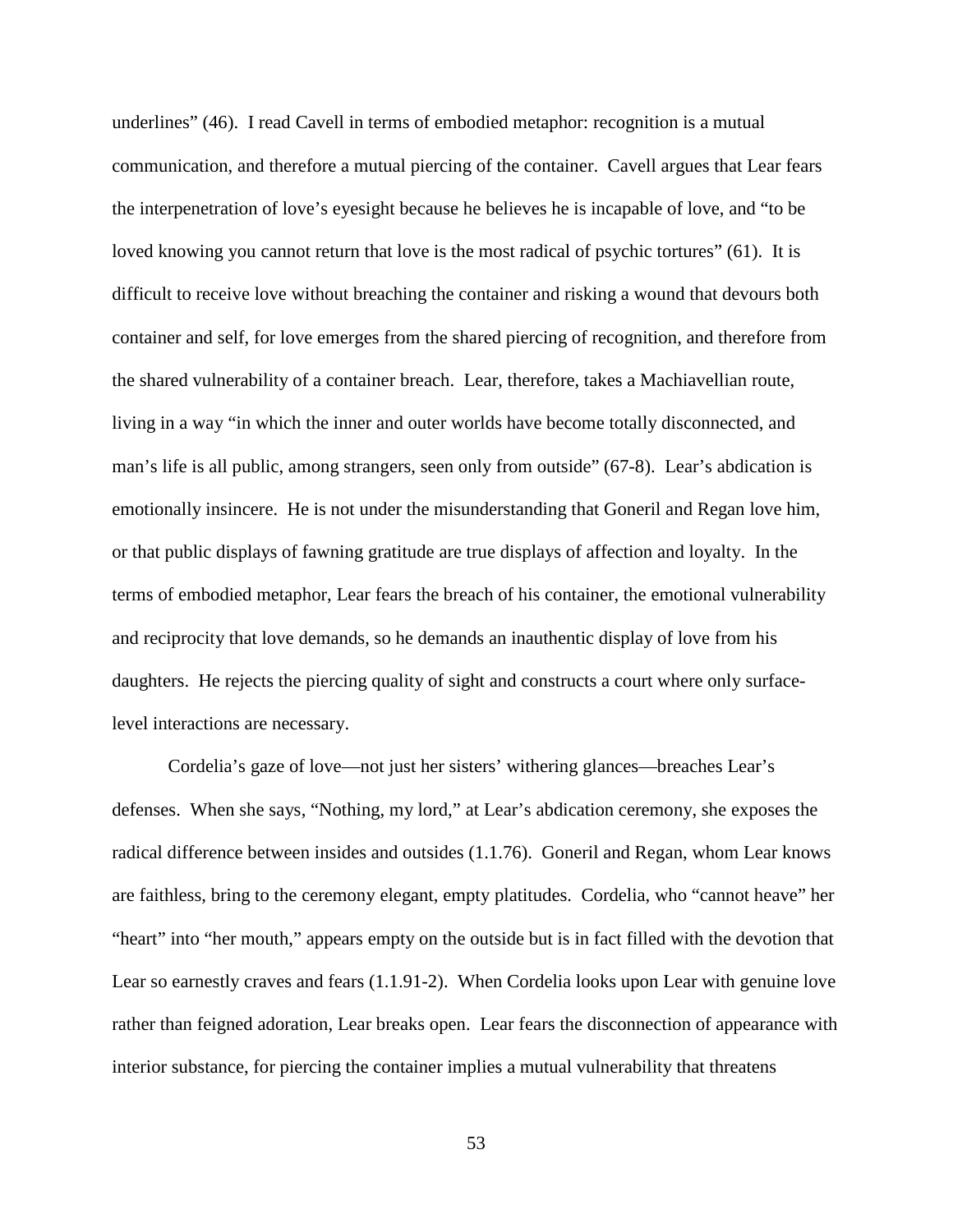personal destruction. So it is that when a disguised Kent returns to Lear, he says, "I do profess to be no less than I seem" (1.4.13). Such a man is a comfort for Lear, who need not pierce him to see him. Lear avoids the wound of recognition, the wound that enables love and that threatens personal dissolution. He does not fear love itself, nor is he ashamed of his inability to love, as Cavell suggests (49). Instead, Lear fears the vulnerability that love demands: he fears to allow another person to breach his defenses, for such a wound brings with it the threat of selfdestruction and the void.

Lear's avoidance of the wound of love causes Cordelia's death. Cavell places the blame for Cordelia's death upon Lear's desire to be in prison with her, the desire to "accept his love, not by making room in the world for it, but by denying its relevance to the world" (69). When Lear allows his and Cordelia's imprisonment, he ensures her death, both metaphorically and literally. Even at the play's end, Lear refuses the vulnerability of public affection, instead insisting on a relationship with Cordelia contained by prison walls rather than personal barriers. The tragedy is that "he might have saved her, had he done what every love requires, put himself aside long enough to see through to her, and be seen through" (73). This is Lear's moment of *anagnorisis;* when, Cordelia's dead body in his arms, he says, "I might have saved her; now she's gone for ever"  $(5.3.268)$ .

In order to avoid this final tragedy, all Lear needs to do is open his eyes to the costs of love: "what we need is not rebirth, or salvation, but the courage, or plain prudence, to see and to stop. To abdicate. But what do we need in order to do that? It would be salvation" (Cavell 81). Lear needs a salvation of sight: he needs someone, or some event, to take his eyes from him and give him new ways of seeing. Sight is both humanity's current damnation and its hope for salvation, for "it is the thing we do not know that can save us" (Cavell 97). In my reading of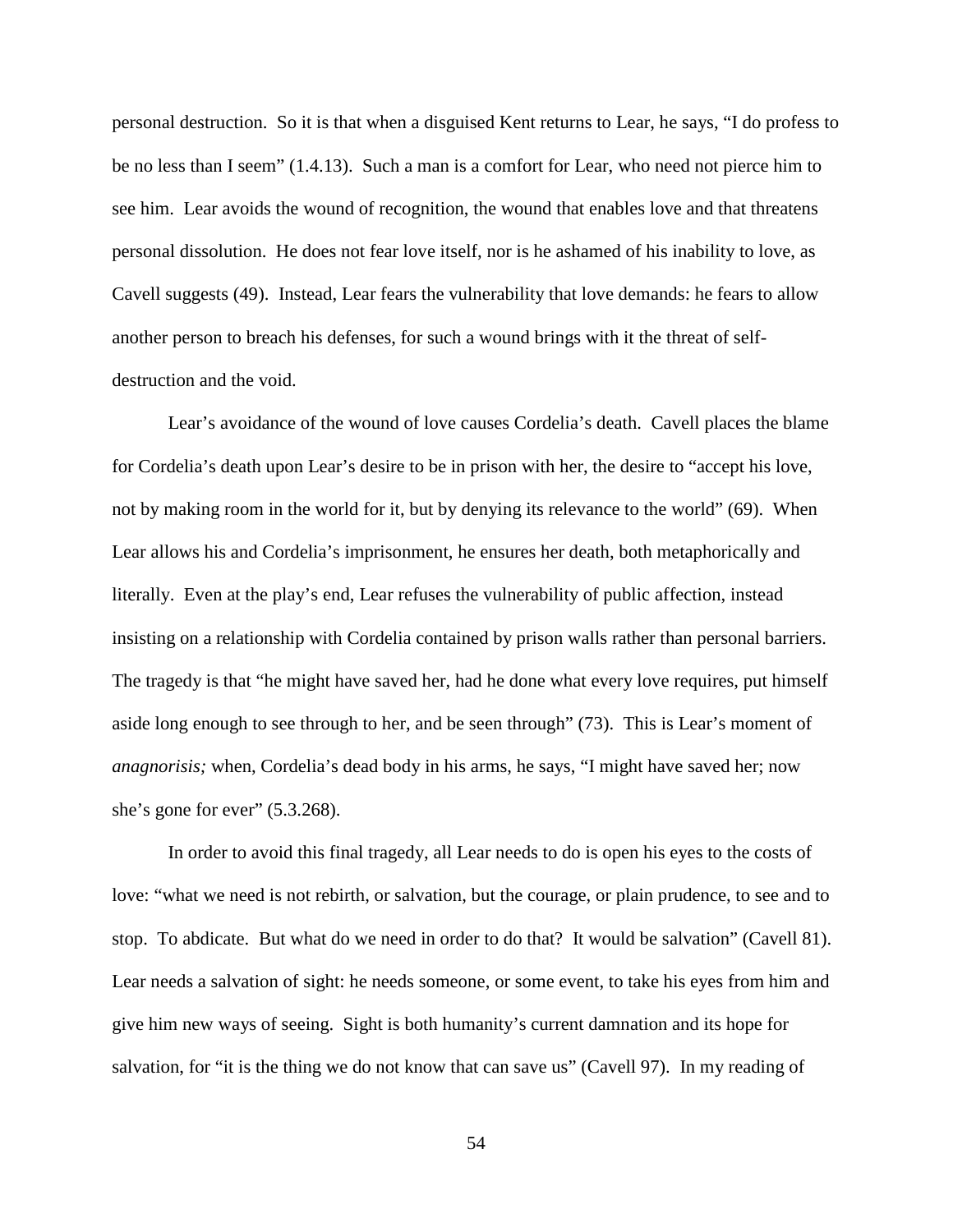Cavell, Lear fears the wound that leads to self-destruction, and so constructs a world that operates under false premises. He fears the sight that pierces the container, so he comes to hope and believe that outsides are the same as insides, ruling and abdicating rule according to the belief that a superficial sight is sufficient to navigating through one's life. Better to see just the surface, and to keep one's container whole. What Lear only realizes with Cordelia's death is that love can only exist in the midst of that threat of vulnerability and self-destruction. As a mutual piercing, love demands a breach of the container. Horrified by the void, Lear cannot see the positive potential of love and of vulnerability.

Fear of the void looms large in *King Lear*. In her essay, "The Physics of King Lear: Cognition in a Void," Mary Thomas Crane links Lear's anxieties concerning the breached container with early modern theories of atomism. Early modern thinkers such as Galileo, Kepler, Harriot, Digby, and Boyle all proposed variations of atomist theory, which suggested that matter was composed of indivisible particles (atoms) surrounded by empty space (Crane 7). Such theories run contrary to embodied experience: "Proponents of atomism were implicitly suggesting that what you can see only corresponds structurally—perhaps even obliquely and indirectly—with what can't be seen" (7). The surface of matter—the outer container accessible to physical sight—only corresponds metaphorically to the inner life of the world. The piercing gaze of insight discovers a void inside of things, an insidious nothing that threatens to undermine physical existence, a dark sea teeming with cognitive monsters.

Lear's anxiety concerning the interiority and permeability of selves extends to the world at large: the penetration of the world threatens to bring the void crashing in upon the world. Thus Lear progresses through a series of stances—or viewpoints—concerning the body: *"*The play offers not one coherent mental model of an orderly universe, but a series of attempts to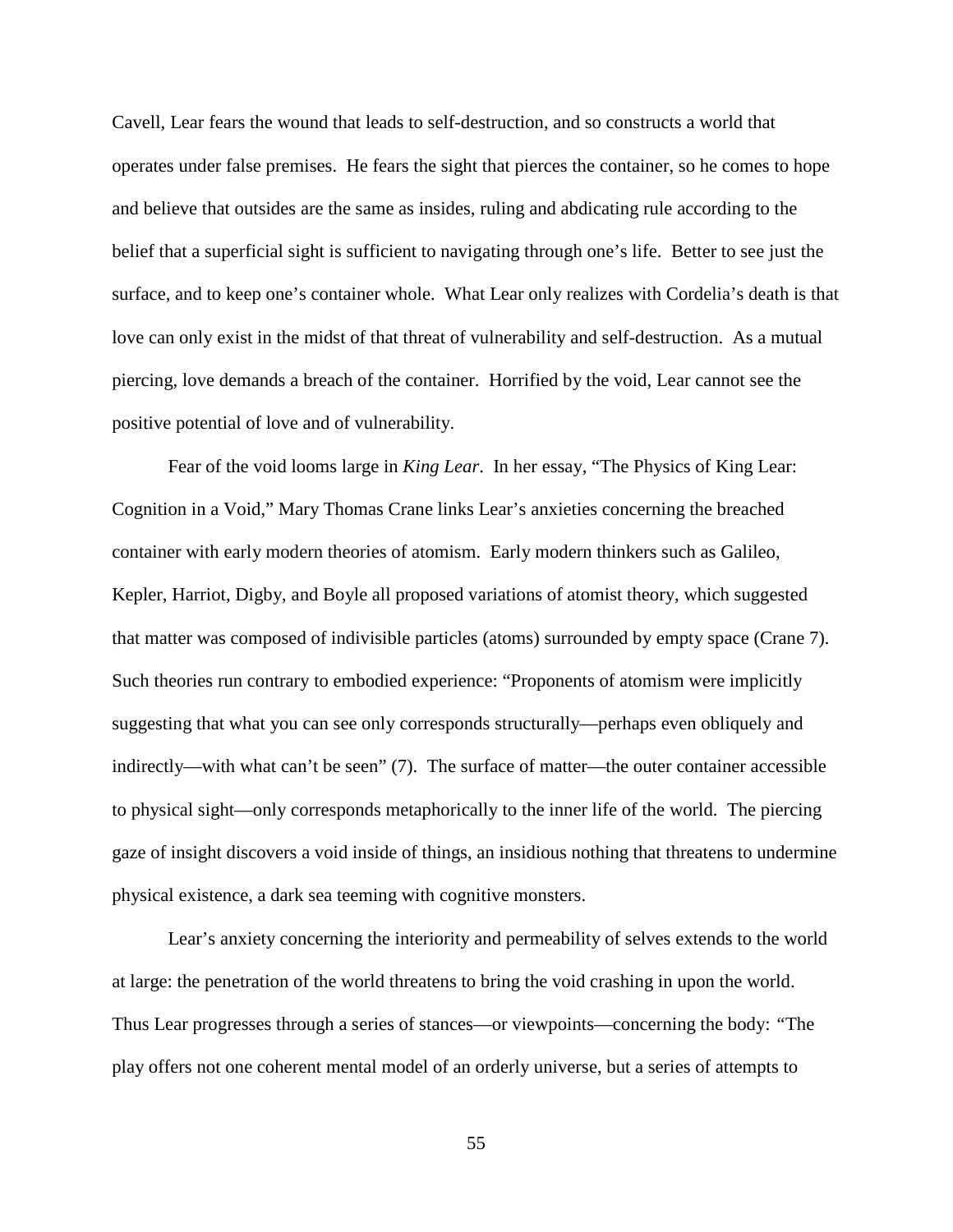work out what the universe is made of, and how its sensible properties relate to what is invisible or insensible" (Crane 10).Instead of agreeing whole-heartedly with Lear's conception of holehearts—vacuous interiors that bring dissolution—Crane suggests a more tentative understanding of embodied metaphor, one that embraces the corporeal body as the source of metaphor, but simultaneously feels free to leap from the body to the blank, creative void: "instead of attempting to control matter, Lear comes to rely, instead, on his own feelings as the one clearly present phenomenon: his and Cordelia's tears, and his own sufferings, become the only tangible evidence of existence" (15). Holding Cordelia in his arms, Lear does not long for a heavenly reunion or a spiritual resurrection. Instead, he yearns to see her, the bodily evidence of her life. He comes face to face with the grim visage of "nothing": death. Death of the body, death of the self, death of cognition. To pierce the container is to deal in the "nothing" of death, to value the vulnerable reciprocity of love against the potentially destructive wound of the void, to recognize both the fragility of metaphorical thinking and the inability to reach beyond the body by any other means. It is to relish the smell of mortality rather than vault beyond the scope of human vision to dwell solely in a realm of interiority. Perhaps such a reading of *King Lear* is nihilistic: it is certainly humanistic.

A pattern emerges. Lear attempts to live according to a guiding metaphor, "outsides are equivalent to insides," a metaphor that allows him to function in a social world by ignoring the piercing quality of sight and recognition. In order to overcome his abiding fear of the void, of self-annihilation in the face of nothingness, Lear willfully ignores the permeability of the container. He assumes a world where outsides are equivalent to insides, where he is free to hide his self within a socially constructed shell, interacting with others only upon a superficial level. This metaphor—not just the underlying fear—destroys him, for when Cordelia's loving gaze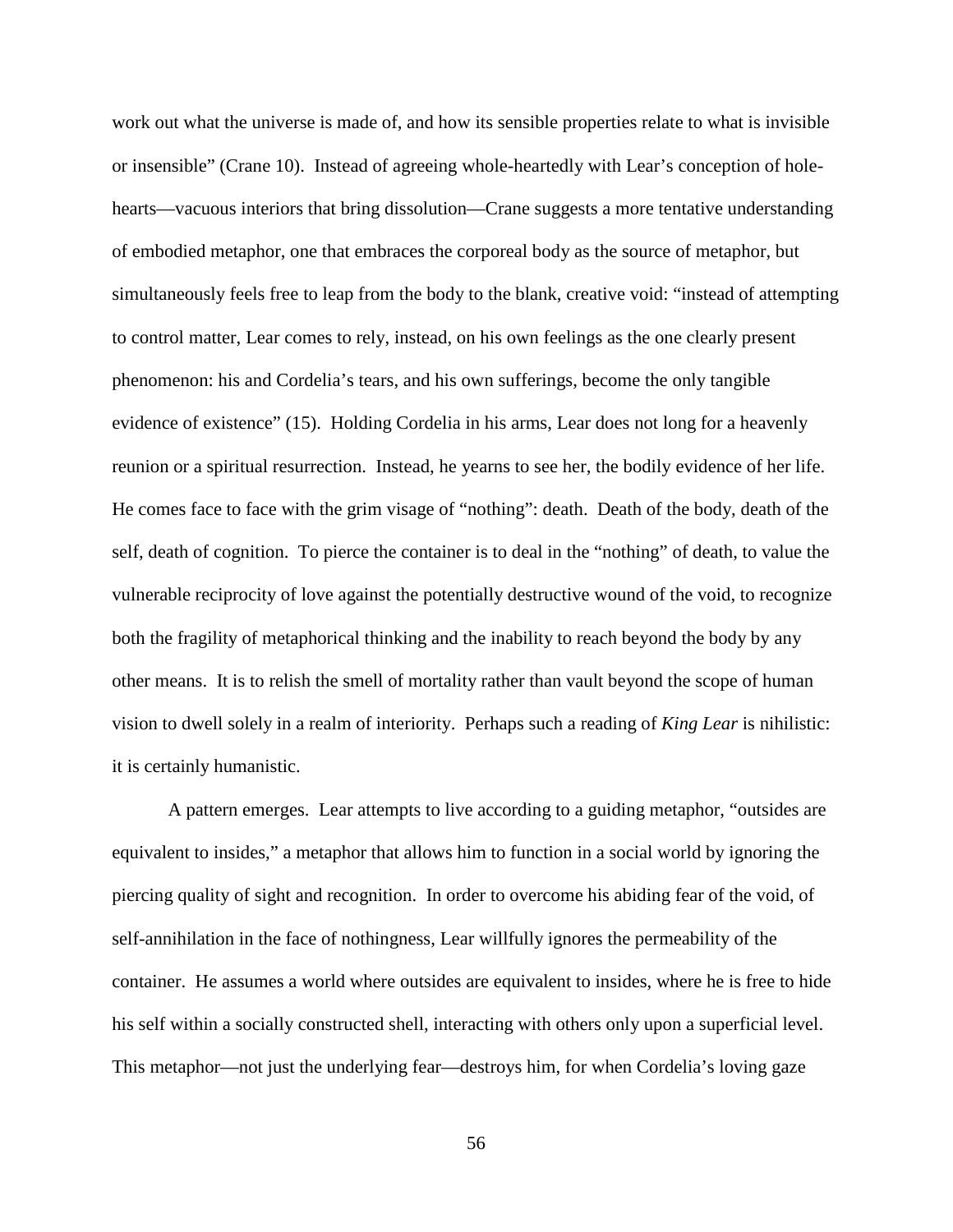pierces his container, thrusting upon him an awareness of his vulnerability, Lear violently struggles to cope with the wound, a wounding he perceives as an assault rather than a genuine offer of love. Cordelia's wounding love is fatal because Lear lacks the metaphors to understand it.

This joint damnation and salvation through a single guiding metaphor does not create a tragedy: it merely sets the stage. Tragedy arises not from the mere presence of suffering, but the valuation of that suffering. Such a valuation occurs when the tragic protagonist perceives that the root cause of his suffering is identical with his guiding metaphor, the moment when the hero realizes that he must join the source of his success with the source of his suffering. This moment is *anagnorisis*, and it is the defining moment of tragedy. A nihilistic reading of the play would deny Lear any chance of *anagnorisis*, asserting that *King Lear* denies tragic conventions by failing to provide reconciliation in the fifth act. Speaking of Lear's death, A.D. Nutall writes, "By actually providing a false *anagnorisis* at the end Shakespeare makes his rejection of the final, classical insight completely inescapable" (97). Nutall argues that Shakespeare denies his audience any "clinching, final insight," instead teaching "a harder lesson: that sufferers may die without knowing why they have suffered" (103).

Lear shares this nescient knowledge. His final lines are a meditation on the finality of death. The climax of Lear's suffering occurs as he watches his daughter Cordelia die; he then must face a world defined by her absence:

> And my poor fool is hanged. No, no, no life! Why should a dog, a horse, a rat have life And thou no breath at all? O thou'lt come no more, Never, never, never, never, never… …O, o, o, o. Do you see this? Look on her: look, her lips, Look there, look there! *He dies*. (5.3.304-9)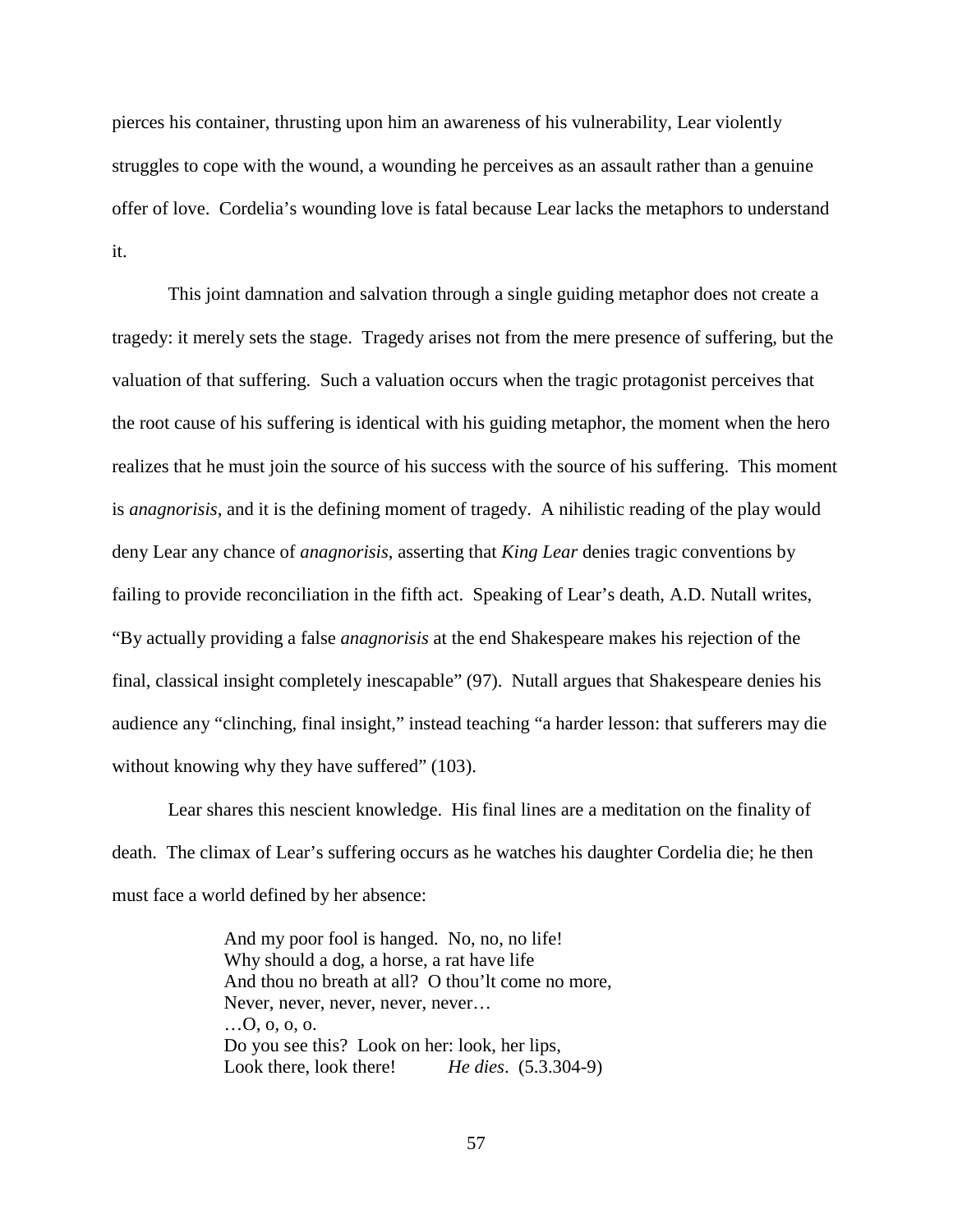There are two principal ways to read this scene: in the first, Lear knows that Cordelia is dead, but in his madness he hopes and prays for some miracle of rejuvenation. As Nutall argues, Shakespeare consciously thwarts this hope for tragic reconciliation by killing Cordelia in the first place, asserting that suffering pays no heed to innocence or guilt. Thus, in his madness, Lear sees breath upon Cordelia's lips: "If that her breath will mist or stain the stone, / Why then she lives" (5.3.260-1). The ironic juxtaposition of Lear's belief and the present reality heightens the pathos of the scene: the audience becomes aware of just how final Cordelia's death is. There is no promise of heaven here, only the cold darkness of physical death.

The second reading also hinges upon what Lear sees upon Cordelia's lips: *nothing*. Within the play, the first word Lear hears from Cordelia's lips is "nothing" (1.1.87). So too, the last thing Lear sees from Cordelia's lips is *nothing*. Lear achieves his moment of *anagnorisis*. He sees that Cordelia is dead: "No, no, no life!" Thus Lear's final exclamation, "Look there, look there!" is not the desperate cry of a madman: Lear is displaying to the audience the reality of death. *Look there!* he cries. *Do you see it? The absence of breath! The nothingness of mortality! She is gone, gone, gone.*

In both readings, the same pattern emerges. *Death* is the central character of the scene. *Death* has taken Cordelia, and no interpretation of suffering can undo that pain. Lear comes face to face with the void and either flees from it or acquiesces as it devours him. Lear can only valuate or interpret his suffering through his death, which is the annihilation of any knowledge he would gain in the act. The container is broken, and the mind dethroned. Nescience and nihilism reign.

One's entire interpretation of the play would seem to hinge upon what Lear sees, whether he dies in madness or in knowledge. On the contrary, I propose that it is irrelevant to the tragedy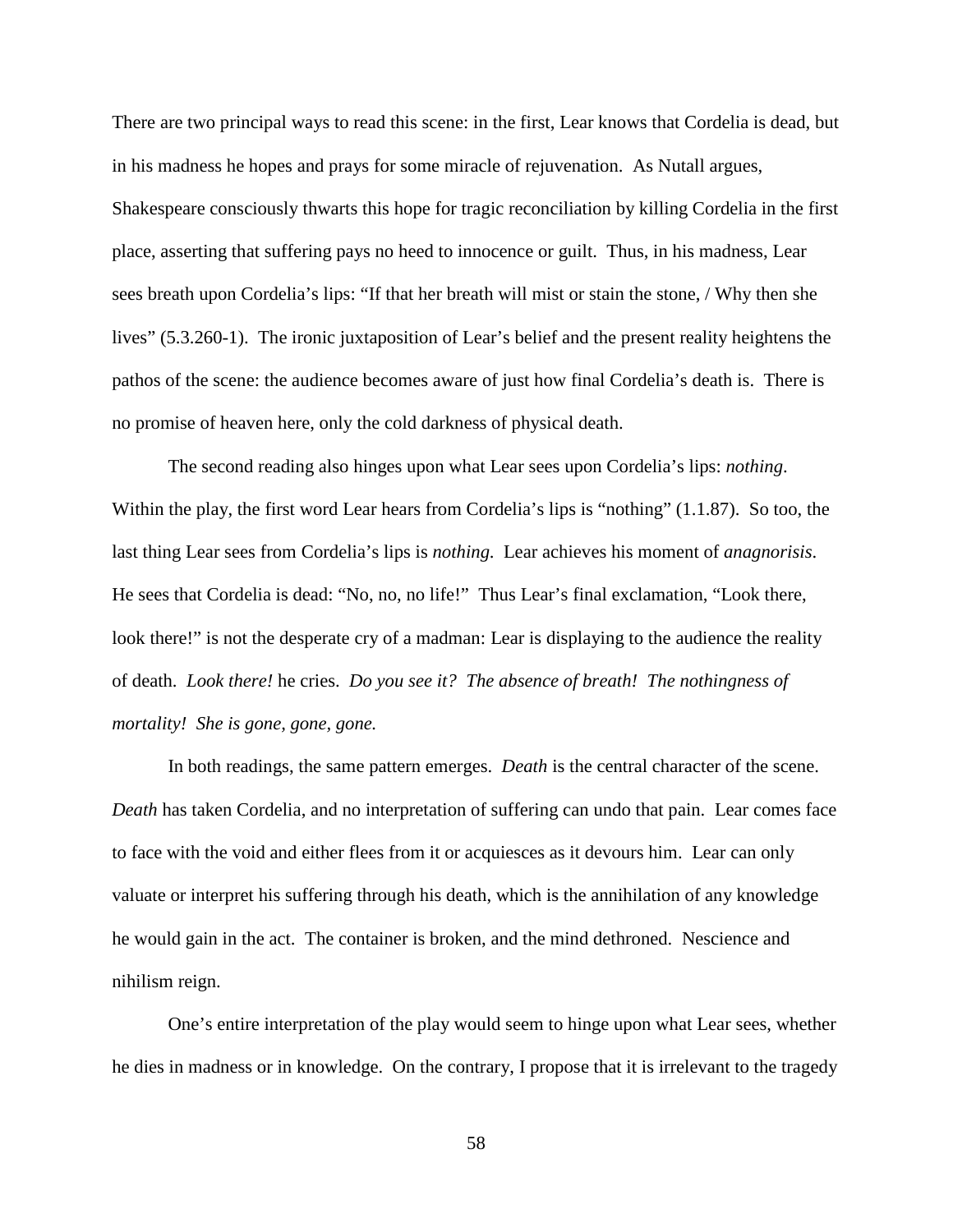what Lear sees as he dies. Lear does not leave one with an insight. He leaves the audience with a command: "Look there, look there!" *Pierce this container, as I cannot! Look beyond the surface of the stage! Achieve anagnorisis. Valuate suffering.* Even if Lear does not see that Cordelia is dead, *the audience does.* Even if he cannot attempt to make sense of his suffering, *the audience can*. The ambiguity of this final scene kicks loose all the supports of tragedy; it forces the *audience* to actively engage with the play, to pierce the veil, to enter into the tragic process. Shakespeare has not denied tragedy; he has enabled it!

It is necessary for the tragic hero to achieve *anagnorisis*. It is *not* necessary for Lear in particular to achieve it. If sight is a piercing activity, a penetrating recognition of another human being, then in watching or reading *King Lear* the audience sees Lear, recognizes his humanity, and is recognized in turn. His life, his emotions, his sufferings penetrate the heart of the reader just as the reader peers into his. The reciprocal gaze wounds the reader's container, and the boundaries between the reader and Lear become more permeable and fluid. The reader conceptually blends together with Lear to form the tragic hero (Turner 83). To the extent that the reader sympathizes with Lear—whether that sympathy be with his guiding metaphor, his sufferings, or his essential humanity—the reader blends together with him through metaphorical similarity. His journey is the reader's journey, his sufferings the reader's sufferings. The spectator is the tragic hero.

Whether Lear realizes that Cordelia is dead or believes that she still lives, he has traversed the desert of doubt, leaving all his former beliefs in ruins. Cordelia dies because of the fallout of those limited beliefs, because of Lear's inability to admit to his vulnerability. Cordelia is dead. Lear is dead. Neither can weigh the suffering of the world against the beauty of love. Neither can craft new guiding metaphors, new ways of seeing each other. But blended together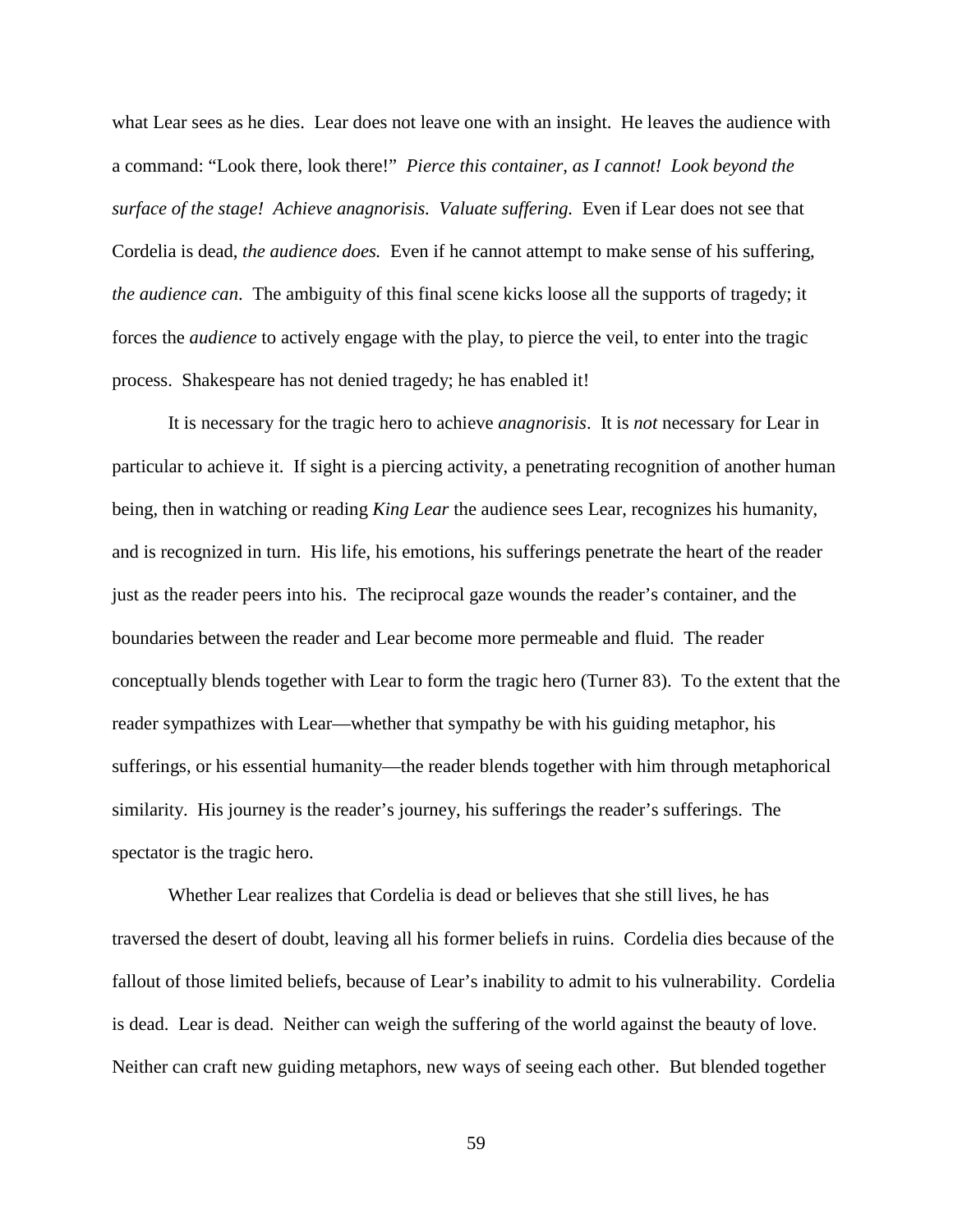with Lear, the reader as tragic hero has traveled the same road. The reader, too, has been rejected by daughters. He has stood naked upon the heath. He has held Cordelia in his arms and wondered: *Could I have prevented this?* 

Insofar as the reader is similar to Lear, pity draws him to Lear. Insofar as the reader is different—whether through the extremity of Lear's actions or the extremity of his suffering fear pushes him away. Lear is the scapegoat, simultaneously sacred and taboo. His death shatters the conceptual blend in a metaphorical *sparagmos*. His fear of no-body devours much of him: all the things that the reader, too, feared or abhorred. Yet the reader carries pieces of Lear inside himself, all those points of sympathy, those wounds of reciprocal recognition. He devours him in a theatrical and conceptual Eucharist. Lear is simultaneously cast out, into the darkness of death and of the fallen curtain, and drawn into the reader's heart. He has pierced the container. He is inside the reader. The reader is the tragic hero, and the journey is his to complete.

Whether the reader completes the journey, achieving some sort of catharsis, is an individual response, contingent upon the extent to which he has blended with Lear, the circumstances of his reading (or viewing), and his interpretive perspective. It would be impertinent to assume that catharsis always occurs, or that a play that does not produce catharsis in all its readers is not a tragedy. Tragedy is not a genre: it is a metaphorical event, a blending of a certain type of reader with a certain type of text. Catharsis, the assumed response to tragedy, does not always occur. When it does occur, however, it occurs via the conceptual blending of the reader with the tragic hero. When the reader faces the nothing upon Cordelia's lips and wonder what he has seen into, then he has completed the tragic journey. Then he has forged the metaphors that he lives by. Then he has opened his eyes and paid the price for his salvation.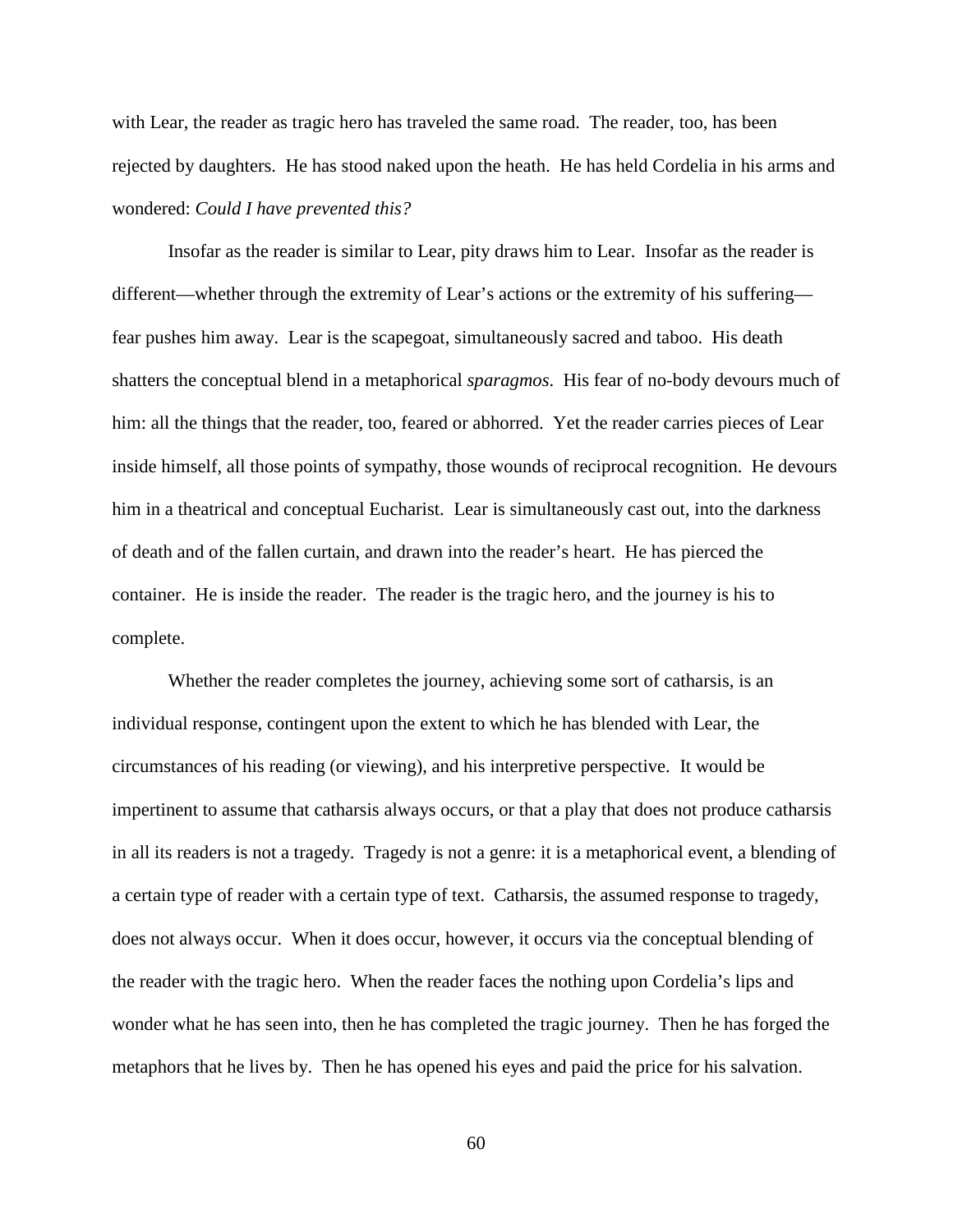### Conclusions?

As this project comes to a close, I find that I have uncovered more questions than I have answered: what are the implications of a cognitive framework for catharsis? If tragic protagonists suffer from an inability to transform their guiding metaphors in the midst of crisis, how do other individuals switch from one metaphor to another? How do early modern theories of the body affect my readings? Early modern theories of piercing and sexuality? There are an abundance of avenues to pursue through this cognitive reading of tragedy. Cognitive theory is a relative newcomer to literary theory, and the early modern period—with its emphasis upon transitional forms of subjectivity, extended metaphors, and tragic worldviews—should be filled with opportunities for new cognitive readings.

This study has, however, solidified several key concepts in my mind. I am convinced now, more than ever, of the pervasiveness of metaphor and of its power to bring both triumph and tragedy to individuals. Lakoff and Johnson's simple reminder that we have bodies and that our experience of those bodies helps structure our thoughts through metaphor has profound implications; it becomes a foundation for understanding cultural contingency and constructions of meaning, and it leads to an elegant yet complex method for reading text as an expression of thought. In addition, Turner's conceptual blending offers not only a way to break down simple metaphors, but also a way to analyze complex mythological constructs and to compare multiple narratives. My readings of *King Lear* and *Romeo and Juliet* have only scratched the surface of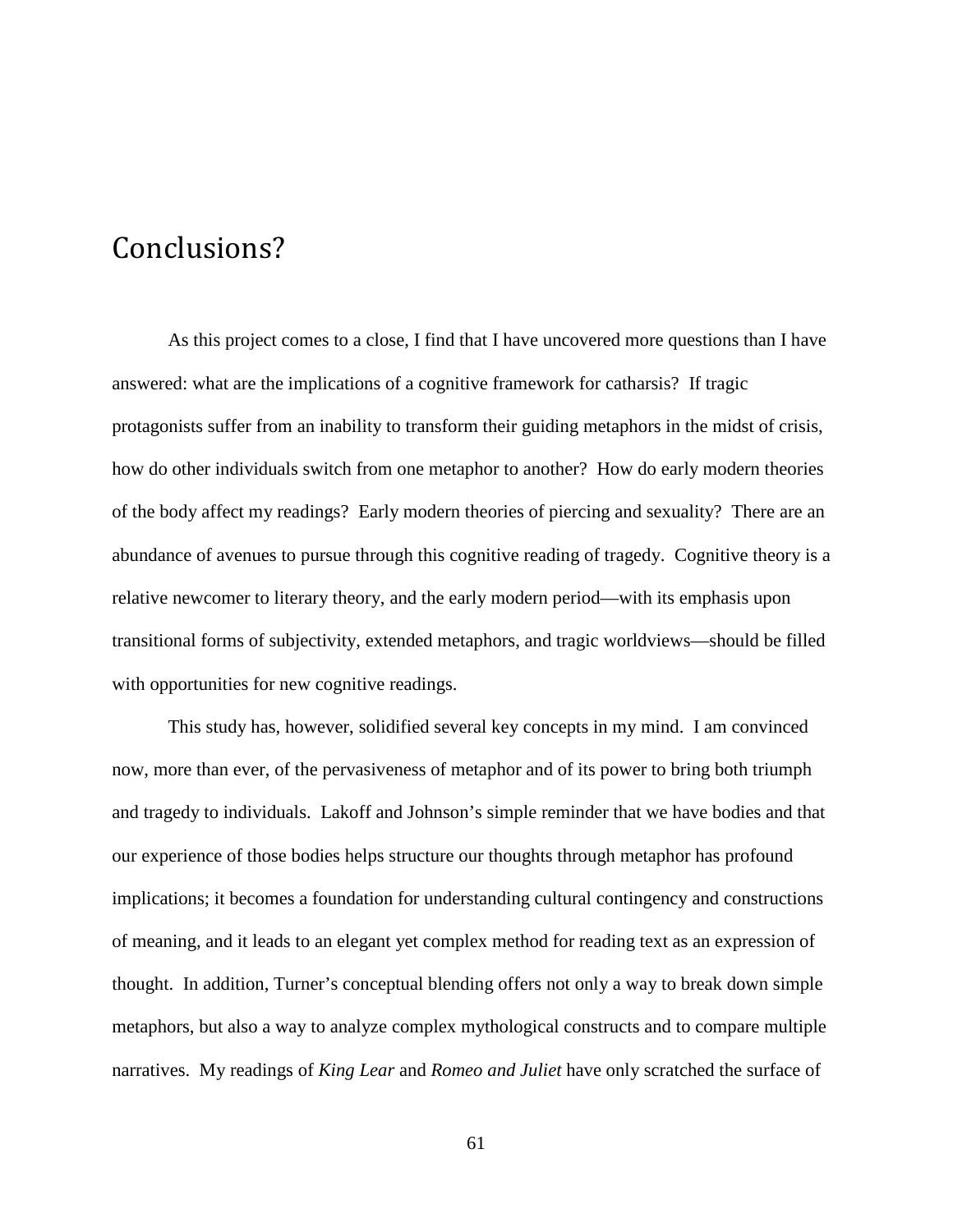cognitive theory, but I hope they display the potential richness of such readings. Tragedy is not merely a literary genre: it is a facet of human experience, and cognitive theory shines light upon it.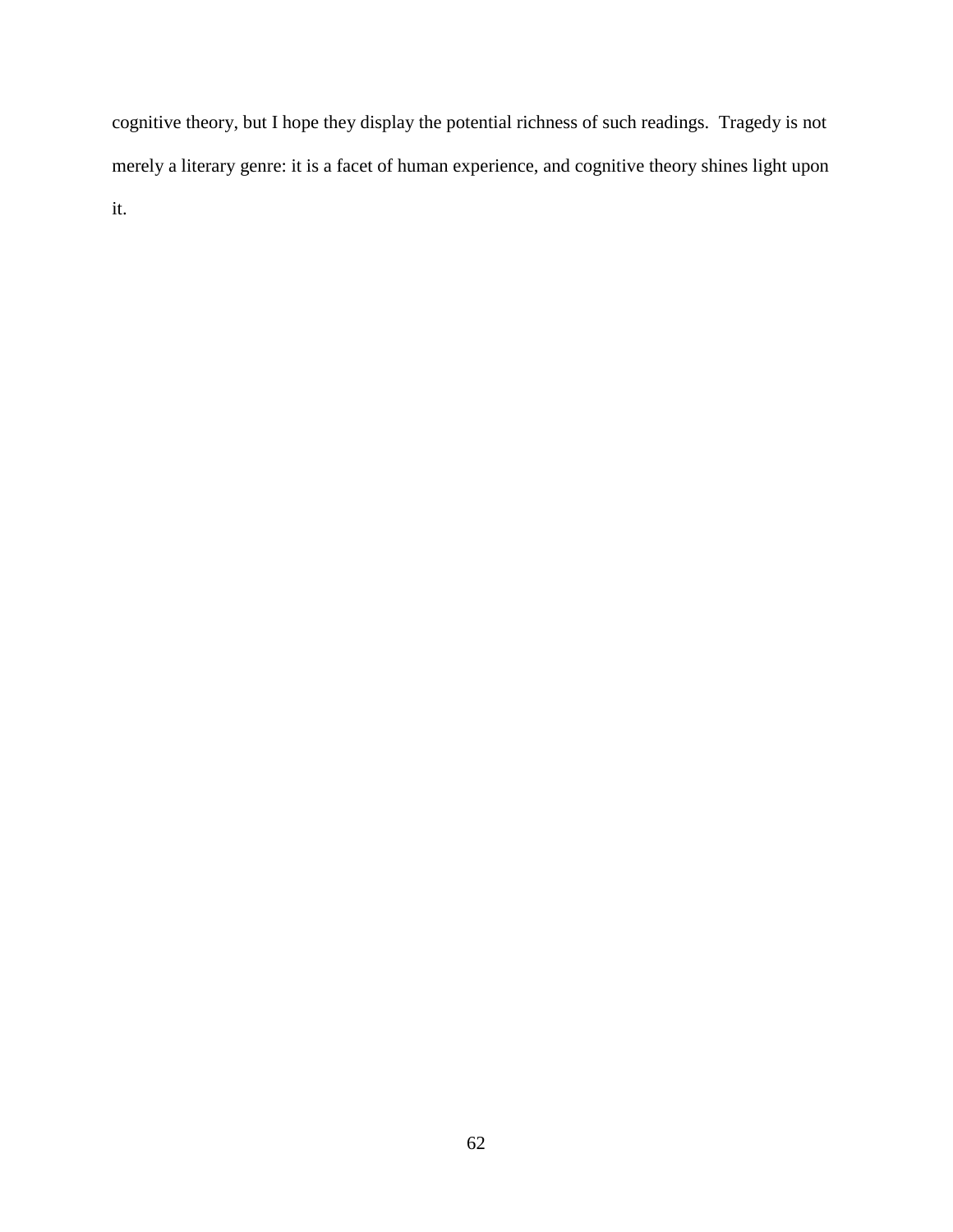#### Works Cited

- Aristotle. "Poetics." *The Basic Works of Aristotle.* Ed. Richard McKeon. New York, NY: The Modern Library, 2001.
- "Blank." *Oxford English Dictionary.* 2nd ed. 1989. Oxford University Press. 22 September 2008. http://dictionary.oed.com.
- Cavell, Stanley. *Disowning Knowledge: In Seven Plays of Shakespeare.* Cambridge, UK: Cambridge University Press, 1987.
- Crane, Mary Thomas. *Shakespeare's Brain.* Princeton, NJ: Princeton University Press, 2001.
- —. "The Physics of King Lear: Cognition in a Void." *The Shakespearean International Yearbook 4: Shakespeare Studies Today.* Ed. Graham Bradshaw, Tom Bishop and Mark Turner. Aldershot, England: Ashgate Publishing Company, 2004. 3-23.
- Dennett, Daniel C. "Real Patterns." *The Journal of Philosophy* 88.1 (1991): 27-51.
- Derrida, Jacques. *The Gift of Death.* Trans. David Wills. Chicago, IL: University of Chicago Press, 1996.
- Eagleton, Terry. *Sweet Violence: the Idea of the Tragic.* Malden, MA: Blackwell Publishing, 2003.
- Eden, Kathy. "Aristotle's Poetics: A Defense of Tragic Fiction." *A Companion to Tragedy.* Ed. Rebecca Bushnell. Malden, MA: Blackwell Publishing, 2005. 41-50.
- Hegel, Wilhelm Friedrich. *Hegel on Tragedy.* Ed. Anne and Henry Paolucci. Westport, CT: Greenwood Press, 1978.
- Kuhn, Thomas. *The Structure of Scientific Revolutions.* 3rd Edition. Chicago, IL: University of Chicago Press, 1996.
- Lakoff, George and Mark Johnson. *Metaphors We Live By.* Chicago, IL: University of Chicago Press, 2003.
- Nietzsche, Friedrich. *The Birth of Tragedy and Other Writings.* Ed. Raymond Geuss and Roland Speirs. Trans. Roland Speirs. New York, NY: Cambridge University Press, 2005.

Nutall, A. D. *Why Does Tragedy Give Pleasure?* New York, NY: Oxford University Press, 1996.